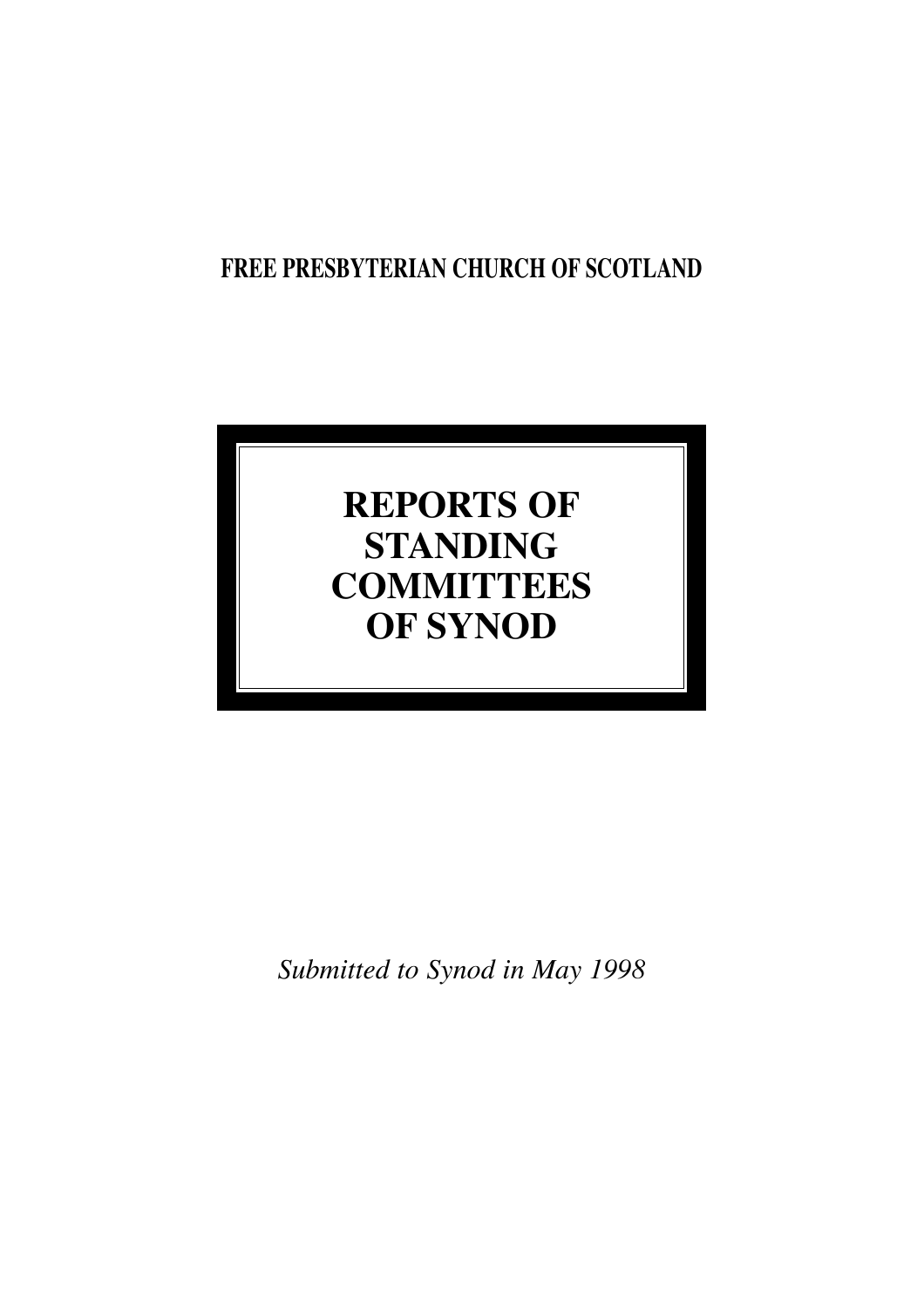# **CONTENTS**

|                                                         | 3  |
|---------------------------------------------------------|----|
|                                                         | 12 |
| Jewish and Foreign Missions Committee's Report          | 15 |
|                                                         | 16 |
|                                                         | 18 |
|                                                         | 20 |
|                                                         | 21 |
|                                                         | 21 |
|                                                         | 25 |
|                                                         | 26 |
|                                                         | 26 |
|                                                         | 27 |
|                                                         | 28 |
| Report of Deputy to Zimbabwe — Rev. K. M. Watkins       | 33 |
|                                                         | 34 |
|                                                         | 41 |
| Report of Omorembe Health Centre, Sengera, Kenya        | 43 |
|                                                         | 45 |
|                                                         | 47 |
|                                                         | 48 |
|                                                         | 50 |
| Report of Deputy to USA and Canada - Rev. J. MacLeod    | 52 |
| Report of Deputy to USA and Canada - Rev. K. M. Watkins | 54 |
|                                                         | 57 |
|                                                         | 58 |
|                                                         | 59 |
|                                                         | 61 |
|                                                         | 62 |
|                                                         | 63 |
|                                                         | 63 |
|                                                         | 64 |
|                                                         | 65 |
|                                                         | 66 |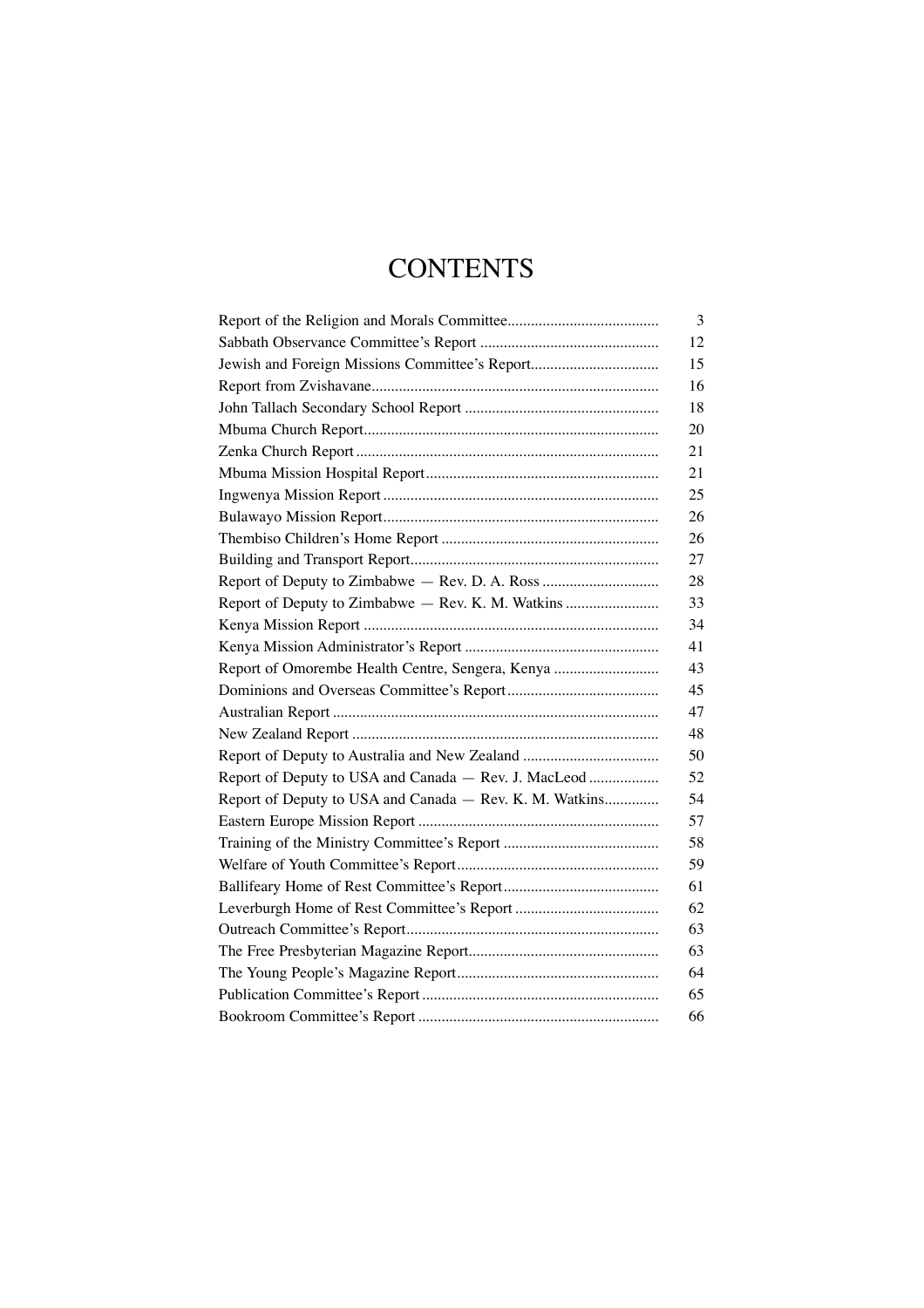### **REPORT OF THE RELIGION AND MORALS COMMITTEE Convener: Rev. R. MacLeod**

#### **Introduction**

IT IS ADMITTED on all sides that this is a dark day spiritually. There is little fruit to be seen from the preaching of the Gospel and, whether the measure used is biblical doctrine, worship or practice, there is a general departing from the old paths. The following report merely highlights some of the religious trends in our land over the past year.

#### **RELIGION**

#### **Roman Catholicism**

Two quite different movements are to be seen in the Roman Catholic Church. First a loss of 22,000 members over the whole nation, in the last year for which statistics are available, and the fear that their witness will be extinguished in some areas. On the other hand there is an increase in high-profile conversions to Romanism. These include the Duchess of Kent, Mrs Shand Kydd, the late Princess Diana's mother, and Anne Widdicombe, the politician. Within the past month journalists have raised the spectre of the Prime Minister becoming a Roman Catholic, "if indeed he is not already one". The Pope is reported to be considering making the Prime Minister's wife, Mrs Cherie Blair, a Dame. This title conferred by the Vatican, is equivalent to a knighthood, and is given to those who show consistent devotion to the Pope.

A petition containing 4,380,000 signatures was sent to the Pope by his followers world-wide. They requested that the status of Mary, presently designated "Mother of the Church", be officially elevated to that of "Co-redemptrix, Mediatrix of all Graces, and Advocate for the people of God".

Meanwhile there is a softening of attitude among professed evangelicals. A Professor in the Free Church of Scotland wrote that Protestants and Roman Catholics "share a huge area of fundamental theology". The fact is that there is agreement in terminology only: we use the same words, but mean different things. The difference between the teaching of the Reformed Church and Romanism on such fundamentals as the Atonement, the Person and Offices of Christ, faith, repentance, the afterlife, and good works, amongst others, puts a mile of very clear and deep theological water between their Catechism and the Westminster Confession of Faith.

In the past year Cardinal Winning started a scheme by which pregnant girls were offered money to relieve them of financial worries while going on to have a baby. To date a number of babies have been born as a result who would otherwise have been aborted. While saving of life is admirable in itself, it sits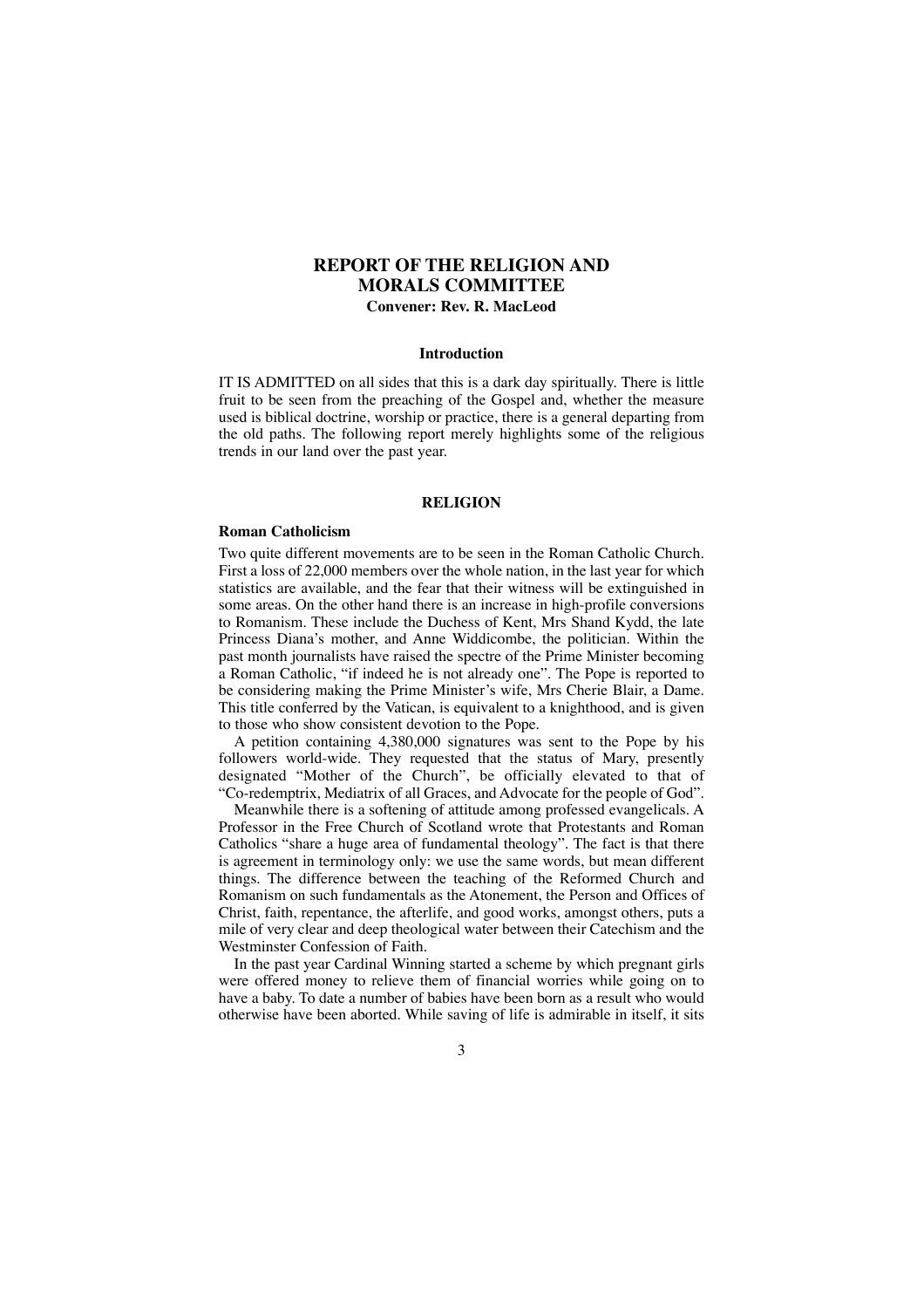uncomfortably with the law of celibacy for their priesthood. One woman who had two children by a parish priest started a support group for women in similar trouble. In two years she was contacted by dozens of women. She comments: "What we will never know is the number of babies who were aborted as a result of these secret unions."

#### **Church of Scotland**

During the year the Church of Scotland had to shut down two of its hostels in Glasgow for people with learning difficulties because of political correctness on the part of Govanhill Housing Association to whom the hostels belong. Officials of the Association said that the policy of employing only Christians was in breach of equal opportunities. The director of the Association, Ann Lear, said: "We can't understand why someone who is not a Christian cannot provide the same quality of care if they have the right qualifications for the job." Jack Straw, the Home Secretary, said early last year, that he was considering bringing in religious discrimination legislation, similar to the laws on race and gender. This legislation would force the Church to employ the person with the best secular qualifications — regardless of religious commitment — even in establishments owned by the church.

The cause of feminism within the Church of Scotland received a boost when the Reverend Susan Brown, Dornoch, became the first female minister to be inducted to a cathedral. More than 100 of the Church of Scotland's 1,200 ministers are now female. It had been widely expected, though it did not actually happen, that on the 30th anniversary of the vote to admit women, Mrs. Forrester, a minister at Slateford, Edinburgh, would gain the Moderator's chair. Mrs. Forrester "distinguished" herself by formally "blessing" a lesbian relationship between two of her parishioners. Subsequent attempts in the Assembly to prevent any such blessing being given again failed. When it is obviously clear from Scripture that there is no place for female ministers in the Church of Christ, the Church of Scotland manifests its rejection of the ultimate authority of the Word of God by having almost 10% of its ministers female.

In an attempt to reverse the decline in church attendance (only 15% of the population in Scotland regularly attend church) the Church is contemplating radical changes to its worship services. Although such inventions are not new to the Church of Scotland, it has been reported that "dance, drama, and audience participation" would be soon introduced. Others, concerned to make the worship more accessible and interesting are advocating " . . . interspersing traditional hymns with rock ballads".

The Church's decline will not be remedied by gimmicks. There is little hope of God's blessing until we return to the truth. The Church's disregard for such return is sadly and plainly understood when we see it reported that a spokesman for the Church said that it allowed liberty of opinion on such matters as the Virgin Birth, and its ministers are not required to believe in the Virgin Birth. "See, saith He, that thou make all things according to the pattern shewed to thee in the mount" (Hebrews 8:5).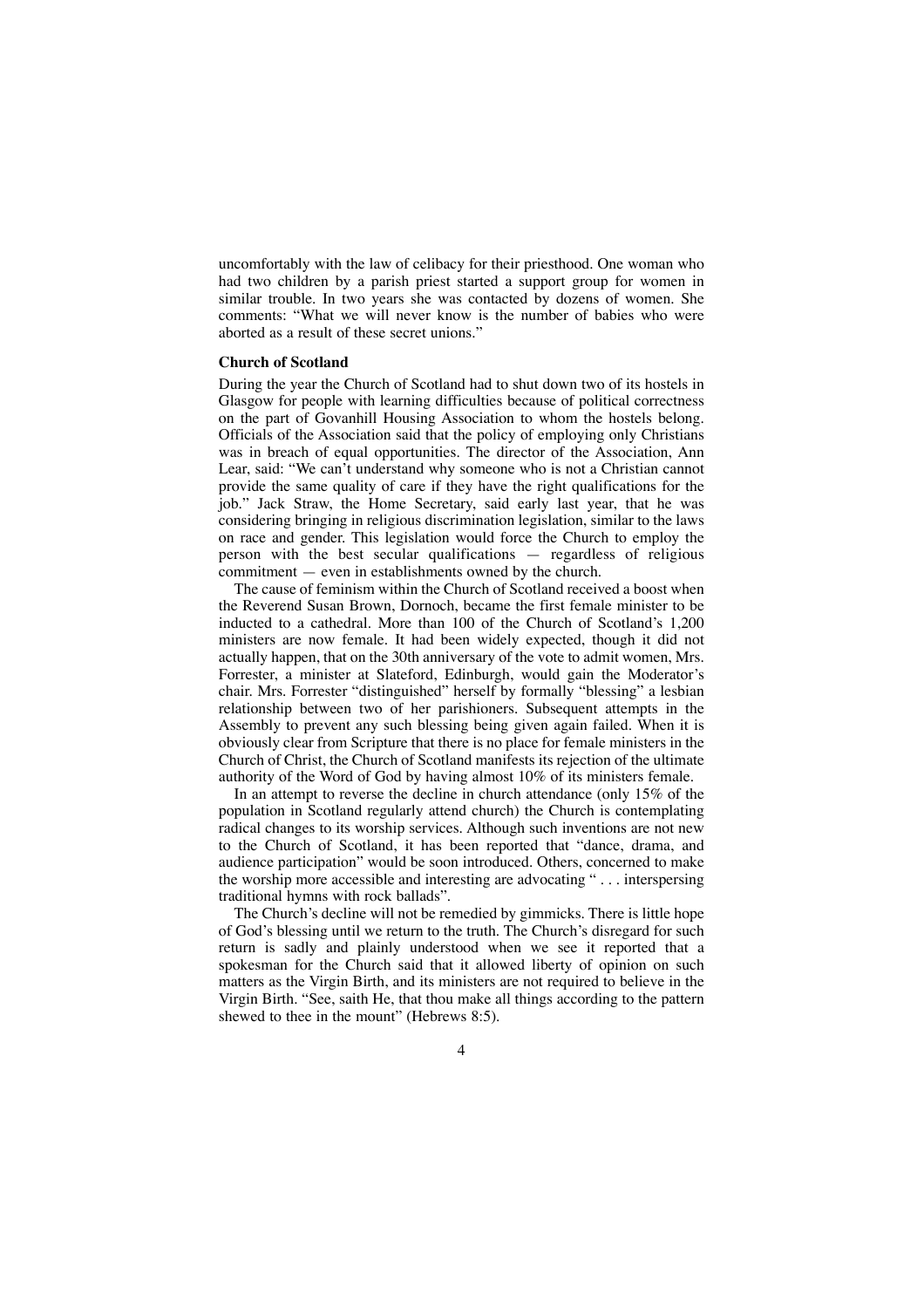#### **Free Church of Scotland**

Controversy continued in the Free Church. It is increasingly clear that the Church is rent by two parties. In response to the incursions of the more liberal party some of the more conservative have established the Free Church Defence Association. There have now been calls to disband this Association. A "Christmas Eve" carol service held at Bon Accord Free Church, Aberdeen, sparked a debate on the admissibility of hymns of human composition in divine worship, which is but history repeating itself. The measure of the departure from the old paths can be gauged by the words of the Free Church's Professor of Systematic Theology when he openly admitted: "I suspect that if you compare my pronouncements now with my opinions as expressed say twenty years ago, you would find them virtually incompatible with each other, in terms of my earlier emphasis on intellect and the importance of orthodoxy."

#### **Church of England**

Arising from the sense of sorrow which swept the country at the death of Princess Diana, the Archbishop of Canterbury, Dr. George Carey, spoke of radical changes in the form of Church of England services, to make them more readily understandable and attractive. He also spoke of a move away from designated places of worship, and praised the small but growing number of vicars who held services in pubs, supermarkets or in the streets. Dr. Carey also expressed his approval of having Elton John, a pop star who is also a homosexual, singing at Princess Diana's funeral.

The expected move of large numbers of Church of England clergy into the Church of Rome over the ordination of women did not take place. Evidently, there was a division of opinion between the conservatives, such as the Right Reverend Crispin Hollis, Bishop of Portsmouth, and those who, like Cardinal Basil Hume, leader of Roman Catholicism in England and Wales, thought that, "this could be the moment of grace, it could be the conversion of England for which we have prayed all these years".

Some members of the Church of England, ministers and laity, support the unnatural and abominable practices of sodomy and lesbianism and have become more active and influential within the Church of England. This group has continued to demand the ordination of practising homosexuals. Their aims were furthered by the Archbishop of Canterbury's proposal to " . . . initiate a high-level international commission to examine sexual issues". That proposal was generally interpreted as paving the way for the ordination of homosexuals.

#### **Church and State**

A new Bill of Rights incorporating the European Convention on Human Rights is presently passing through Parliament. Because the Church is said to act in the public realm it is classed as a "public authority" and will be under the jurisdiction of this Convention. No other member of the E.U. has so involved the Church in the legislation. Unless the Churches are exempt, which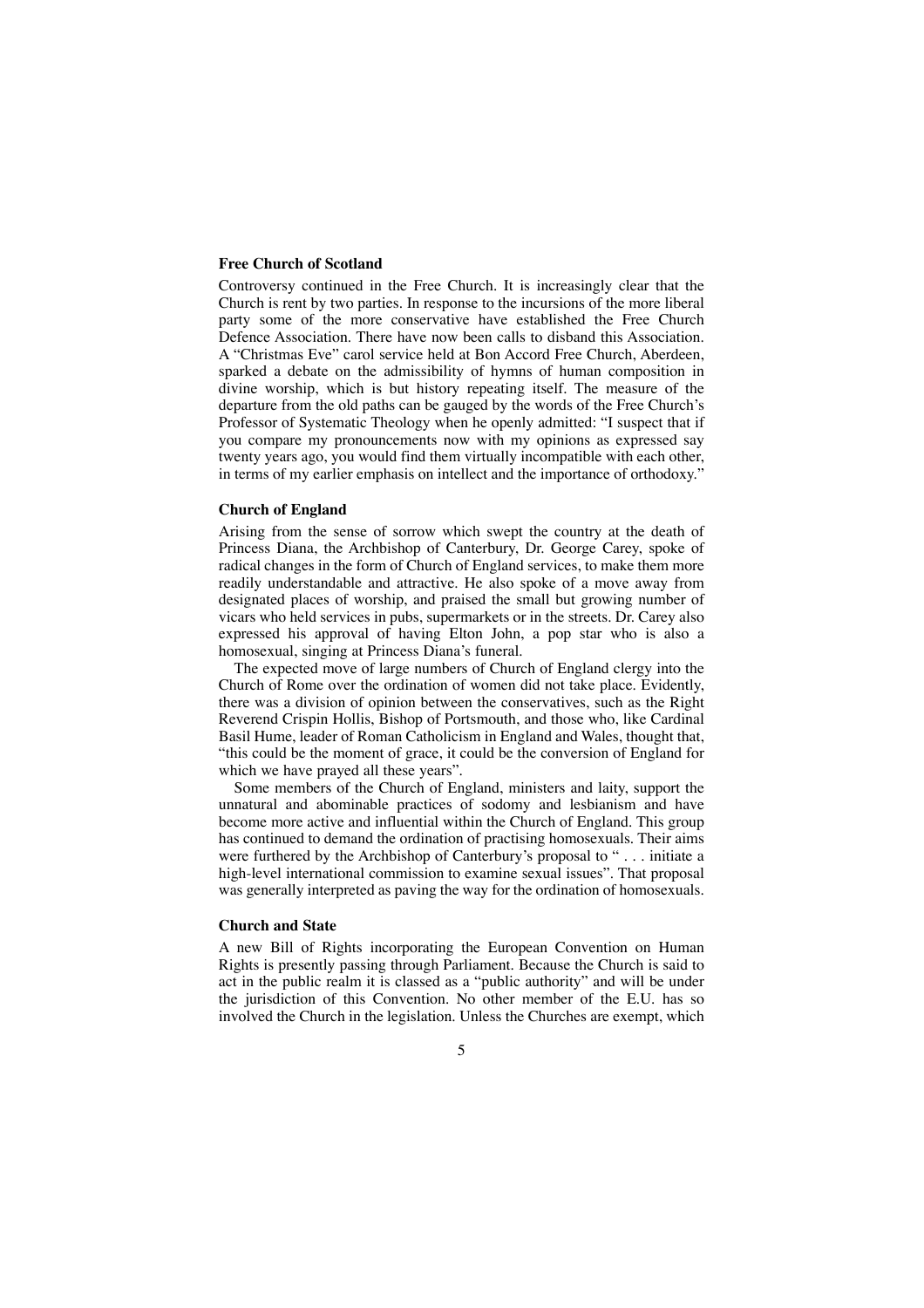now appears unlikely, it could result in the Church being required by law to perform that which is sinful. It is feared that as legislation is gradually changing in favour of recognising the homosexual partnership, that a minister could be required by law to perform a "marriage" ceremony. It is understood that the area most affected to begin with might be Christian run Homes and Schools. It seems it will be contrary to the Convention to refuse to employ a person because of their beliefs or their lifestyle. The dismissal of an individual from a Church body on grounds of his or her lifestyle would be contrary to the "right to private life". We understand that it will afford to groups such as the pro-euthanasia lobby the freedom to advertise their beliefs, or provide information, within Church property, such as Christian Homes. One of the Law Lords said that to permit religious bodies to be classified as "public authorities" appeared to him to be both unnecessary and potentially dangerous. Historically the Church in Scotland is no stranger to the serious consequences of the state interfering with the doctrine of the sole Headship of the Lord Jesus Christ in the Church.

#### **Islam**

Muslims won state funding for their school in the past year. This would have been difficult for the Government to refuse since funding for Jewish and Roman Catholic schools had already been agreed.

However, it cannot but be a concern that Islam, with all the fanaticism and pain it has brought to other countries, is separating its children from even the little Christian religion that is to be found in British state schools, and that a religion which is alien to the "truth as it is in Jesus" has gained a further foothold in our land. Sad to say, Prince Charles, our King in waiting, has been very supportive of Islam and is a patron of a proposed £20 million Islamic Centre.

### **MORALS**

One of the favourite terms among the "progressives" in our society today is "non-judgmental". Not to pass judgement or to remain neutral in the face of the actions and reactions of our fellow men is counted an act of moral courage and an evidence of spiritual maturity. Taken to its ultimate conclusion, this mentality will produce "a generation that cannot blush", and a nation which prides itself in that it cannot do so. On the other hand, the Word of God demands that all be brought to the Law and the Testimony, "if they speak not according to this word, it is because there is no light (or morning) in them" (Isaiah 8:20). This report is simply an attempt to bring some of the salient, moral events of the past year to the light of the Word to see if there is any sign of a morning in our land, or whether the darkness is becoming deeper.

#### **The European Union**

A recent book, *The Principality and Power of Europe,* by Adrian Hilton, claims that the E.U. has as its aim a European Empire. The threefold cord of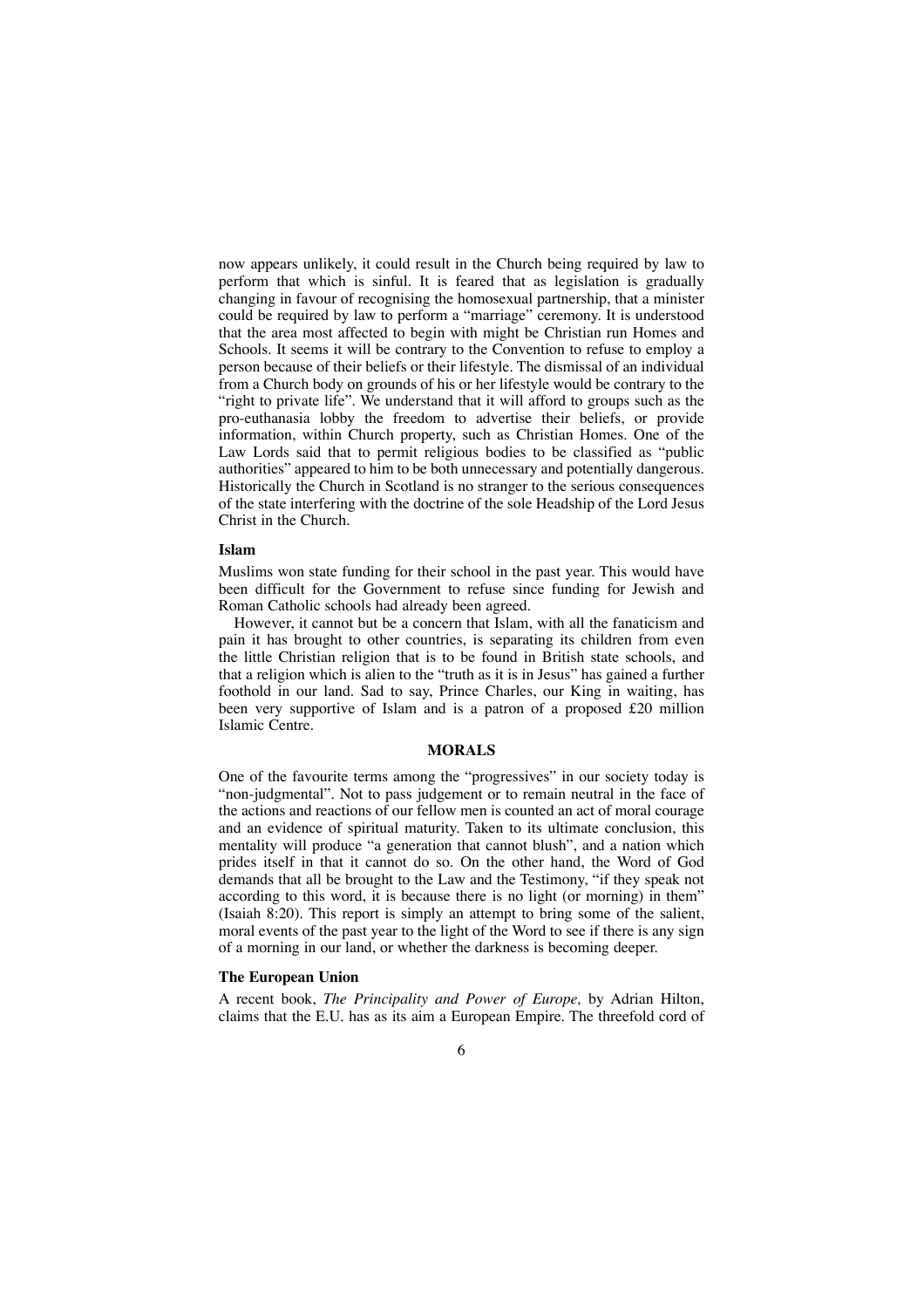Papal claims and ambitions, German aspirations (especially those of the Christian Democratic Party under Chancellor Kohl) and the legislation issuing steadily from the bureaucrats in Brussels is directed at tying us in to "citizenship of Europe" and eroding our sovereignty as a nation.

Two matters are of particular concern. First, that any group not of the majority Church (Roman Catholic) would be viewed with suspicion: Evangelical Christians are seen by the E.U. as a sect and one MEP lumped them with Satanists. David Hallam MEP has confirmed that a European resolution on sects and cults permits the European Police Force (Europol) to carry out surveillance on such groups' activities. While this is welcome as far as soul-destroying sects are concerned, one wonders what is intended when we read that this surveillance of the sects could include that of Christians. Secondly, the Amsterdam Treaty, which is being examined by our legislators at the moment, would give authority to the European Court of Justice to give "preliminary rulings" on the "validity and interpretation of decisions" in the field of justice and home affairs. Even without this agreement, it was pressure from the European Commission that forced the Government to agree to put the proposal for the lowering of the age of consent for homosexual acts to sixteen years, to a free vote in Parliament  $-$  a vote which has every likelihood of securing this measure.

The former Master of the Rolls, Lord Denning, stated, "No longer is European law an incoming tide flowing up the estuaries of England. It is now like a tidal wave bringing down our sea walls and flowing inland over our fields and houses, to the dismay of us all."

#### **Education**

Standards of morality are falling rapidly within our national education system. The general trend among our children's educators is towards amorality. An increasing percentage of professional educators are totally indifferent when it comes to matters of morals, if not openly hostile to Christianity. This attitude arises from a profound disregard to God's Word. The attitude tends to be that Christianity is just one of many religions which children might learn something about. Children are taught that they must be tolerant of such things as God forbids. Feminism, gay rights, sexual liberation, and an excusing of irresponsible behaviour by tracing its source to our genetic makeup, are ingredients for social disaster. Some children are being exposed to these evils practically every day and are being required to accept them as normal or at least alternative lifestyles.

### **Violence — TV and Videos**

Concern over the connection between "video nasties" and the committing of violent acts was raised after the James Bulger murder. A committee set up by the Government to examine this matter, established just such a link where there was a tendency in the viewer to violence in the first place. The incidence of violent crime is rising in our society and these pernicious videos will feed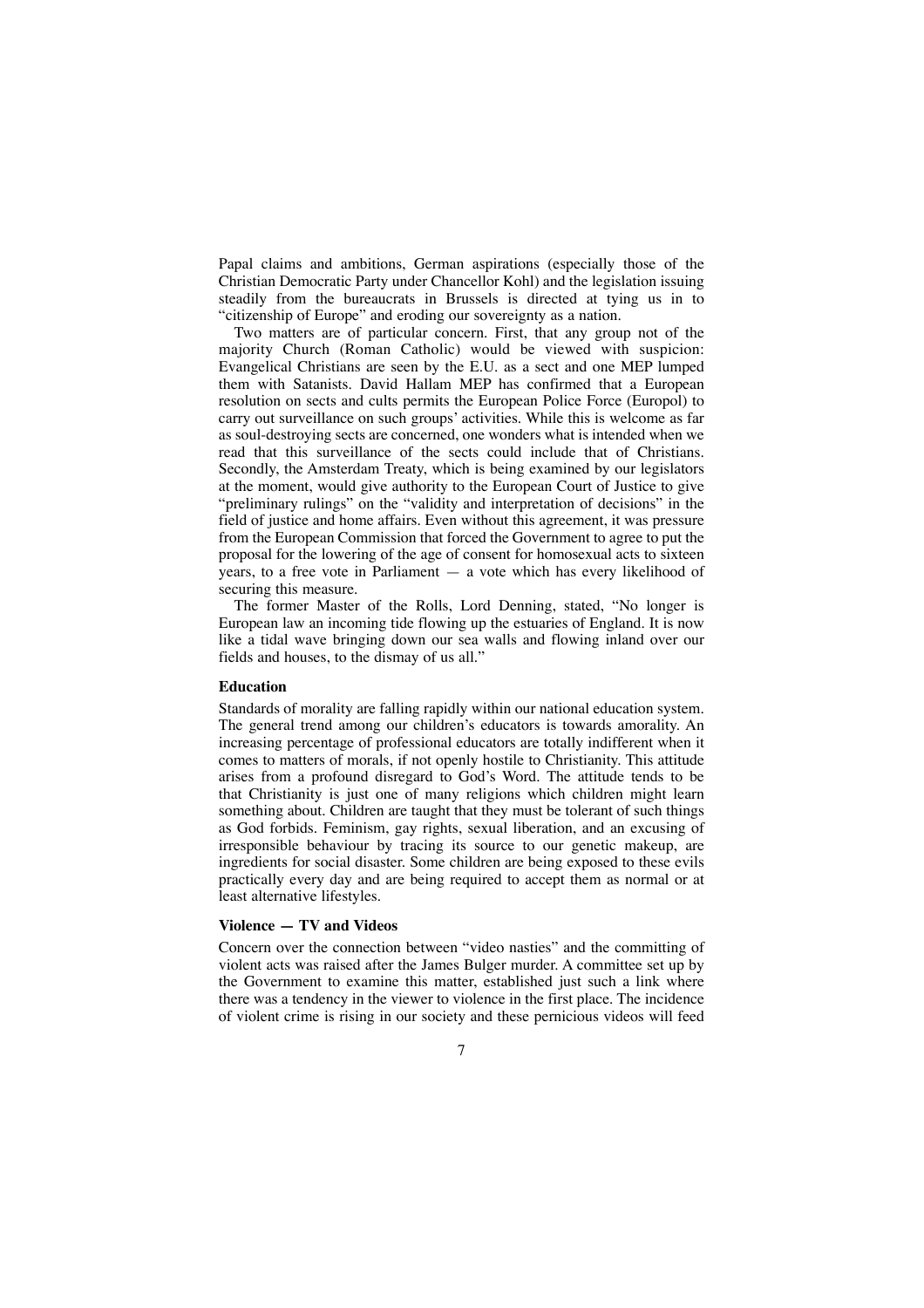the flames of this particularly alarming fire. Recently the British Board of Film Classification (BBFC) was responsible for licensing a film which was described by one critic as "beyond depravity". The same body licensed two films which carried scenes which would have ensured prosecution under the 1984 Video Recordings Act for anyone found in possession of the tapes. However, once licensed by the BBFC, no such prosecution would succeed. The Government discovered that the Board had unilaterally liberalised the rules under which they operated, and the Home Secretary replaced the President with someone who would take a more responsible attitude to his work and "take the Board in a different direction". A different direction is certainly what is called for, but in the present atmosphere of expediency and commercialism we wait more in hope than in confidence.

It is depressing to read that most of the young in Britain derive their moral education from TV soaps. Considering that these serials are becoming increasingly immoral and violent the outlook is bleak indeed. A nation which is very concerned to explain the mechanics of procreation (Sex Education), and then set it in the moral context of these television serials, is giving their young a legacy of confusion and depravity.

The incidence of violent crime and rape rose last year. The rise in drug misuse is closely bound up with this and some previously decent housing estates have become the scenes of gang-wars, intimidation and the entrapment of the young with drugs. The appointment of one individual to oversee a national drugs policy is a step forward, but it is likely that the activities of the drug barons outside the country, and liberal and hedonistic voices within, will ensure a rising toll of trouble from drugs. "There is a way which seemeth right unto a man but the end thereof are the ways of death" (Proverbs 14:12).

#### **Child Abuse**

A huge two-year inquiry into child abuse in children's homes in Wales is expected to finish in February 1998, and even as it draws to a close further distressing allegations have been made about care homes in Manchester. A similar enquiry in Edinburgh last year resulted in convictions for care workers, for the abuse of children in their care, over a period of more than twenty years. The depressing fact is that enquiries have been set up before and reports drawn up, but, as the Health Secretary said, "Elementary safeguards were not put in place or not enforced".

It does not seem too much to say, as one paper suggested, that there is a crisis in Britain's child care system. A QC, Mr. Levy, who chaired the Staffordshire "Pindown" enquiry in 1990-91, asks: "Have we absorbed nothing over the last twelve years or so of abuse enquiries? Where were they (the Department of Health and Social Services Inspectorate)? When there are so many blatant scandals, one has to ask why didn't they come to light earlier  $\dots$  ? I am drawn to the conclusion that there is something rotten in the system . . . too many unsuitable people are being hired." A recent study of 570 paedophiles found that they had each abused 380 victims on average.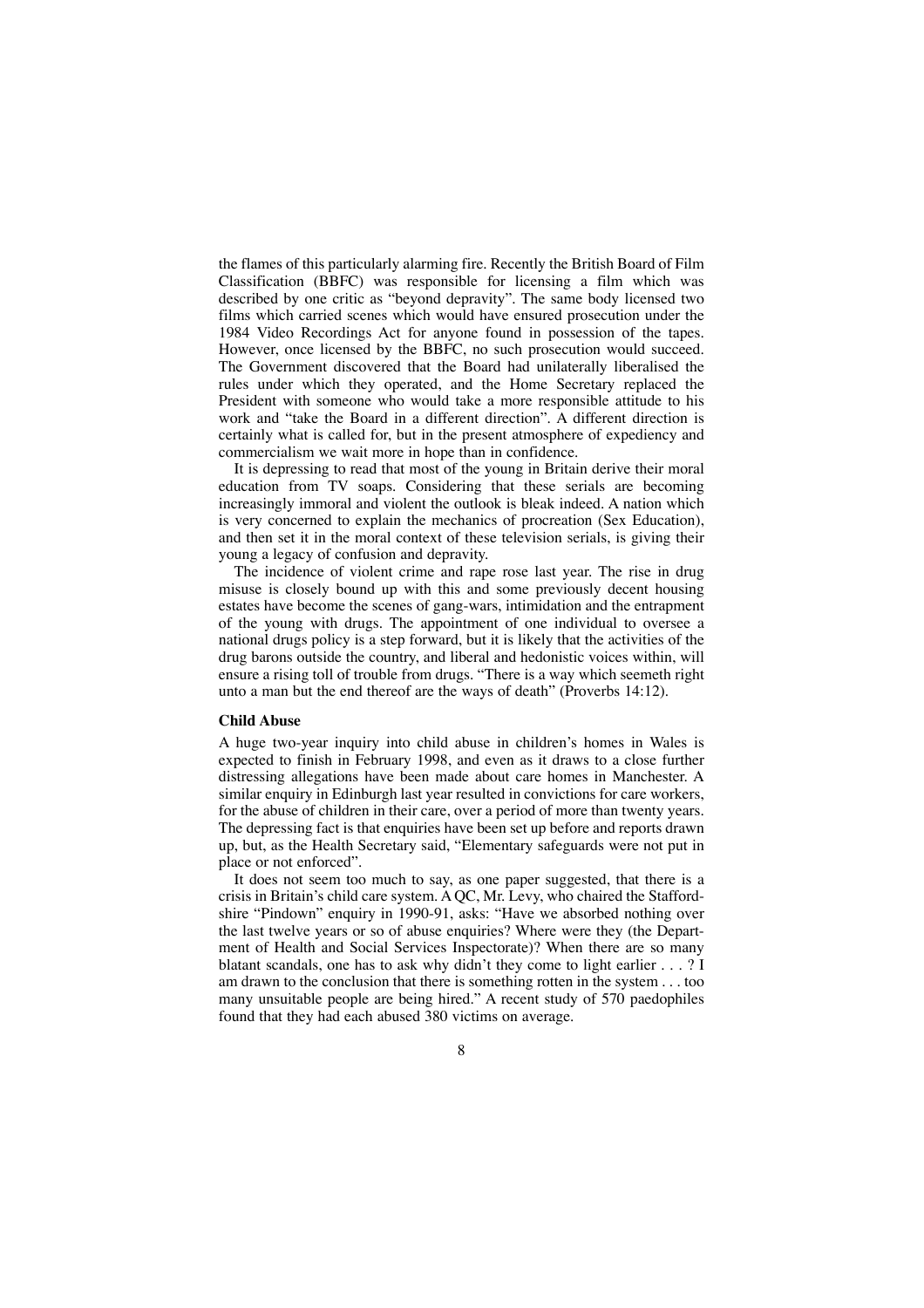What is "rotten in the system" is a humanistic and godless approach in both teaching and practice which excludes God and His Word.

### **Euthanasia**

There is no clearer evidence of the onward march of humanism in our land than the persistent calls for euthanasia to be made legal. On the one hand a bill called the Doctor's Assisted Dying Bill was denied a first reading in Parliament by a large majority. This bill would have enabled the incurably ill to commit suicide with the help of the medical profession. The British Medical Association also rejected the legalisation of euthanasia declaring that it was morally, legally and ethically unacceptable and therefore "strongly opposes any change in the law for the time being". As one politician, Alan Beith, said: " I do not think we can give a more dismal signal to people who think society no longer wants them, than one which says it is a matter of some urgency that we find ways to help them end their lives." On the other hand the state of Oregon in America rejected an attempt to repeal a 1994 law allowing doctorassisted suicide, and medical insurance firms are offering favourable rates for termination, as this is cheaper than long term care.

Nearer home, and at the same time as the Commons were rejecting the Doctor's Assisted Dying Bill, the House of Lords was debating Living Wills or Advance Directives. By these wills patients would be able to state in advance that they do not wish any treatment that would prolong life, should they become seriously ill. These wills have already been supported in several cases that have come before the courts. The debate was with a view to giving them a statutory basis. During the debate, Lord Irvine, the Lord Chancellor, appeared to indicate that that day was not far off when he said: "Ministers will keep an open mind on Living Wills." Sir Ludovic Kennedy, a lawyer and President of the Voluntary Euthanasia Society, has no compunction about disturbing the minds of those who face a terminal illness, by vivid descriptions of pain, suffering and distress. This contrasts with reports from doctors in charge of hospices and caring for the dying in the community. Dr. Fay Wilson, a Birmingham GP, said at the BMA meeting noted above: "I have been faced with patients requesting assistance in ending their lives, and I have received their thanks for not having done so." The Word of God is plain: "Thou shalt not kill" (Exodus 20:13).

#### **Abortion**

October 1997 saw the 30th anniversary of the 1967 Abortion Act. We were assured then that there would be no explosion in the number of abortions but the number has risen from 22,000 in 1967 to 177,000 in 1996. The rise in the past year was described as "shocking", and the rise was even higher in girls under 16 in England and Wales. There was a rise in the number of teenage abortions in Scotland for the first time since 1990. In all, 4.8 million foetuses have been legally aborted since 1967. We were told in 1968 that the Abortion Act would not lead to abortion on demand. However 91% of terminations were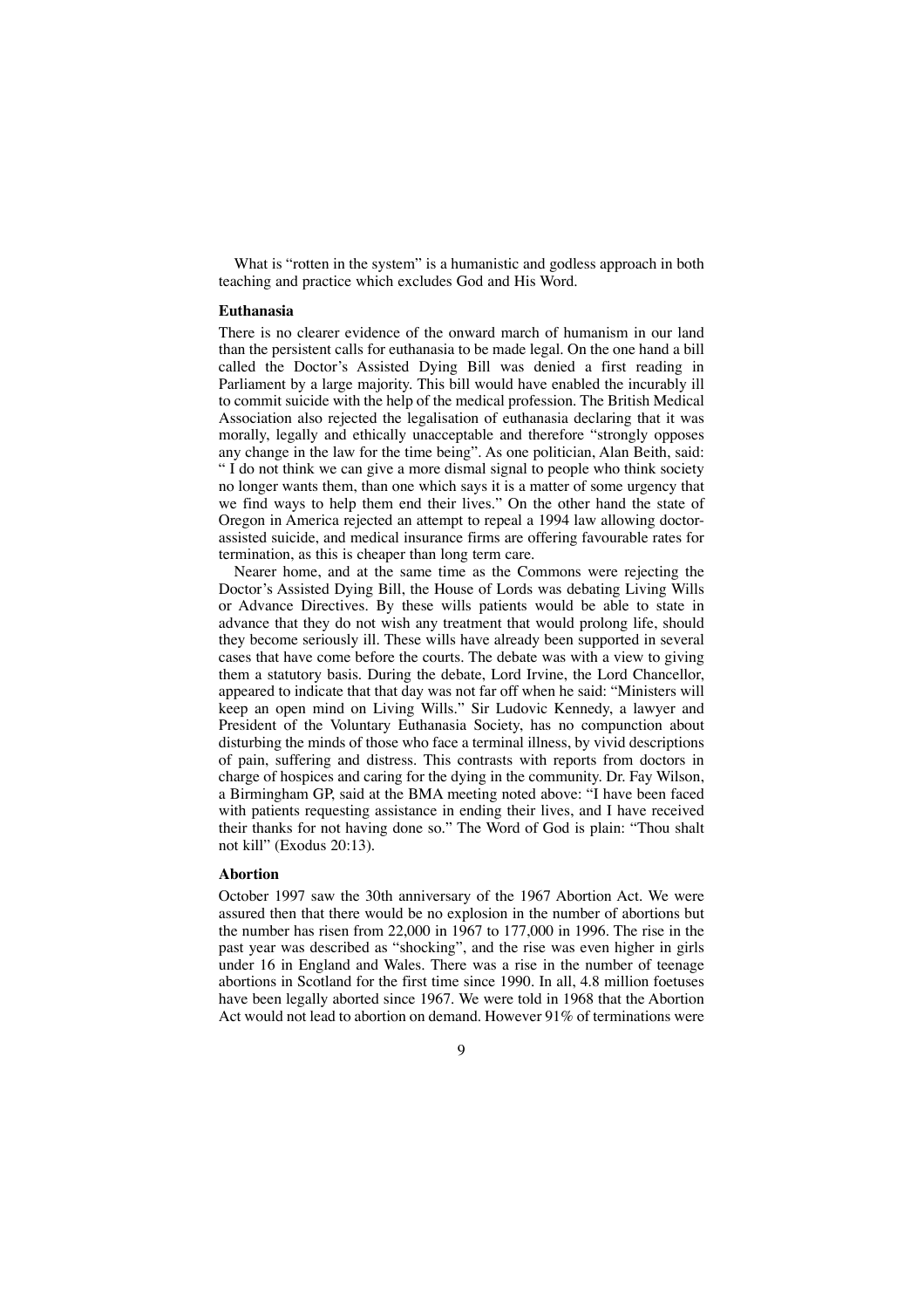carried out on the basis that the mother's physical or mental health was threatened — this is largely equivalent to abortion on demand. At the present time a 10-minute lunch-time termination is on offer for £300. The further promise that all children would be wanted children was never fulfilled, in fact there has been a fourfold increase in illegitimate births, and there are widespread reports of child abuse and neglect.

The Health Secretary's private opinion (January1998), that abortion should be made easier in the early stages, reveals the thoughts of at least one member of the present Cabinet. Several backbenchers have declared themselves willing to bring in such a bill in Autumn.

We hear much of the imbalance in age groups which will result in a disproportionate number of pensioners in the early part of next century these aborted foetuses would have been in their twenties now and would have helped redress that imbalance. More important, do we care nothing for the sanctity of human life (the foetus), the mother (an offended conscience and possible sterility), and society (a further increase in promiscuity and cheapening of human life), and have we learned nothing since the Abortion Act was passed 30 years ago?

### **AIDS and Homosexuality**

According to a report from the World Health Organisation the world-wide HIV epidemic was underestimated by a third in December 1996. More than 30 million adults and children are now believed to be living with HIV infection. The organisation warns that the full impact in terms of mortality has yet to be felt. It is estimated that 2.3 million people died of AIDS world-wide in 1997  $-$  a 50% increase on 1996  $-$  nearly half of these deaths were in women and 460,000 were in children under 15.

Combinations of drugs for treating HIV have changed the outlook in the short-term, at least, for HIV/AIDS sufferers in developed countries. Despite a rise in HIV infection, there has been a fall in the UK of new cases of AIDS and in deaths from AIDS in 1997. However, the virus continues to be present in the body and the long-term effects of these drugs are not known. The high cost of these drugs means that they are not available to the vast majority of sufferers world-wide.

As though it had experienced nothing and learned nothing, London is selling itself as the "gay" capital of Europe and is building infamous bathhouses, where sodomites can meet new partners. Some of these bathhouses are conveniently sited for visiting American homosexuals. A San Franciscan journalist who wrote an authoritative history of the disease says: "From a purely medical standpoint the (American) bathhouses were a horrible breeding ground for disease."

Meanwhile attitudes move towards more acceptance of sodomy and sodomites. The editor of a magazine for homosexuals said: "There is a more confident mood among the gay community. We see messages coming through from the Establishment. When the Gwent Police in South Wales wanted to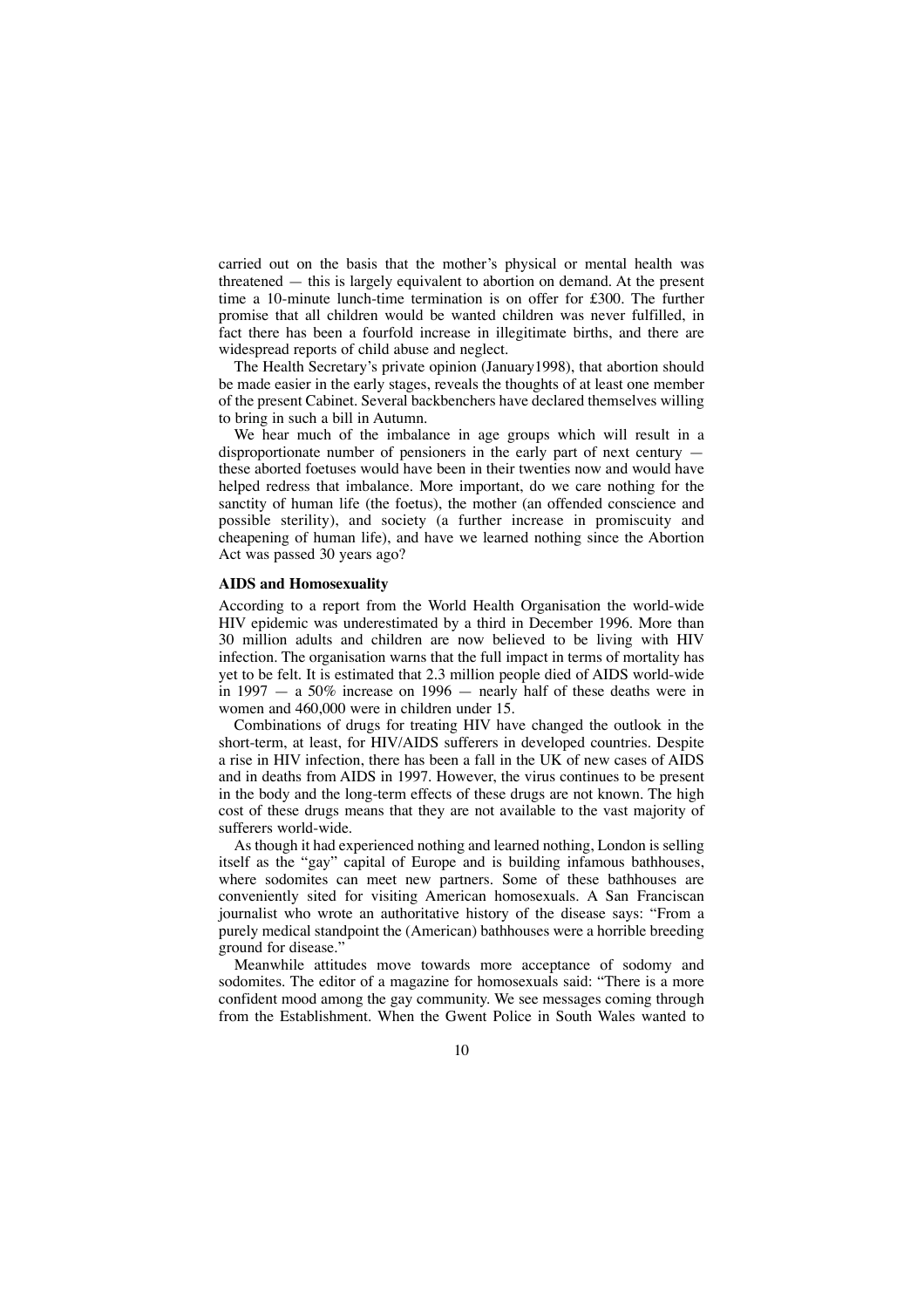recruit 30 officers they came to us. Chris Smith's career as a Cabinet Minister has certainly not been affected by his sexual orientation." Nearer home the Highland Health Board issued a "sharp new warning" to teenagers of the dangers of sexually transmitted diseases. At the same time there is no evidence that that body is taking a lesson from the evident failure of its sex education programmes, as the number of such diseases has risen in Scotland again in the past year. Could it be that these programmes are actually adding to the problem?

Spending on AIDS reached £200m last year at the same time as £50m was cut from war pensions. Evidence exists that money for AIDS is being wasted by over-provision. Tayside Health Board for instance have 108 full time AIDS staff for 38 AIDS sufferers and 247 other HIV patients. "Hear ye the rod and who hath appointed it" (Micah 6:9).

### **CONCLUSION**

This year's Religion and Morals Report presents a picture of a land going further and further away from the imperatives of the Divine Law. To a large extent the Word of God is ignored and sins which are condemned in Scripture are no longer confined to secret indulgence but are tolerated by legislation and by the appointment to high ministerial position in the government of men who are well known as indulging in such sins.

Nothing short of an outpouring of the quickening and reviving power of the Holy Spirit will effect a change in our once spiritually favoured land and bring about a return to the preaching of that Gospel which is "the power of God unto salvation to every one that believeth". The day is dark but the praying Church of Christ should take courage, for Jehovah is "omniscient and infinitely wise. His wisdom will be her guide, His eyes are ever upon the righteous, and His ears are open to their cry. . . . He is acquainted with all the plans of her enemies, and He will defeat them." It is for us who are cast down, because of the state of religion and morality in our own day, to seek, by divine grace, to "leave ourselves to the entire disposal of His providence and to be as clay in the hands of the potter, willing to take any form or impression which He pleases". Only thus will we be freed from "vain, earthly and corroding anxiety".

"When the Lord shall build up Zion, he shall appear in his glory. He will regard the prayer of the destitute, and not despise their prayer" (Psalm 102:16-17).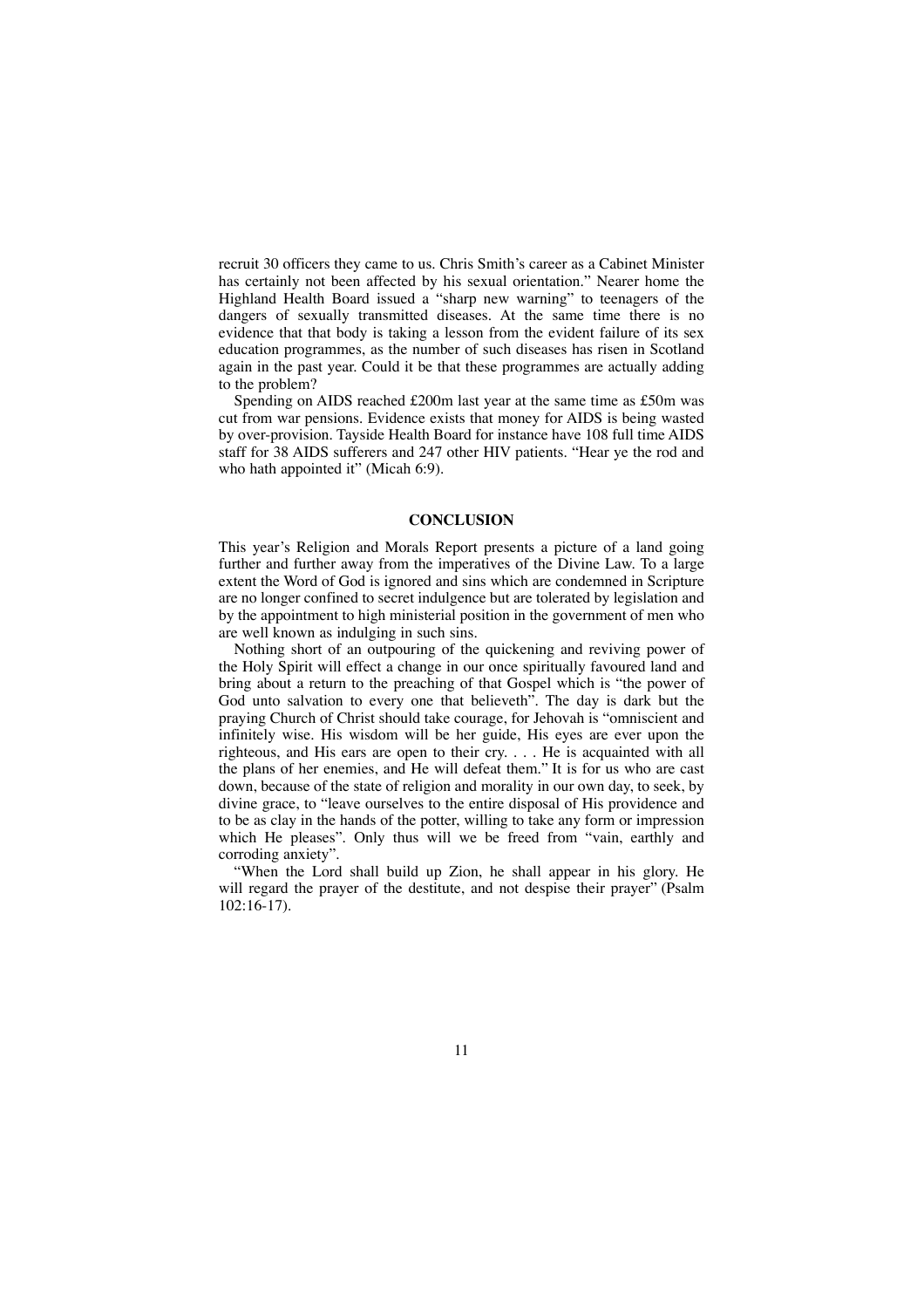### **SABBATH OBSERVANCE COMMITTEE'S REPORT Convener: Rev. K. M. Watkins**

THE LORD'S DAY is a public emblem of Christianity. It is a visible sign of the authority of the living though invisible Lord of the Sabbath, stamped on the life of a nation, by the weekly return of the solemn public worship of the Lord God. In its proper observance, our people would be receiving such divine instruction and unspoken impression of the great issues of time and eternity, as would have a salutary effect upon the life of our nation. Sadly ours can no longer be viewed as a nation with such a visible emblem. By their continuing failure to observe the Christian Sabbath, the majority are putting themselves beyond the reach of the ordinary means of obtaining salvation. In place of that fear of God which the Sabbath's public preaching and private instruction might impress upon our nation, we have a new morality which generally argues for such things as are forbidden in the Bible: euthanasia, unscriptural divorce, abortion, sodomy, and many other abominations.

#### **Sabbath Trading**

The Proposal for a draft Shops (Sunday Trading &c.) (Northern Ireland) Order 1996 was published for public consultation on 7th March 1996. It is to be regretted that following its consideration of the comments received, the Government has decided to proceed with the Order. It was placed before Parliament in November 1997. In December the Government changed the law in Ulster so as to relax the constraints on trading on the Sabbath in that province. We understand that this will allow most shops to trade in all goods on the Lord's Day. Some larger shops, except those in places designated as holiday resorts, will be restricted to trading between 1 p.m. and 6 p.m. The change is brought about because the existing law is said to be out of date, and unenforceable, and requiring urgent replacement. Sadly this will bring the province of Ulster broadly into line with the law now in operation in England and Wales: the Sunday Trading Act 1994.

#### **Sabbath Entertainments**

*Opening of Pubic Houses.* Strenuous attempts have been made to have public houses opened on the Sabbath for the first time in the island town of Stornoway. So far they have had no success in gaining a licence to trade on the Sabbath. The Outer Isles Presbytery of our Church has been involved in the local opposition to these attempts.

*Sunday Observance Act 1780.* During the last Parliament, a Private Members Bill known as the Sunday Dancing Bill was introduced by Viscount Astor. The purpose of the Bill was to remove the prohibition on charging admission to public dances on the Lord's Day by disapplying the Sunday Observance Act 1780 from these events. It was also intended to amend the 1964 Licensing Act to permit the sale of alcohol at these events. Thankfully,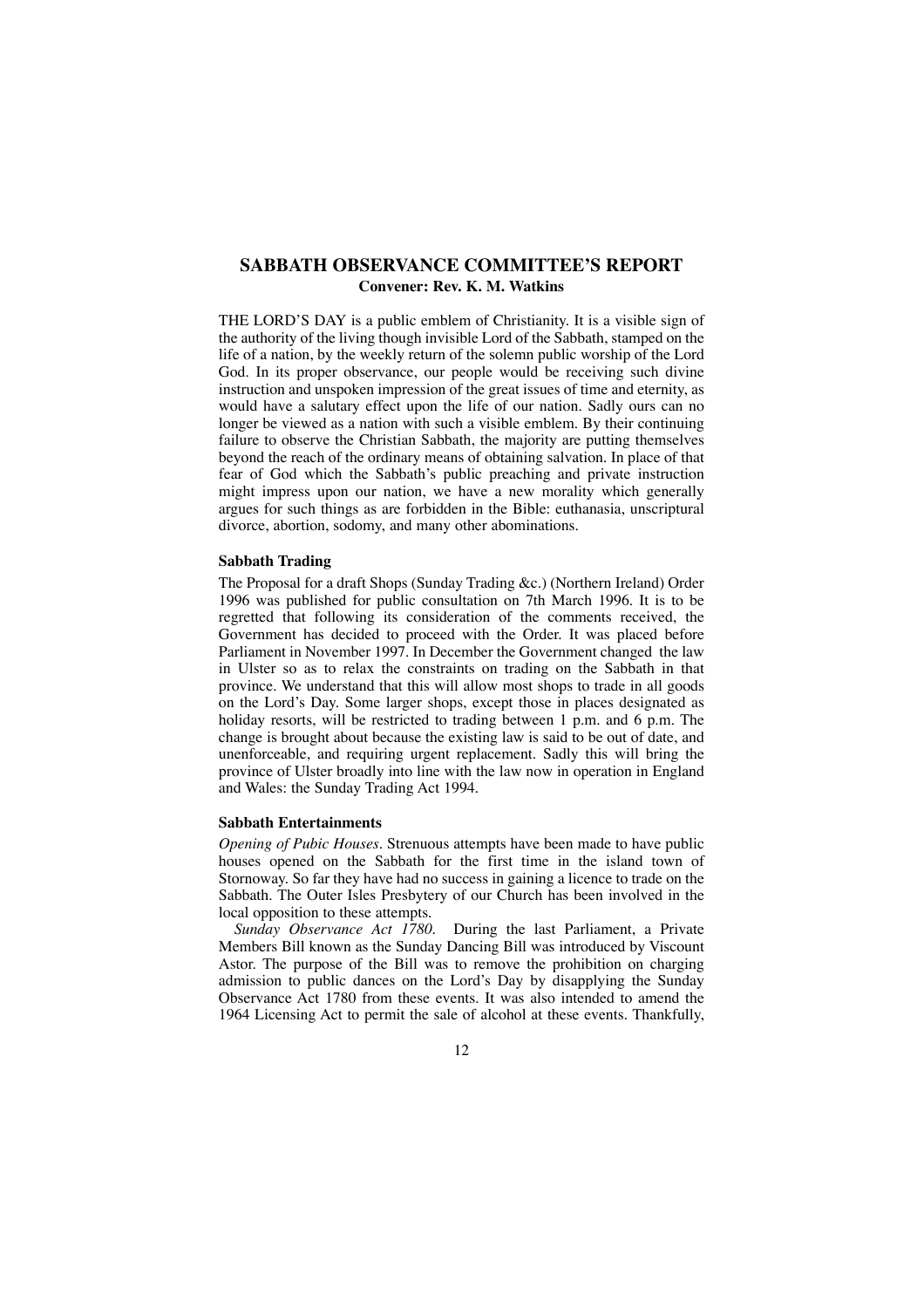this Bill floundered on its second reading. Calum Macdonald MP, in a letter to the Clerk of this Committee said: "It is unlikely that it will ever make it to the statute Book". It is indicative of the disregard with which the Sabbath is held, that such changes to the law are even proposed in the Parliament of our Protestant land. The damage sustained by our nation from an increased opening of such places of entertainment would be very great. Not only would the guilt of it wring increasing judgements from the hand of the Lord of the Sabbath, but the present symptoms of our moral sickness seen in multitudes of social ills would be mercilessly compounded. Is it conceivable that the problems already caused by discos and night-clubs would not be increased?, that the alcohol and drugs problem would not be exacerbated?, that family life will not be further eroded?, that violence would not become more frequent, in the home and on the street?, or that people would not be forced to work on the Lord's Day? It is most encouraging to know that the Lord has not left us altogether to our own ways with respect to the Sabbath, and that such attacks on the Sabbath are thwarted.

#### **Large Companies and the Sabbath**

*British Telecom.* One of the great blessings of the Holy Spirit working in a community at large is that Sabbath keeping becomes established, and may remain a feature of that community's way of life for generations. This is what has taken place in many of the islands on the North Western coast of Scotland. However, this general Sabbath observance is being increasingly attacked and eroded, and opposition to it has had varied degrees of success. When BT engineers began to appear on the Lord's Day in the villages of North Harris to engage in their employment, our local Minister complained to several BT authorities. As a result of this, a most encouraging letter was received from the Office of Sir Ian Vallance, Chairman of BT. Although it is stated in this letter that BT "have both contractual and maintenance requirements to fulfil" (which it would appear the Sabbath Day must not interfere with), yet it is stated that:

"Wherever possible, our resourcing strategy has been based on six day working. . . . There have, however, been occasions when we have been required to work a seven day cycle, in cases of restoring telephone service, or to meet our emergency service requirement, or our contractual obligation for the provision of service". With respect to "this particular incident" the letter stated: "I can assure you that we will in every case continue to ensure that only essential work is undertaken on the Sabbath. I have arranged with our local manager . . . and our Work Distribution Centre to take full cognizance of this requirement. I do appreciate your concerns and we will do everything possible to respect the wishes of the community."

*Scot Rail.* There was no reply received from Scot Rail when we wrote to oppose their proposal to introduce train services on the Lord's day on the Lanark-Milngavie; Glasgow Central-Neilston; and Glasgow Central-Barrhead-Kilmarnock routes.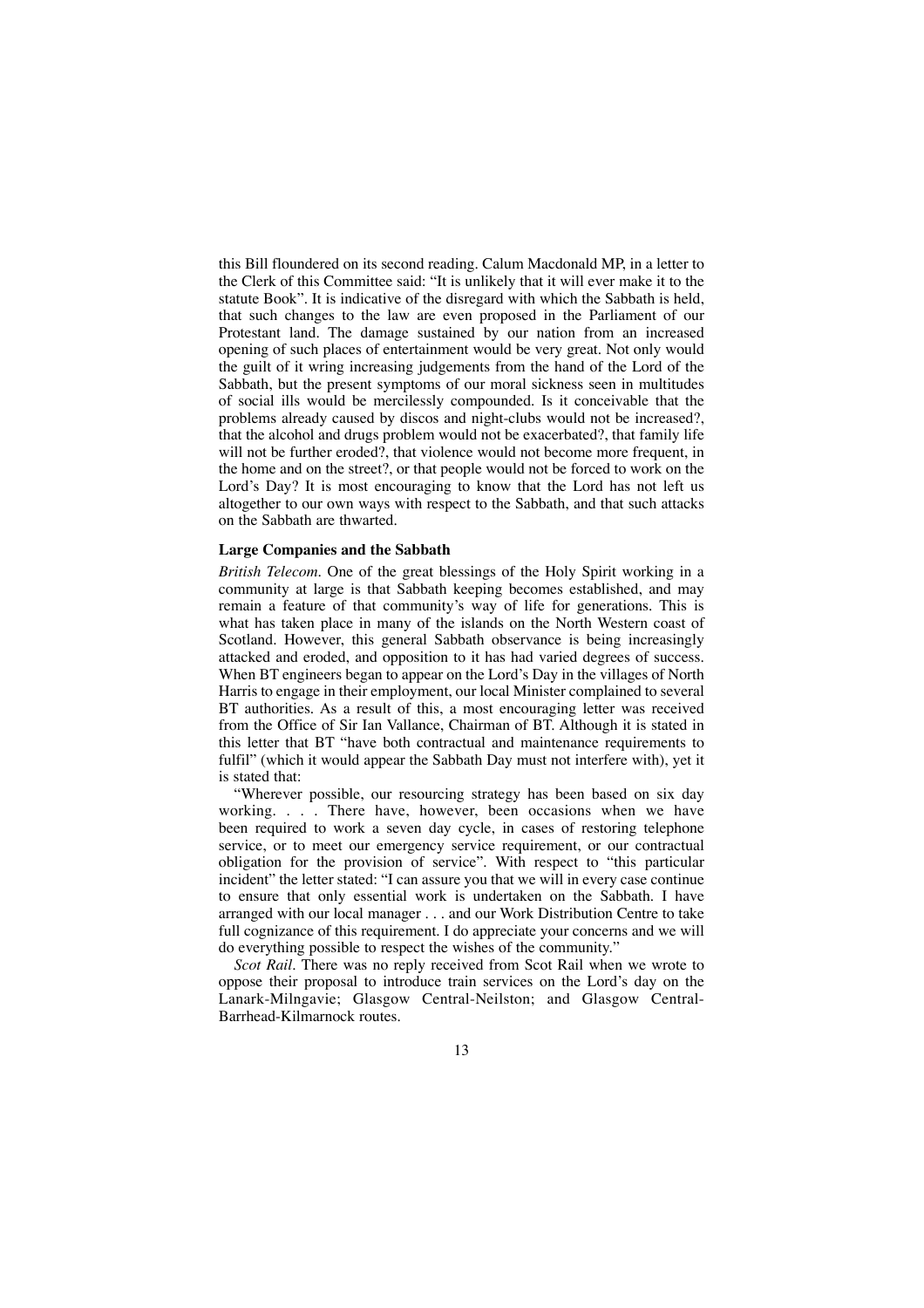### **The Monarchy**

*Balmoral Castle.* It is with deep regret that we have to report again that the Lord's Day continues to be almost the same as any other day as far as the Royal Family is concerned. The Committee was informed that the Estates intended to open Balmoral Castle to the public on the Sabbath for the first time in the summer of 1998. This is particularly sad. Not only is Balmoral one of the residences of our Monarch, but also it has resisted until now the pressure to follow the practice of other country houses and gardens, who open to the public on the Lord's Day.

*The Death of Diana, Princess of Wales.* How loud a voice to a Sabbath breaking and adulterous generation Princess Diana's death was! We are informed that the tragic crash occurred early on Sabbath morning. Yet again disaster struck when worldly pleasure was being sought on God's day. " . . . Turn away thy foot from the sabbath, from doing thy pleasure on my holy day; and call the sabbath a delight, the holy of the Lord, honourable; and shalt honour him, not doing thine own ways, nor finding thine own pleasure, nor speaking [thine own] words" (Isaiah 58:13) Many sports fixtures were cancelled that Sabbath out of respect to Princess Diana. It is to be deplored that our nation does not put away all sport every Sabbath, out of respect to our Prince and Saviour, the Lord of glory. It was made worse when the sports scheduled for the Saturday of the funeral took place instead on the Sabbath. "Where is mine Honour?", the Lord has every right to ask of our country. It is also to be regretted that the body of Dodi Al Fayed, killed in the same crash, was buried unnecessarily on the Lord's Day, to accommodate the custom of Islam.

#### **Literature**

Though there is no end of religious books procurable, there is very little sound literature currently available on the subject of the Sabbath Day. It is hoped that the work begun on two booklets or tracts will soon be ready for the Committee to review: *One Day in Seven* and *The Change of the Sabbath.* Work was carried out on Willison's *Treatise on the Sabbath*, with a view either to recommend the publication of the whole work or parts of it, in tract form.

### **Conclusion**

We live in a generation where we allow the precepts of God's law to influence our morality, only in so far as they do protect our worldly interest. Is it not a mockery of God, the infinitely wise Legislator, and moral Governor of men to insist upon that part of His law, which legislates for the protection of our persons and possessions, and to discard His commands which respect His day and worship? "Be not deceived; God is not mocked: for whatsoever a man soweth, that shall he also reap" (Galatians 6:7).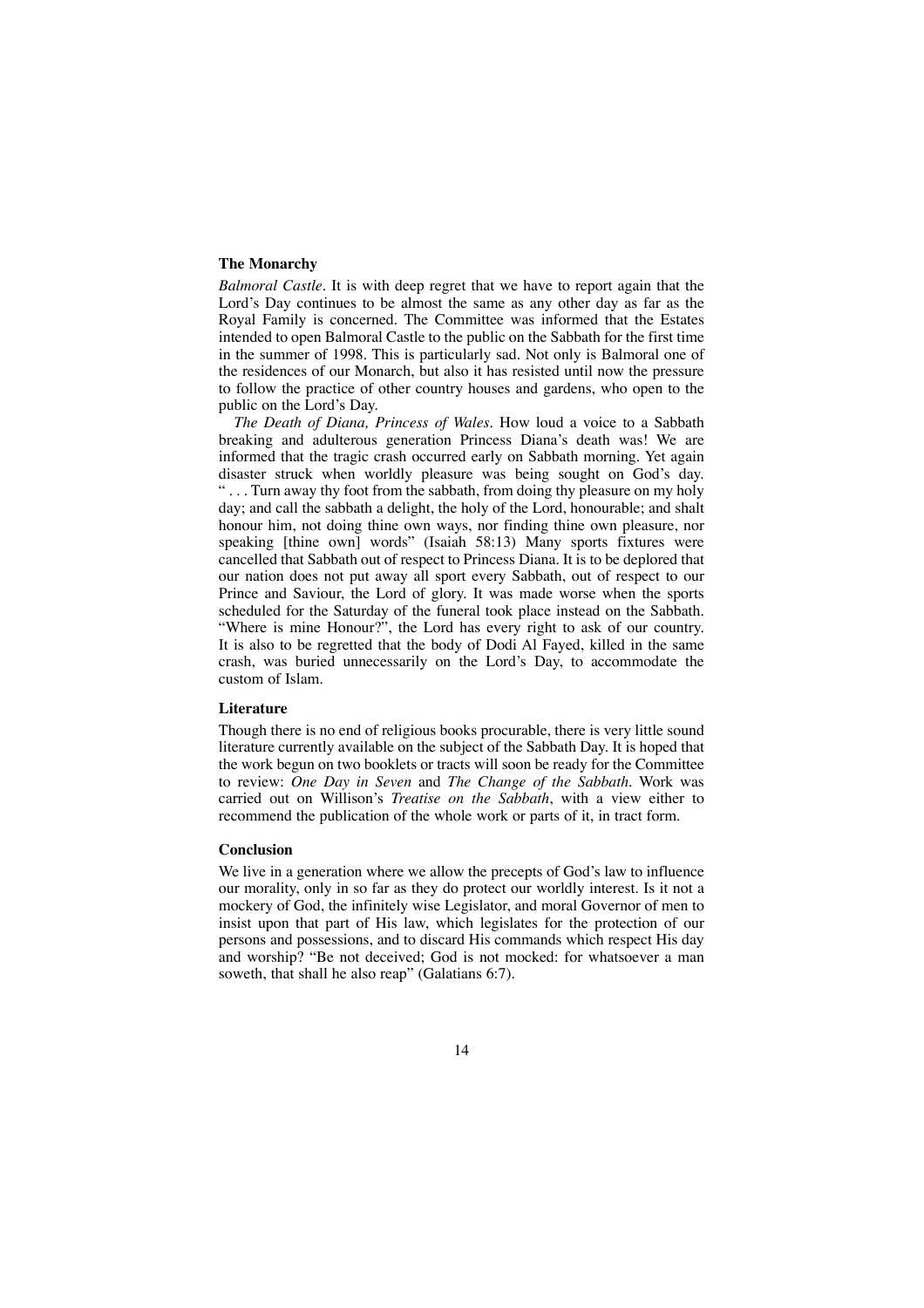### **JEWISH AND FOREIGN MISSIONS COMMITTEE'S REPORT Convener: Rev. John MacLeod**

OVER ANOTHER YEAR the Jewish and Foreign Missions Committee has attended to the duties falling to it to the best of its abilility. Discerning Christians know that these are difficult times as far as the cause of Christ is concerned and the year under review was not without its troubles as far as our African Missions were concerned. To discover that some in whom we had placed our confidence had betrayed our trust was a particularly painful experience. The misappropriation of funds in Zimbabwe and the theft of money in Kenya caused us much concern and we hope the measures which have now been taken by the Committee will prevent a recurrence.

#### **Zimbabwe**

It is a matter of profound thankfulness to the Most High that the Rev. A. B. Ndebele has recovered from the injuries sustained in 1996 to the extent that he is now able to attend to his ministerial duties. The other ministers — the Rev. P. Mzamo and the Rev. Z. Mazwabo — continue to labour in the Gospel as their own Reports show and for this we are also thankful.

The John Tallach Secondary School continues to function under the capable supervision of Miss Marion Graham and her staff — Miss Katie MacAulay, Miss Norma MacLean and, since February 1998, Mr. Teunis Benschop, who belongs to the Netherlands. Miss Norma MacLean's work permit expired and the Zimbabwean "powers that be" refused to renew it on the ground that her work could be done by a native Zimbabwean. However, she now awaits the result of an application to be allowed to continue to work at Ingwenya but as an employee of the Church. If this is successful she will continue as a teacher but there will be no Government grant to cover her salary. At present Miss MacLean is standing in the breach in the Administrator's office in Bulawayo. We are thankful that, in the Lord's providence, we had a person of her abilities and training on hand when the emergency arose. Miss Graham was on furlough from August to December 1997 and over that period Miss Katie MacAulay attended to the duties of Headmistress. We are grateful to Miss Etta MacLennan for going out on a voluntary basis to help out over the last term of the session.

At the Mbuma Hospital our doctor and nurses have continued to perform their duties in their own exemplary way. They are far away out of sight in the African forest but we hope not out of mind. Miss Margaret MacAskill, the Matron, returned to her duties after furlough in February 1997. Miss Louise Leiper also returned at that time. For a time her health caused some concern but happily she has now recovered and is attending to her duties with her usual zeal. Miss Lia Terlouw left for Holland on furlough in September 1997 and returned four months later to resume her duties in her own quiet efficient way.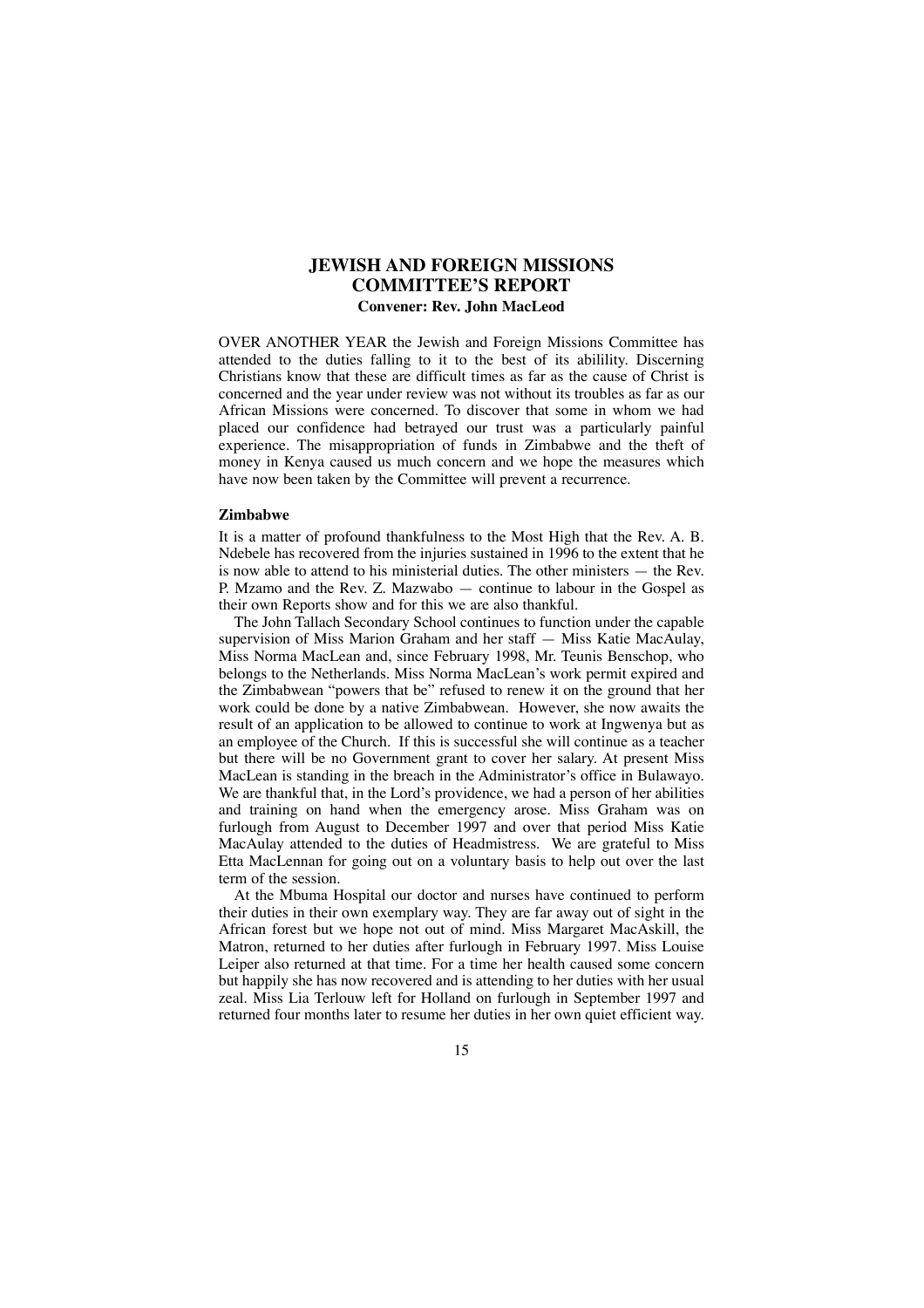The application from another Dutch nurse — Miss van de Graaf — was accepted by the Committee but so far her work permit has not come through.

### **Malawi**

There has been no change as far as the situation in Malawi is concerned. Mr MacGrath, a Blantyre businessman, continues to keep an eye on our Mission House in Blantyre and is responsible for paying the watchman's remuneration.

### **Kenya**

In Kenya the Rev. John Goldby has attended to his duties over the course of the year and is due to come home on furlough in August, D.V. Sadly, we have to report that he has informed the Committee that he does not intend to return to the Kenyan Mission field. Mr Ian MacLean has carried out his duties as Administrator supervising building work both in Kenya and, from time to time, in Zimbabwe. He is due home before the meeting of Synod and will be present to present his own report. Dr. de Jong and his nursing staff, led by Miss Jessie Coote, have not wearied in well-doing and, we believe, have been instrumental in saving many lives. Miss Catherine MacKenzie arrived at Sengera in September to take up her duties as teacher of the Mission children and she has done her work with exemplary dedication and skill. At present we have within the compound at Sengera ten European adults and nine children. We regret that two clerks  $-$  natives of Kenya  $-$  were discovered to be purloining money and they were summarily dismissed. Pilfering and dishonesty in various forms would appear to be besetting sins among Africans at Sengera.

### **Deputies**

The Convener and Clerk visited Kenya for two weeks in September. A separate Report on this visit is being submitted to the Synod. The Rev. D. A. Ross and the Rev. K. M. Watkins visited Zimbabwe in connection with the misappropriation of funds there and again a separate Report is being submitted to the Synod.

We urge the Lord's people among us to pray earnestly for all those who labour on our Mission field whatever their sphere of labour may be.

### **REPORT FROM ZVISHAVANE Rev. Z. Mazvabo**

THIS PART of the Church has often been referred to as New Canaan Mission, although these reports have always been called "Report from Zvishavane". These two congregations, New Canaan and Zvishavane, rose up at about the same time, so they rightly strive for the birthright as it were. In actual fact,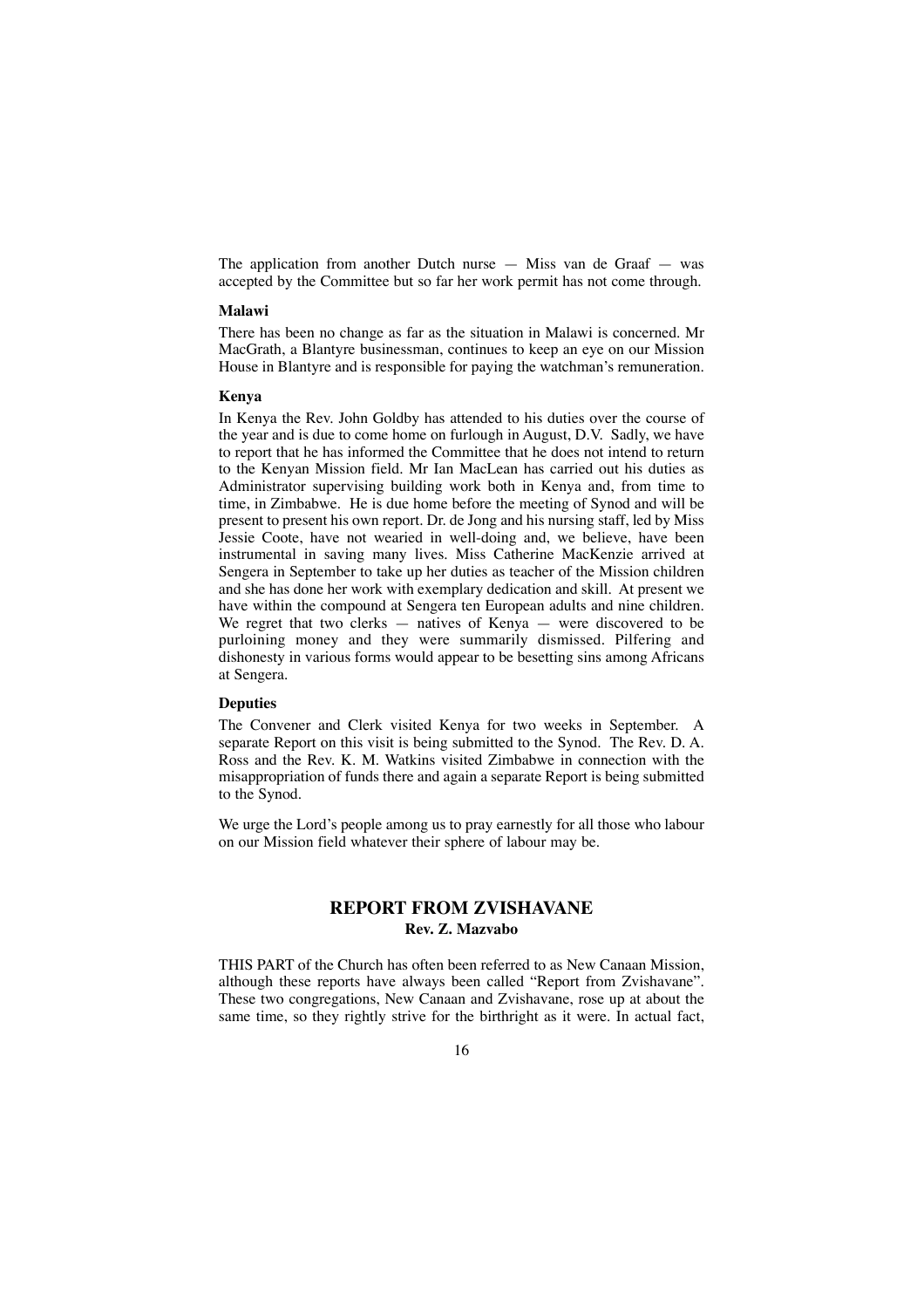services were conducted for several weeks in Zvishavane before we knew of New Canaan but, when New Canaan was started, it sprang up rather quickly, overtaking Zvishavane in every aspect. It is the Lord's doing.

New Canaan is a congregation of 150 and, of these, twenty-three are members in full communion, only five of these are men. Many of the elderly people whom I found in this community have been removed by death, most of them, sad to think, without any hope at all.

We like to give names to the congregations other than the names of the places they are in: the congregation in Zvishavane is called Ebenezeri. It is a small congregation of thirty people, six of whom are members in full communion and only two are men. It is expected that as the Church spreads all around this town, this congregation will continue to grow. Even now though, small as they are because they are working, they stand head and shoulders above their fellow peasant congregations. In the latter half of 1997, cruel death visited them, taking away their elder, Mr. Thomas Dube. He is greatly missed, not only by his family, but by the whole congregation. The angel of death is very frequent in these parts, leaving sad memories behind and solemn warnings. "Watch therefore: for ye know not what hour your Lord doth come" (Matthew 24:42).

Between Zvishavane and New Canaan is a primary school called Makobere and here we have a small congregation of fifty called by that name. There are only eight communicants and two of them are men. We have watched it grow from very small beginnings. What we need is that the Word preached would be blessed to them.

In the south east of Zvishavane, in this same district, is Chief Mazvihwa. Here we have three little congregations, namely  $-$  in order of seniority  $-$ Maware, Ingezi and Gwen'opmbe Dip. Maware, which is built on a rock, has a general attendance of forty-five and nine of them are members in full communion, four of them men. Ingezi stands on the bank of a river called by the same name. Thirty-five people gather here to hear the Gospel every Sabbath, eight of them are members in full communion and four are men. The people of Gwen'ombe Dip were coming to Maware, but it was too far to walk so they requested that services be conducted near their homes. Since this was done a few more have come to attend. Although there is an average attendance of twenty-five it is not surprising, in fact it is to be expected, that these numbers will go up and down. Except for the preachers, there are no communicants in this congregation. Six thousand bricks were burnt in a hurry as the rainy season started; these will help to provide a shelter under which to listen to the Gospel. We endeavour to bring Christ, who is the Way of Salvation, to our fellow men.

The Mberengwa district is just across the River Ngezi from Mazvihwa. Here we have another three congregations: Chiedza, Akori and Ibeteri. Chiedza, the first of these, is well situated in a densely populated area. Here 200 people gather together to hear the Gospel every Sabbath. There are many children in this congregation and a Sabbath School is kept to instruct the little children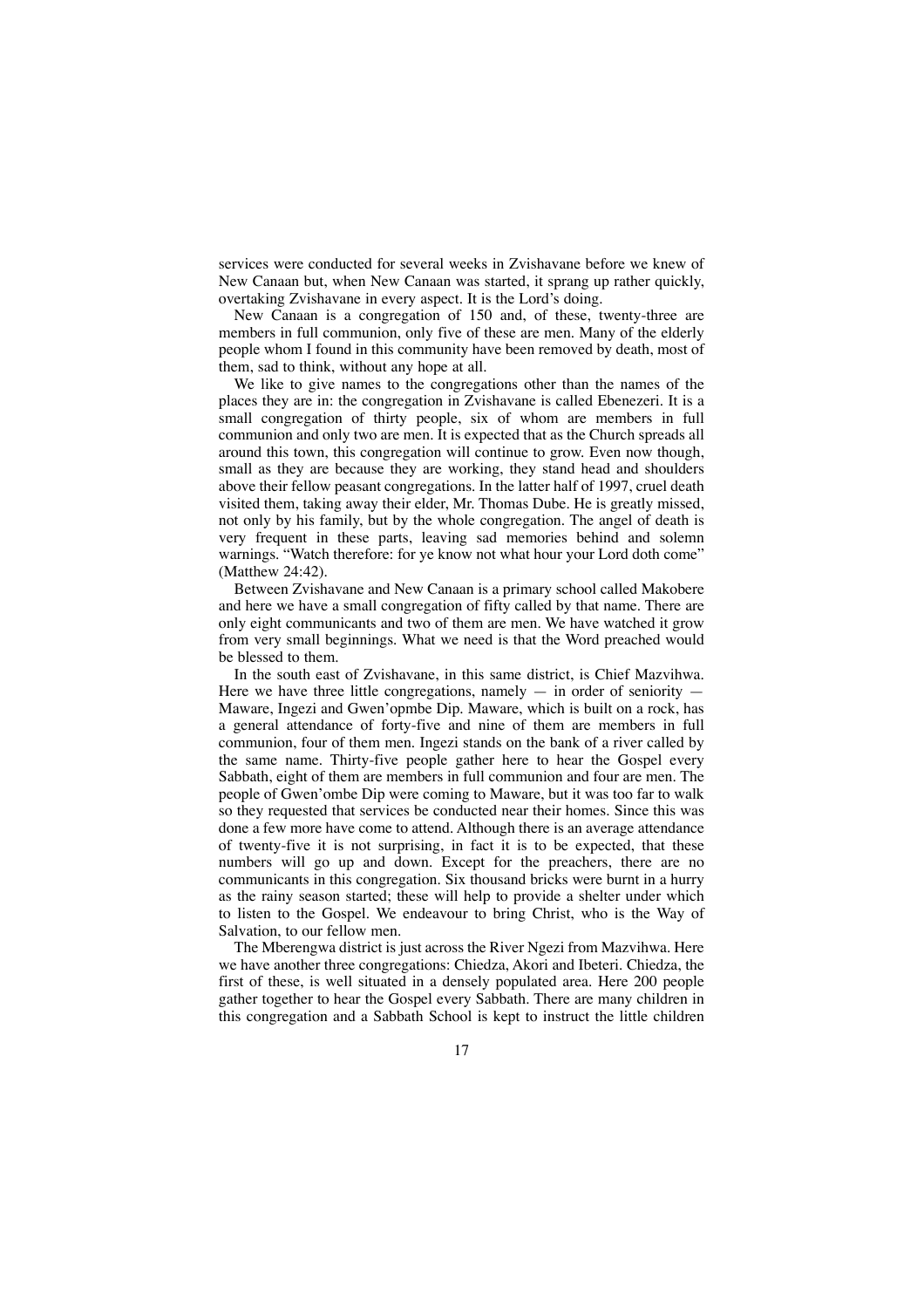in the knowledge of the truth while they are tender-hearted. Their number is not included in the 200. Here the up-to-date number of communicants was not given, but I tried to count for myself. I remembered twenty-two people, three of whom are men. Akori is well placed under the shade of the trees of the valley — it is the most fruitful valley of this area. The small congregation of thirty-two people speaks more than one language. They are Shangani who must have come from Chikombedzi way back. Services are conducted in Shona, which they all understand. There are seven members in full communion and only two of them are men. Chiwara is the name of the place where we have the third of these congregations: they named it Beteri, the Shona for "Bethel". Eighty people gather here regularly to hear the Word of truth. Ten of them are members in full communion and two are men.

We now come to the last of our congregations which is Munaka in the Chibi district of the Masvingo Province. It is a small congregation of thirty, five of them are professing and one of them is a man.

Communions are held at New Canaan twice a year, Chiedza twice a year, Beteri once a year and Munaka once every year.

What a struggle I have had just to be able to make a passing remark on each one of the congregations! Looking into the future, my only comfort is that I am but an unprofitable servant — the vineyard belongs to the Lord. He is able to provide suitable labourers and to bless it when He sees fit.

Lord, for labourers and for a shower of blessings, we pray Thee! Amen.

### **JOHN TALLACH SECONDARY SCHOOL REPORT Marion Graham, Headmistress**

THE YEAR 1997 started on a sombre note for us with the death of one of our teachers from malaria. He left a young wife, a grand-daughter of Rev. J. B. Radasi, and a small child.

In the middle of the year also our assistant Matron died after succumbing to multiple infections which she could no longer resist. She left a number of orphan children as her present husband was father only to the youngest baby. These children have very little security now that the extended family is no longer the norm. At school we are helping with the education of two of the girls.

During Term 1 we won the local schools' Athletic Trophy, much to our surprise, as many schools do not keep strictly to age groups and our pupils were often disadvantaged.

Our 1996 Form 4 results were above average with 101 out of 132 gaining a full certificate and 31 getting the maximum possible of 5 points. Most of our teachers are college trained, not University graduates, but they work hard and these results are a credit to them, especially when teaching classes containing about forty pupils.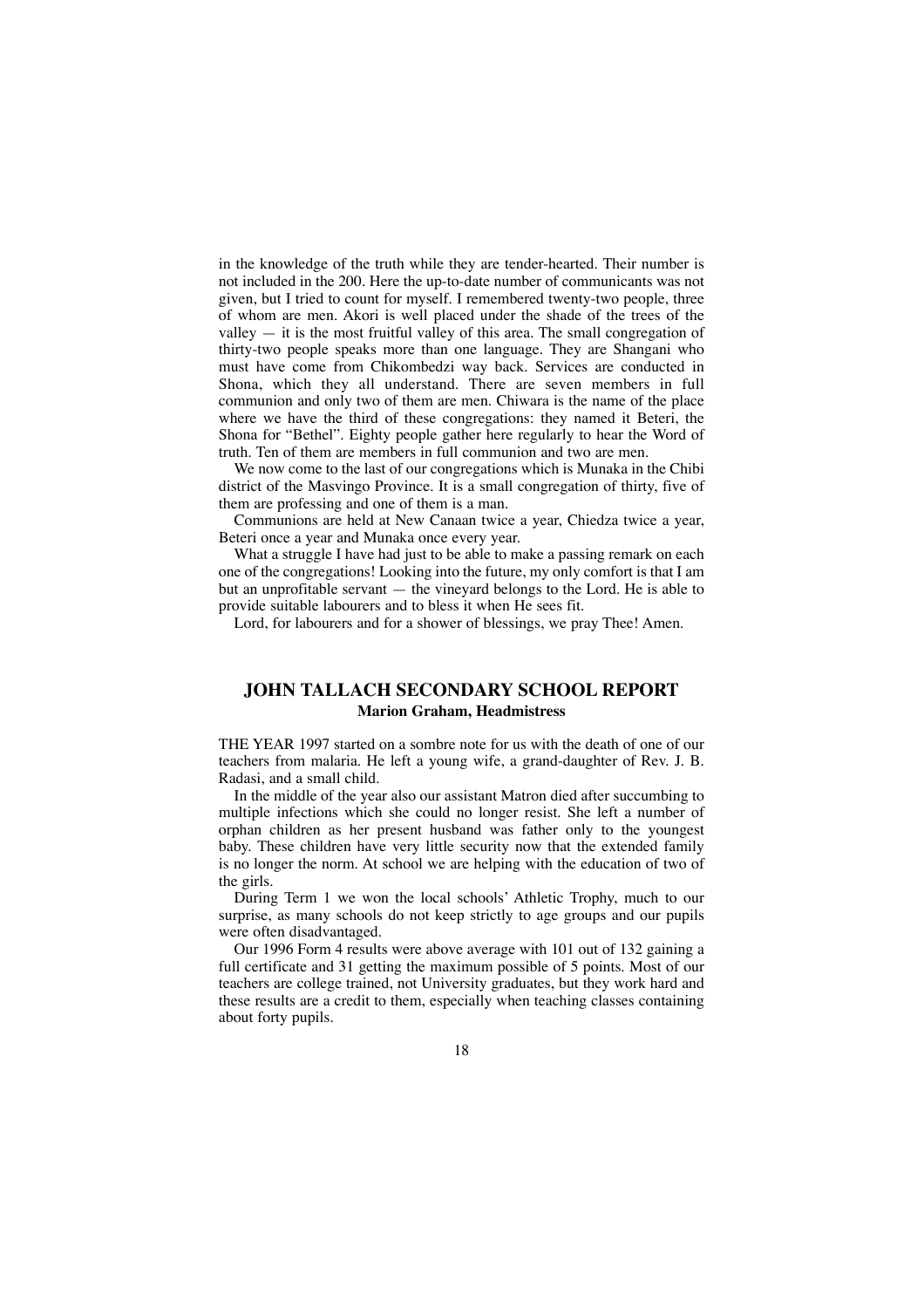The year 1997 was the year for visitors and from February on we were rarely without some extra friends, either assisting in school or going off for trips to the Falls! Some came to give extra assistance and this was most useful as, with only twenty-four staff and 600 pupils, we really are stretched to the limit.

We were very upset when in May, Norma MacLean, who was holidaying with two Australian friends, had a serious accident. As a result of a burst tyre, their car overturned. We were thankful that they were not killed, though they all sustained painful injuries. The body of the car was so damaged that it was decided to claim insurance for a new car. Now, February 1998, we are awaiting delivery of our new vehicle any day. This, combined with a more minor accident to the school bus, meant that transport for staff and supplies has been fraught with difficulties.

School continued quietly and the pupils seemed to be concentrating well on their work. Mr. Ndebele was able to preach more often as the year progressed, even taking sometimes the Sabbath evening school service as well as the ones during the day.

I went on leave during August and Katie MacAulay acted as Head, with Norma MacLean and Etta MacLennan, who returned for the term, helping her with all our extra duties.

Towards the end of Term 3 it became clear that there was serious misbehaviour going on. Eventually, three boarder boys were excluded for having obtained beer and three local boys were also excluded for using and bringing drugs into the school. At the end of term, some Form 4 boys had to be dealt with for bullying and vandalism. It seems that these vices, so prominent now overseas, are also becoming a severe problem throughout this country and there seems no way to prevent this.

With the support of the teachers and the boarding master, Miss MacAulay was able to deal with these additional worries and bring the school quietly to the end of term!

While I was away, my old house was demolished, but the new building is going up very slowly, due in part to lack of materials — though the level of competency of the contractor is also in doubt.

In Term 2 we began to use two new classrooms which had taken a long time to complete. Both teachers who occupy them are delighted with them. For the first time in many years we bought new school furniture which gave added pleasure. We now just have one classroom to build to complete the second courtyard.

With the decrease in value in the dollar, the cost of living has about doubled. Even since I went on leave the rise in costs is huge. This has necessitated increases in fees in order just to cover our running costs, and wages have become much higher too.

In July we started to use our own telephone line which, though not without problems, has made some aspects of life much easier.

We had eleven boys in the Resource Room in 1997 and two of them managed to obtain places in the prize list. Several previous occupants, despite

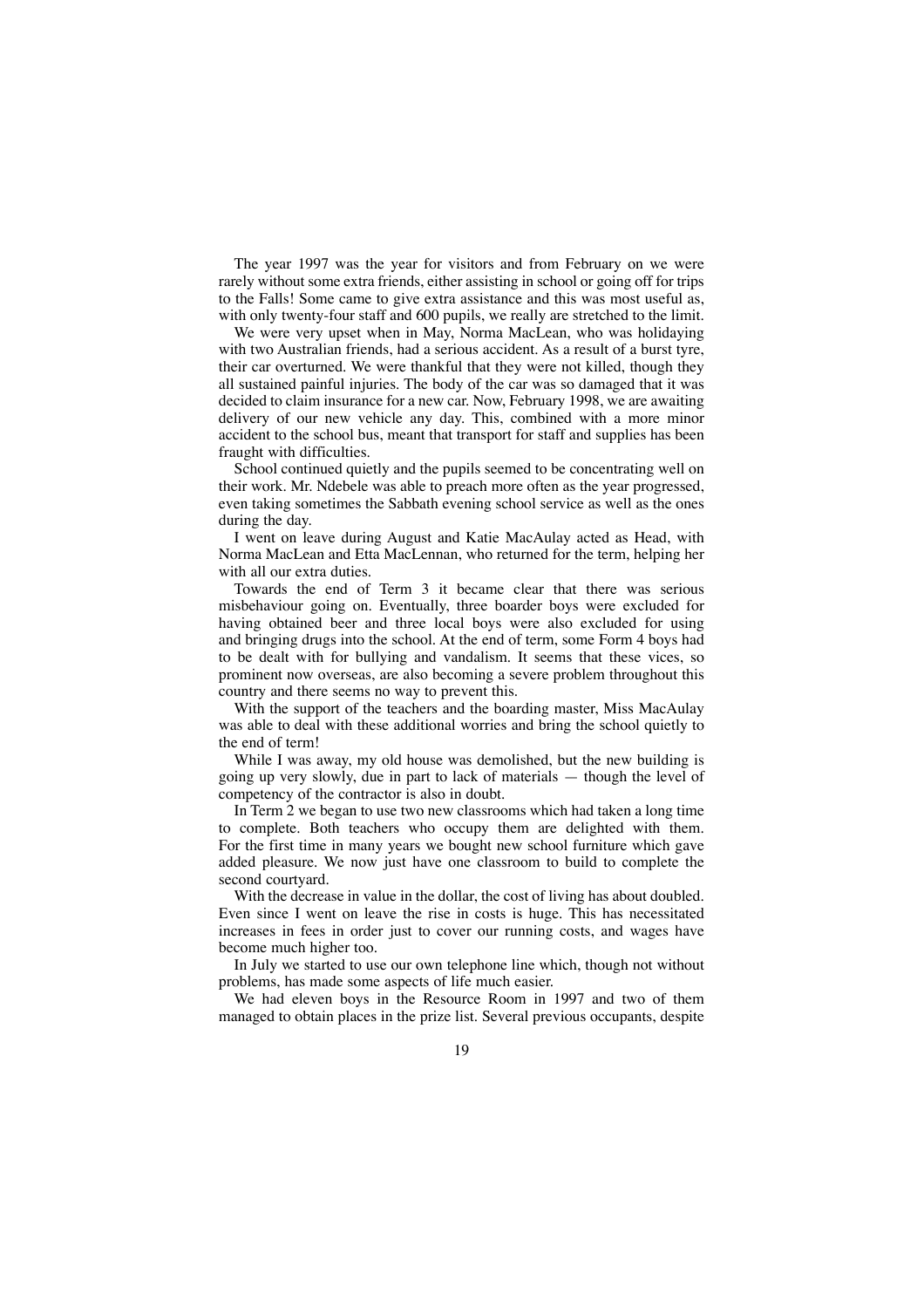their difficulties, have now completed degrees at University. The gifts received from Glasgow and Inverness Sabbath Schools helped us to obtain the expensive materials needed by pupils.

Much to our dismay, when Norma MacLean went for renewal of her work permit during Term 3, this was refused by the Public Service Commission (Civil Service). However, we have appealed to the Immigration Authorities for a permit for a worker supported by the Church, which in fact she already is, as the Government grants in place of salaries go to the school.

The new Dutch teacher, Mr. T. Benschop, has finally been granted his permit after long negotiation and expects to join us in February. We were glad to add four more former pupils to our staff, two of whom are also from Free Presbyterian families.

Despite the problem which led to the resignation of Mr. B. Mziya, the Mission Administrator, we are thankful to have been able to start school smoothly. The deputies' visit was a source of help and encouragement to us.

We hope that the work in school will continue to be a blessing to the boys and girls whose lives we touch.

### **MBUMA CHURCH REPORT Rev. P. Mzamo**

IN THE KINDNESS and forbearance of the Lord, we have seen another year pass, still on mercy's ground, where His hand is not shortened that it cannot save and His ear not heavy that He cannot hear.

Time flies, bringing us to give an account of stewardship to the Head of the Church; not to men  $-$  a very solemn matter. The great missionary to the Gentiles once said: "But none of these things move me, neither count I my life dear unto myself, so that I might finish my course with joy, and the ministry, which I have received of the Lord Jesus, to testify the gospel of the grace of God" (Acts 20:24).

The Church work continued throughout the year. The Church services on the Lord's Day were on the whole attended regularly, although there are some people who need to be spoken to from time to time for their irregularities. Some of the congregations have fortnightly services and no weekday prayer meeting — a very unhealthy situation, all caused by shortage of manpower. Lord, send labourers into Thy vineyard.

Although the numbers in most of our congregations are encouraging, the Christian giving to the cause of Christ is very disappointing. If my people would have the mind and the heart as people in the days of Nehemiah, when building the temple wall in Jerusalem, the Church would be strong and our witness would reach far. May the Lord be pleased to give us the spirit He gave to Nehemiah and his people.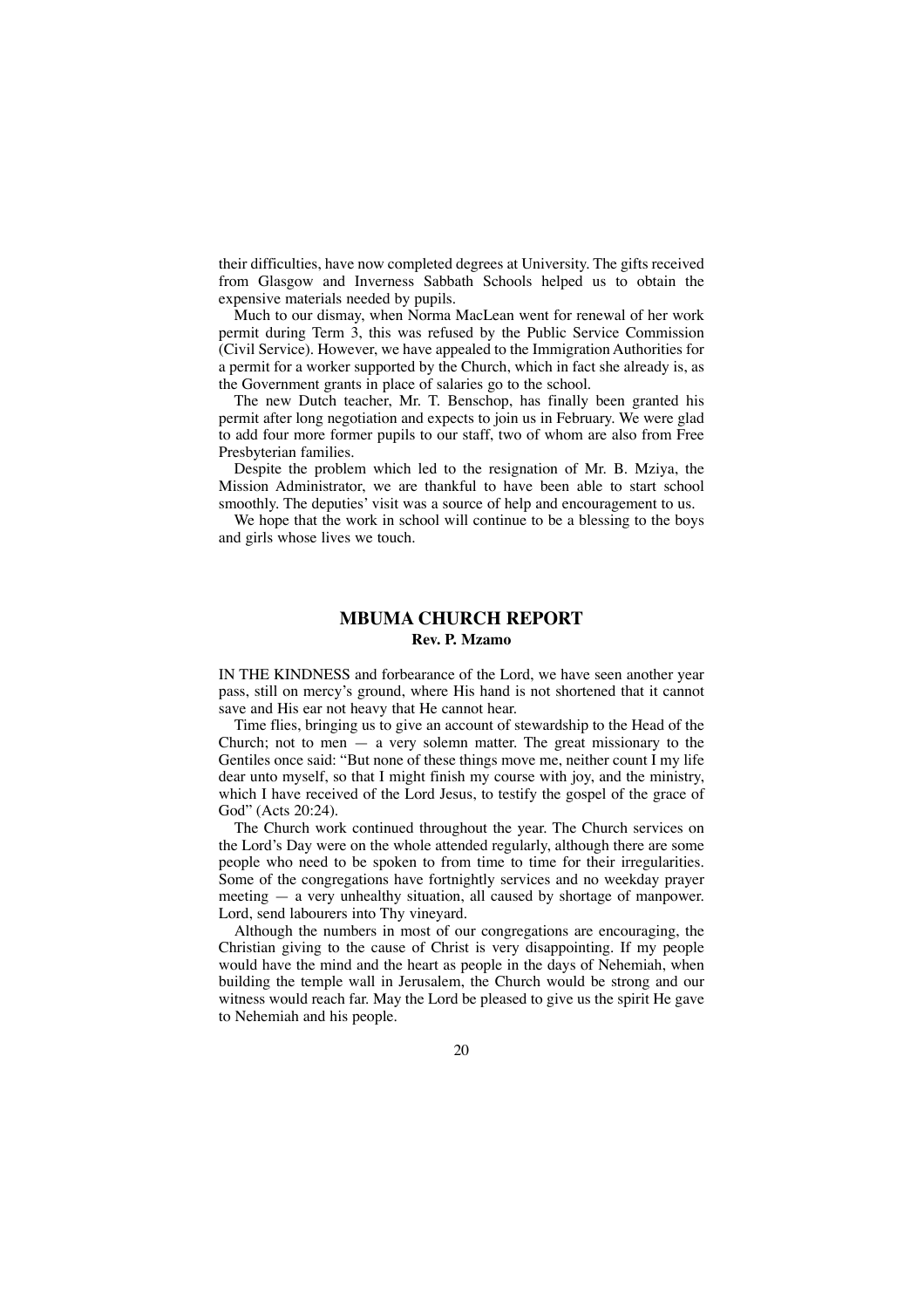The Church elders and deacons have faithfully continued taking Church services every Lord's Day, some of them taking prayer meetings on weekdays. The sacrament of the Lord's Supper was administered as in the past, a few added to the Communion roll. The sacrament of Baptism was administered to five adults and ten children. I performed eight marriages and conducted five funeral services. I assisted at a number of Communions in other parishes of the Church. Going to assist at these Communions, I leave home on a Wednesday because of the distances and spend a night in Bulawayo, continue the journey on the following day, leaving early in time for the services. I do the same when returning home. The distances I used to do in one day now take me two days.

I take this opportunity to express my sincere thanks to the home Church and to Dutch friends for the continued support of the work in the Mission field.

### **ZENKA CHURCH REPORT Rev. P. Mzamo**

IN THESE CONGREGATIONS the Sabbath services and weekday prayer meetings are largely taken by the Church elders. I try to visit these congregations from time to time between their Communions. Every Lord's Day elders are out on the roads to take services at different preaching stations.

The Communions were administered twice at Zenka with an assisting minister, twice at Nkayi and once at Donsa with no assisting minister. A few were added to the Communion roll at Nkayi, one at Donsa and none at Zenka.

I administered Baptism to three adults and four children at Zenka; two adults and three children at Nkayi; two children at Donsa.

Nkayi congregation has now its own Church courts, separate from Zenka. Nkayi has five preaching stations and four elders; Zenka has four outstations and five elders. As Nkayi is now a separate charge they need two Communion cups — they already have a plate. They also need about sixty tokens. As these cannot be obtained in this country, nor in South Africa, they are willing to purchase them in Scotland.

"Thy kingdom come. Thy will be done, as in heaven, so in earth."

### **MBUMA MISSION HOSPITAL REPORT Dr. J. Hak**

THE YEAR 1997 was a milestone in the history of the hospital. The long years of isolation were finally broken when a telephone was installed in June. It is wonderful to be able to communicate with the outside world, with the office in Bulawayo and with our suppliers, saving a lot of time. For those who have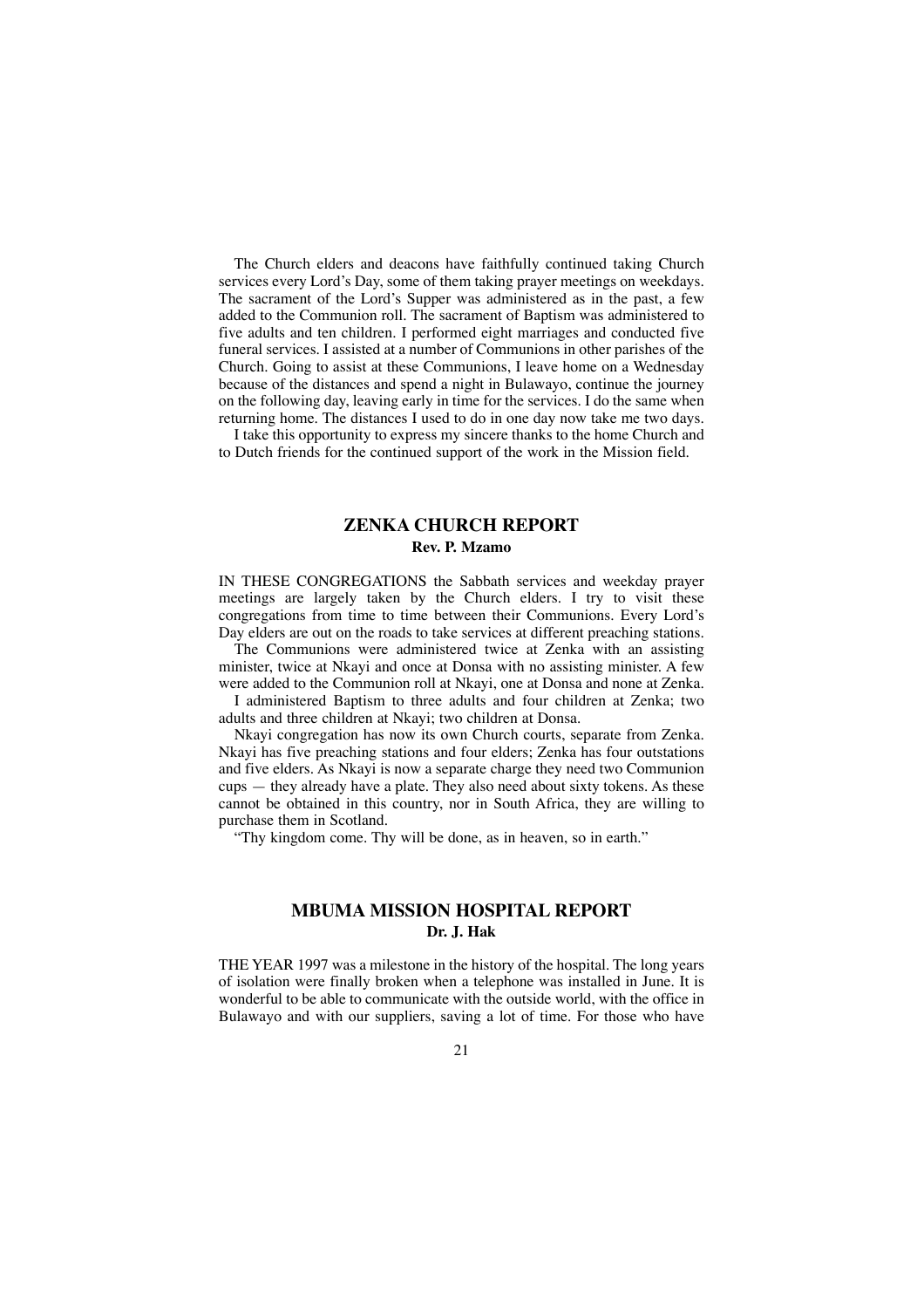never been without, it will be difficult to imagine how difficult it is to work without a telephone.

The Ministry of Health also installed a radio, charged by a solar panel, which is connecting Nkayi Hospital with Mbuma and all the clinics in the district. It is great to have these means of communication. The same solar panel also provides for solar lights in three rooms in the hospitals, which are very satisfactory.

It is not easy to write a medical report, where the work mainly consists of maintaining existing services. The aim is to avoid expansion, but this cannot really be avoided in the future, as the work is gradually increasing. Over the years the average bed occupancy has gradually gone up from 55% in 1990 to 131% in 1997, and is even higher than in 1996 when we had the busy malaria season. The reason for the increase could be partly due to a rise in the total number of patients admitted, but probably mainly to the increase in chronically ill patients with HIV infection. "Home based care" should be the policy for these patients, but many of them also have TB, for which they need hospitalisation. The bed occupancy for only TB patients has gone up from 5.6% in 1990 to 23.6% in 1997. There has also been an increase in the number of deliveries, 709 confinements in 1997 against 485 in 1996 and a maximum of 578 in 1994. There can be many explanations for this.

The data in the statistics below give an indication about the wordload, but do not really say anything about the quality of care given. There are some indicators which can give an idea about the standard of medical care, but these have to be interpreted with great care, because there are many factors involved. The factors which may influence these figures are poverty, large families, malnutrition, poor environmental sanitation, unprotected water supplies, infection and ill health in the community. Good health and nutrition of the mother before birth, combined with good antenatal care and delivery by skilled staff, should reduce morbidity and mortality rates. The percentage of supervised deliveries (calculated on the total number of expected deliveries in the catchment area) varied from 58% in 1990 to 76% in 1994, with an unusual unexplained figure of 93% in 1997! (compared with 66% in 1996). Also important is the number of transfers to other hospitals.

Some calculations on hospital figures give the following picture over the years 1990-1997 (please note that the only figures available for comparison are taken from textbooks):

The still birth rate is fairly constant over the years, 0 to 10 per 1,000 births (compare with a rate of 12 per 1,000 for England and Wales in 1973), with a maximum of 15 per 1,000 at the time of the drought in 1993.

The perinatal mortality rate (number of still births and early neonatal deaths within the first week of life) has been 16 to 32 per 1,000 births, with a maximum of 43 at the time of the drought in 1993 (compare with 10 per 1,000 for Europe).

The neonatal mortality rate (early plus late neonatal deaths during the first month of life per 1,000 live births) varies from 13 to 26 per 1,000, with a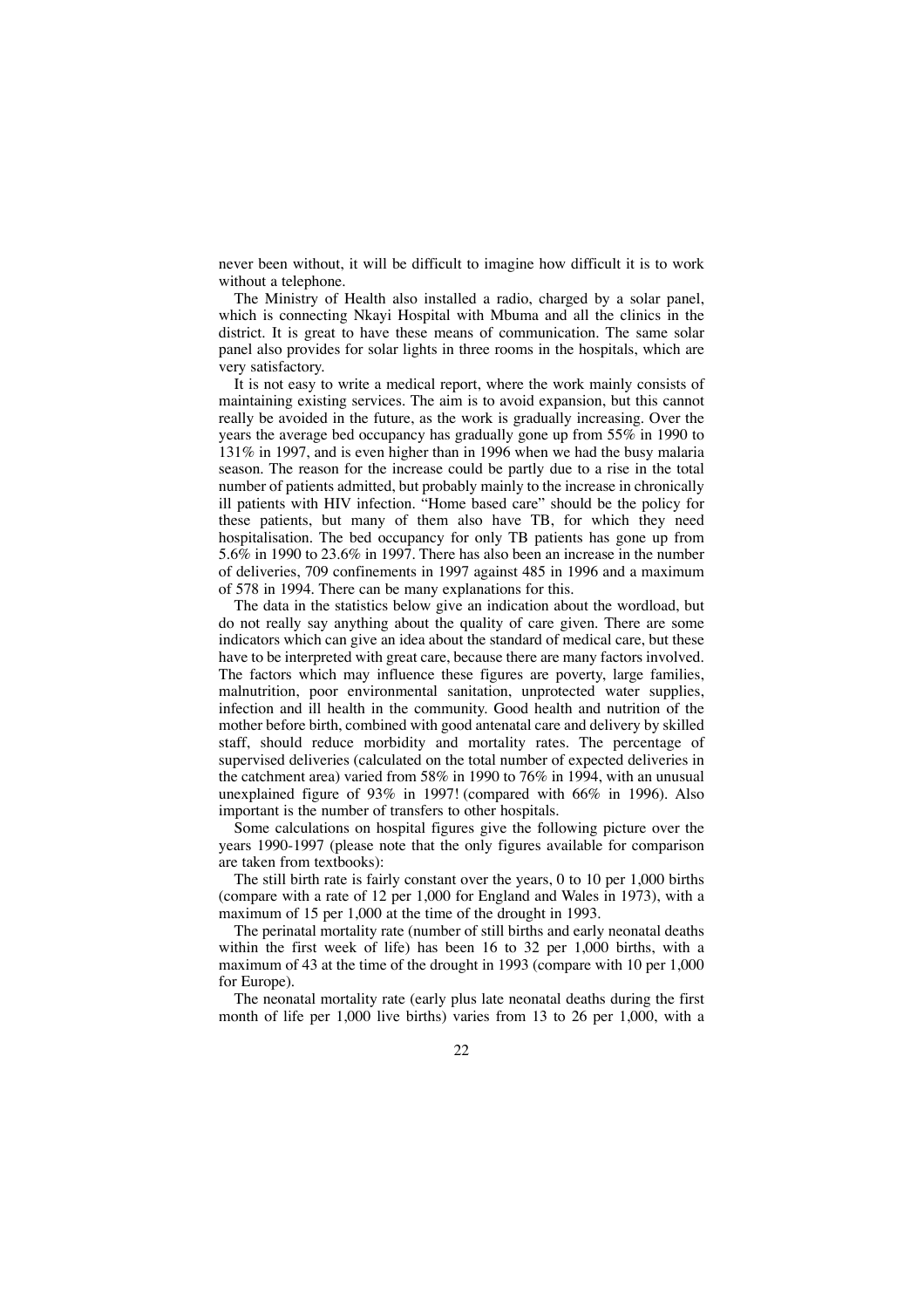maximum of 33 for 1993 (compare with 10.9 in the USA and 7.3 in Denmark during 1976).

The infant mortality rate (death of infants in the first year of life) is calculated against the number of expected births in the catchment area. Compare a rate of 31 to 43 per 1,000 with the rate of 110 per 1,000 in Zimbabwe in 1960 and 73 per 1,000 in Zimbabwe in 1987, 8 per 1,000 for Sweden, 215 for Upper Volta, and an average of 50 to 200 per 1,000 for developing countries.

The maternal mortality rate is low, 2 per 1,000 in 1993 (the year of the drought) and 2 per 1,000 in 1996 (the year of the malaria epidemic). The other years there were no maternal deaths. The WHO gives figures of 0.3 to 10 per 1,000 for developing countries in 1975.

The malnutrition rate is constant over the years, 13 to 14% of the children under the age of five presenting at the hospital are underweight according to Zimbabwean standards (which are lower than those for Europe). An expected increase of orphans and malnurition both due to HIV infection does not yet show itself in these figures, but will undoubtedly follow.

Staffwise the situation is much the same as before. When Lia Terlouw went on leave we had three local qualified nurses each relieving for about one month, which was a wonderful provision. The Ministry of Health is now allowing nurses to work during their holidays, although individual permission has to be sought and granted. A Health Information Clerk has been employed, paid by a donor via the Ministry of Health. He also received some training at Mpilo after which he will also be able to assist in the laboratory.

The Ministry of Health has now introduced an appraisal system for all health workers. This involves a lot more extra time for our qualified staff, discussing with and assessing individual staff members. The annual bonuses will only be awarded to those who have a good rating in their appraisals.

Staff accommodation for unqualified staff is no longer adequate. Renovation of the existing buildings is a must, and extra units will have to be added, because at present there are not enough rooms to accommodate everyone comfortably.

There have been problems with the DC (direct current) at night which is drawn from the batteries charged by the generator in the evening. This meant that during four to five months in 1996 there were no lights at the hospital during the night, which made work very difficult for the night staff, who then had to work with candles. In 1997 there was no DC for about two months. The DC panel had to be sent to Harare for repair, but now in 1998 it is the batteries which are giving problems. The three solar lights installed by the Ministry of Health in the labour ward, one of the clinic rooms and the treatment room, are great.

All the toilets and showers at the hospital have been renovated by the Ministry of Health (Family Health Project). Also a kitchen, toilets and washing facilities were built for the waiting mothers.

Transportwise 1997 did not really give us many problems, but the ambulance is wearing out, and will have to be replaced.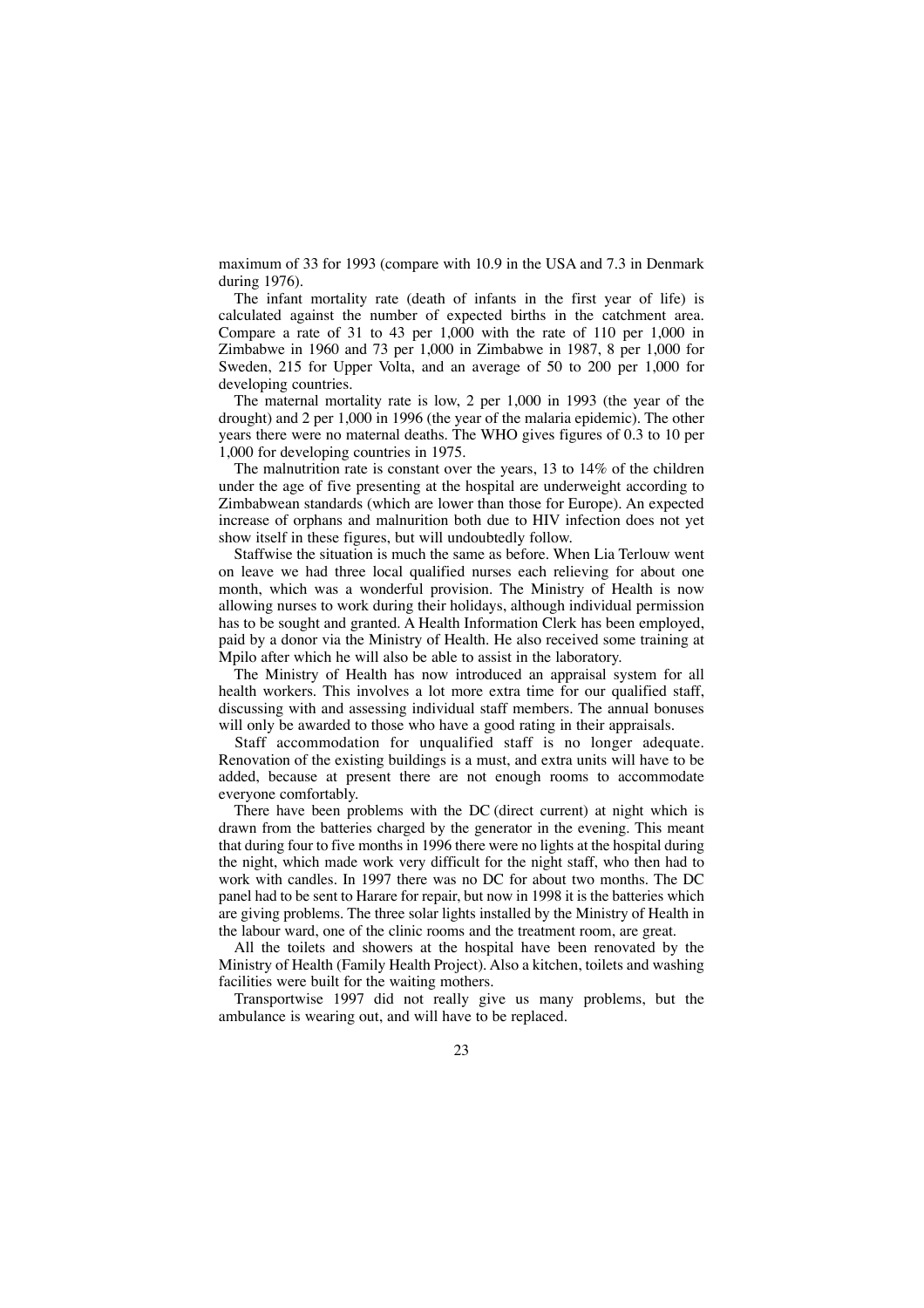We thank the Lord for His mercy and for His provisions, which we do not deserve. It is our desire that the means used may be blessed to our patients spiritually, which is the ultimate purpose of the work here.

### **STATISTICS**

| <b>Admissions</b>             |        |  |  |
|-------------------------------|--------|--|--|
|                               | 2,021  |  |  |
|                               | 861    |  |  |
|                               | 69     |  |  |
| <b>Discharges</b>             |        |  |  |
|                               | 1,882  |  |  |
|                               | 876    |  |  |
|                               | 65     |  |  |
| <b>Bed Occupancy</b>          |        |  |  |
|                               | 19,538 |  |  |
|                               | 3,561  |  |  |
|                               | 5.078  |  |  |
| <b>Deaths</b>                 |        |  |  |
|                               | 127    |  |  |
|                               | 0      |  |  |
|                               | 8      |  |  |
| <b>Outpatient Attendances</b> |        |  |  |
|                               | 19,101 |  |  |
|                               | 27,870 |  |  |
|                               | 701    |  |  |
|                               | 704    |  |  |
|                               | 5      |  |  |
|                               | 12     |  |  |
|                               | 0      |  |  |
|                               | 5,920  |  |  |
|                               |        |  |  |
|                               | 5,554  |  |  |
| <b>Major Operations</b>       |        |  |  |
|                               | 0      |  |  |
|                               | 0      |  |  |
| <b>Minor Operations</b>       |        |  |  |
|                               | 277    |  |  |
|                               | 190    |  |  |
| X-Ray                         |        |  |  |
|                               | 846    |  |  |
|                               | 1,265  |  |  |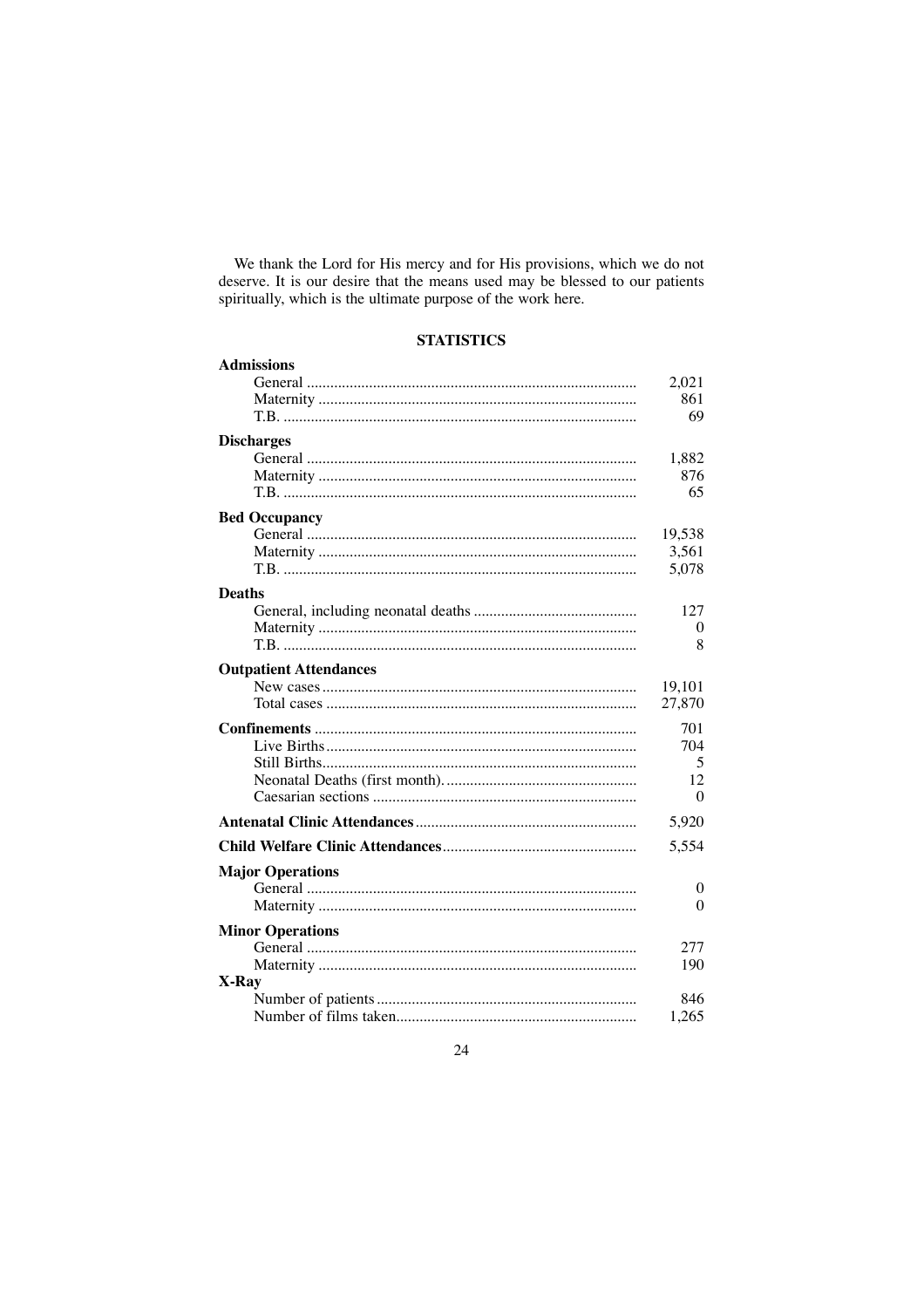### **Ambulance**

| 223    |
|--------|
| 52.417 |

#### **Five Major Health Problems**

- *In the age group below 5 years:*
- 1. Acute respiratory infection
- 2. Skin disease
- 3. Malaria
- 4. Diarrhoea
- 5. Nutritional deficiencies
- *In the age group of 5 to 14 years:*
- 1. Acute respiratory infection
- 2. Skin disease
- 3. Malaria
- 4. Injuries
- 5. Eye disease
- *In the group of 15 years and over:*
- 1. Acute respiratory infection
- 2. Skin disease
- 3. Sexually transmitted disease
- 4. Malaria
- 5. Dental conditions

### **INGWENYA MISSION REPORT Rev. A. B. Ndebele**

THIS YEAR much of my time was spent in visiting doctors and following their advice, so that very little was done in my work as a preacher of the Gospel. At the present time I am recovering slowly and hope to gain more and more strength to work as before.

Our spiritual needs in the Church in Zimbabwe are the preachers of the Gospel. The Lord Himself said to the disciples: "The harvest truly is plenteous but the labourers are few." We feel this need very keenly as we look at the numbers of elders and ministers. The Lord taught His disciples to pray to the Lord of the harvest to send more labourers into His harvest.

The numbers of those people who attend our services are big enough to expect some spiritual work among them. However, the Lord is able to work with small numbers as well as thousands who may be called in a day. When He visits congregations at His own chosen time the numbers in the Church do not matter at all.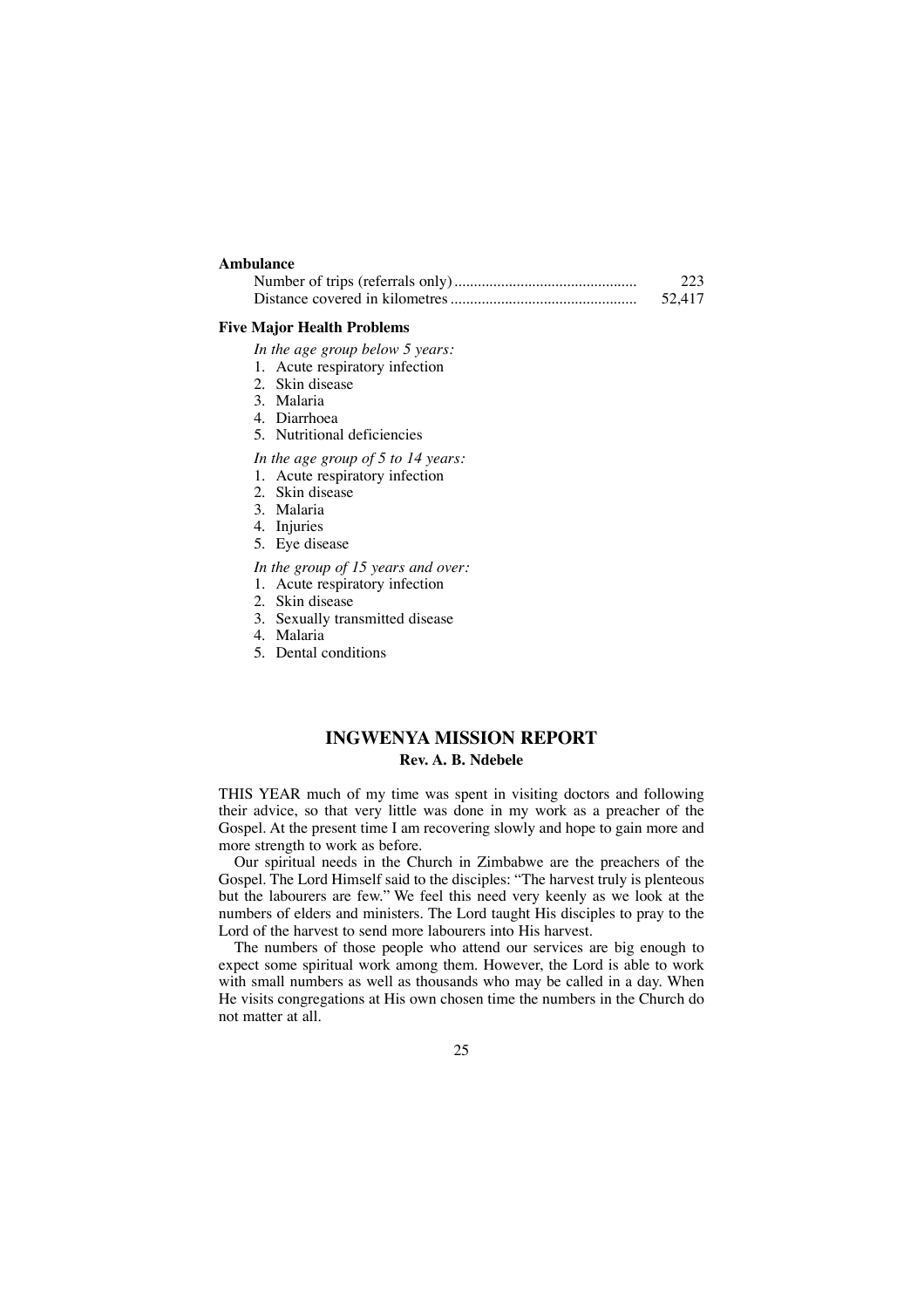Smaller places under Ingwenya, like Cameron, Gadade, Insiza and Inyathi, have been attended to by elders and myself when it is convenient.

I am aware that our bodily pains can take such a grip of our strength that one is left with an unwillingness to put all the strength into the job. The evil one is also cunning in that he uses such opportunities in self sympathy to allow the neglect of the Lord's work in the attempt to carefully look after ourselves.

### **BULAWAYO MISSION REPORT Rev. A. B. Ndebele**

THE MAJORITY of the members of the Bulawayo congregation are families of the Free Presbyterian Church in Zimbabwe.

It is often very pleasing to meet with the families which we have known for years. It is most pleasant when they follow the means of grace as their late parents taught them.

It is also hopeful that the men could be used by the Lord to fill up the gaps which their fathers left in the Church. Our hope is that there will come times and days of refreshment in the Church so that believers will be added from the preaching of the Gospel.

### **THEMBISO CHILDREN'S HOME REPORT Rev. A. B. Ndebele**

IT WAS VERY SAD that Edward Sayi Moyo died after a short illness. Mr. Moyo was buried on 27th May 1997, mourned by his wife and family. The Home has suffered as a result of the death of two Superintendents following one another in a very short period of about two years.

After the advert a new Superintendent has been found and arrangements are in hand to get him started. There will be some changes in the school as the government will be very involved as they will appoint a head teacher by Government standard.

We hope to continue to be allowed to help orphans and feed the very distressed. Of course, the main aim in this social work is to teach the young their need of the Saviour at a young age. The Lord said: "Suffer little children to come unto me, and forbid them not: for of such is the kingdom of God."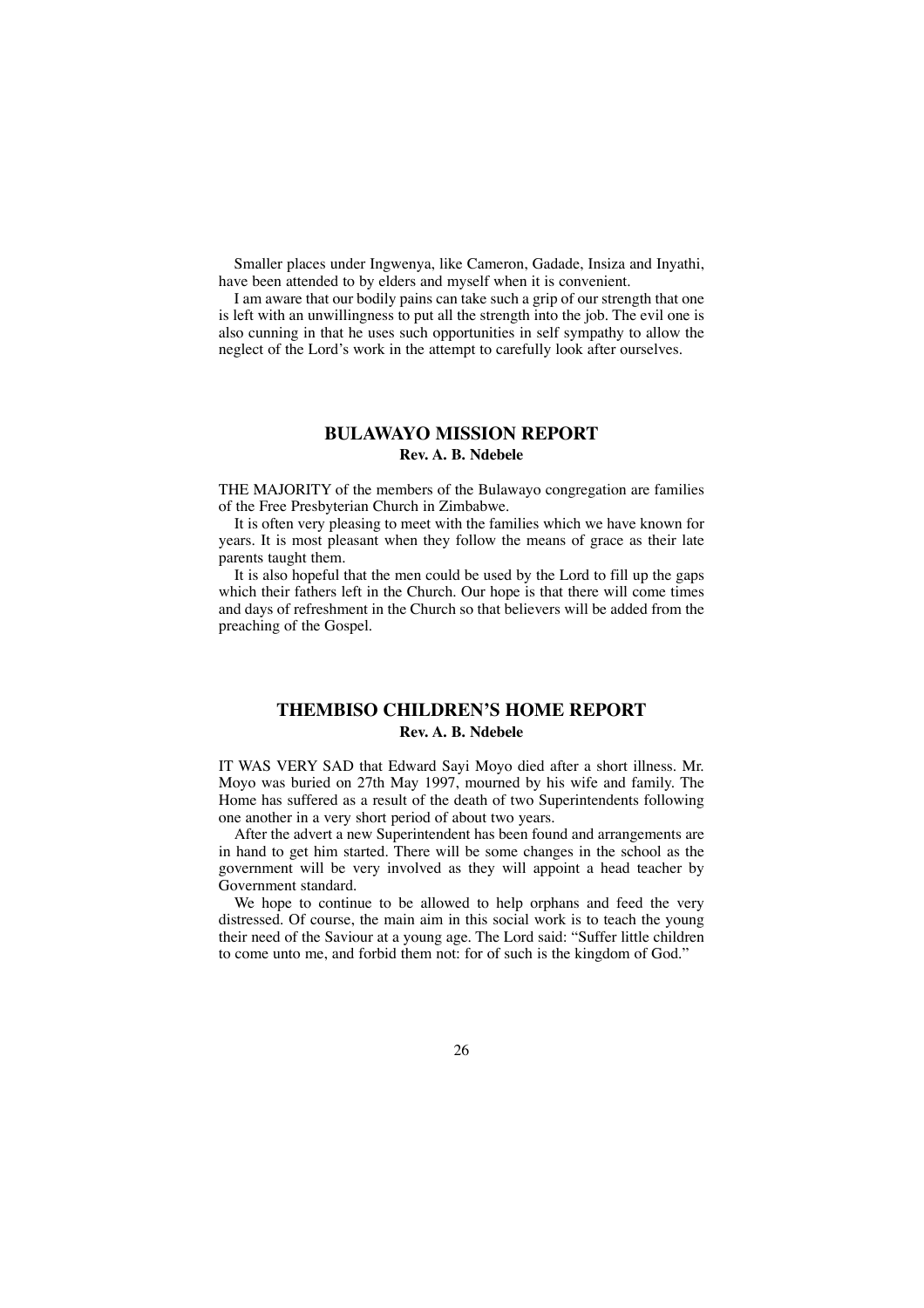### **BUILDING AND TRANSPORT REPORT Mr. J. B. Mpofu**

WE NEED to thank the Lord for His everlasting Gospel, as it says in Hebrews 2:3: "How shall we escape, if we neglect so great salvation; which at the first began to be spoken by the Lord, and was confirmed unto us by them that heard him."

### **Building**

Several projects were embarked on this year:

- 1. *Teachers' Cottage at Mbuma Mission.* Work on this new cottage has proceeded quite well, although we have been kept back for some weeks because of the shortage of cement. The cottage is near gable level and the timber for roofing is at hand.
- 2. *Maintenance of Houses.* This is an ongoing work at Mbuma as many houses have the problem of walls cracking down to the foundations.
- 3. *Mpakama Church.* The original church building was falling down because of white ants and needed to be rebuilt with burnt brick — it now only needs finishing with plastering.
- 4. *Zenka Primary School.* Work has been progressing on new toilets but has been held back because of the shortage of cement so they are not yet finished.
- 5. *Ingwenya Mission.* The contractors working on the new house for the Headmistress have been moving very slowly but we are looking forward to them finishing the work. Kelly Electrical are working on the wiring of the house presently.
- 6. *Teachers' Cottage, Ingwenya.* This new cottage is still at foundation level because of the cement shortage.
- 7. *Ingwenya Primary School.* Door frames were fitted here to make up a wall cupboard. The classrooms have also been painted, this was necessary because it is a long time since they were done.
- 8. *Mguza Church.* A new toilet was built here as the old one was full.
- 9. *Lobengula and Nkulumane Churches.* Maintenance was done on roof leaks and some repainting was also necessary.
- 10. *New Canaan.* We have continued with painting of the walls and maintenance of the buildings.

### **Transport**

- 1. Rev. Mzamo's car is still going well on the road and giving good service.
- 2. Doctor's Mazda is still in good condition and is also giving good service.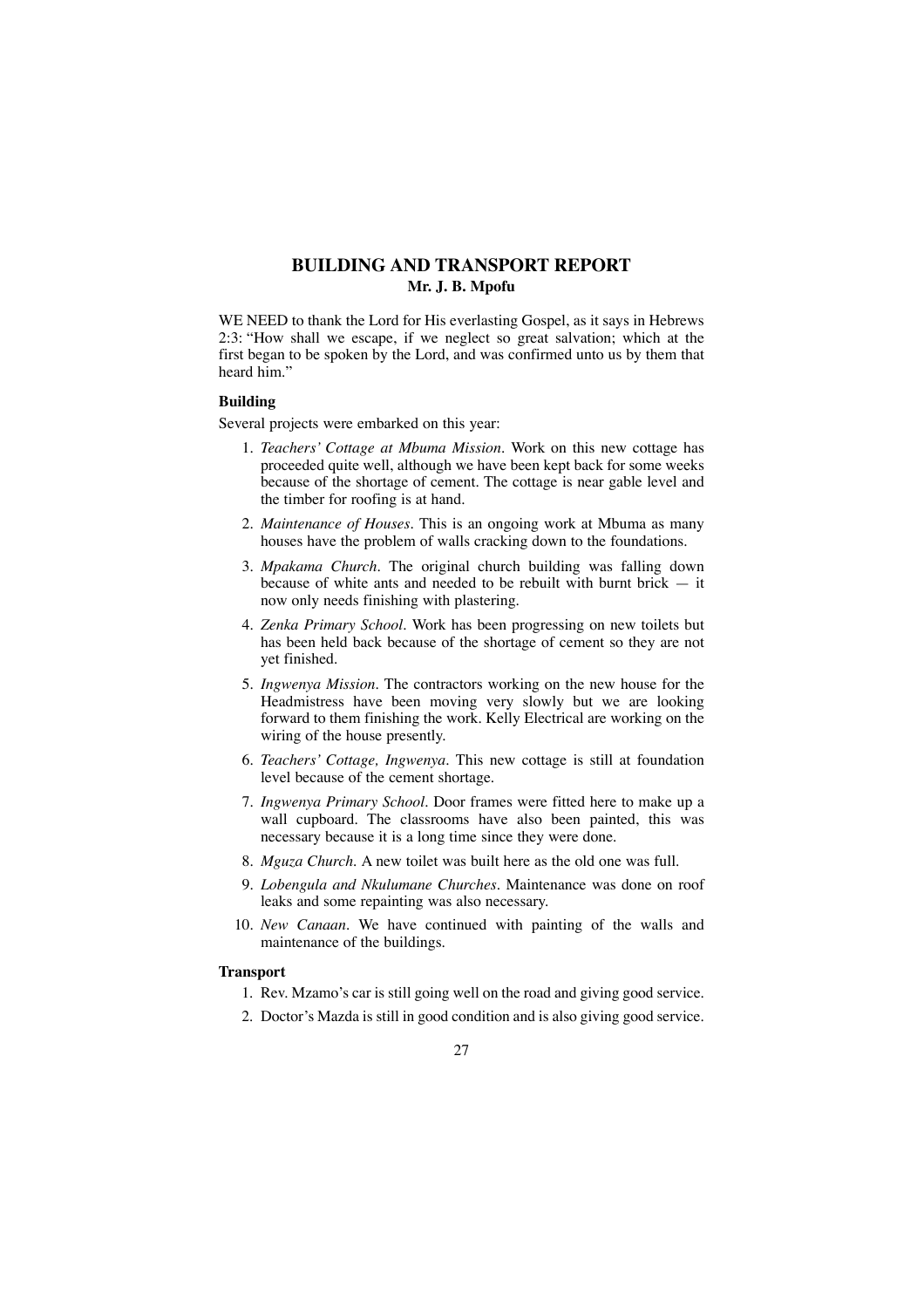- 3. One of the ambulances needs replacement and it has been in and out of the garage since the accident  $-$  it is not reliable.
- 4. The Mbuma lorry (Triton) is giving good service at the Hospital: it is meeting all the needs of the Hospital.
- 5. The brown Nissan, which I am using, is doing well and is roadworthy.
- 6. The Leyland Comet (the big lorry) is doing very well, meeting all Mission needs. It is very reliable and gives no problems since it is still almost new. It is in the hands of a good driver!
- 7. Rev. Ndebele's Mazda is also still giving good service and is fully roadworthy.
- 8. We are waiting for the new Toyota Venture for the ladies at Ingwenya to come to Bulawayo from Harare any day now.
- 9. The John Tallach School bus (Ford Triton) is still not on the road after the accident at the end of last year. Purchasing of parts is a problem since it was bought in South Africa some of the parts are not easily available here.
- 10. The green Nissan used in Bulawayo is now old and gives problems whenever it is out on a long journey. It is only useful for doing orders in town.
- 11. The Ford Sierra needs maintenance on the bodywork. This car has a very good engine and does very well on the roads.
- 12. The Thembiso Kombi is now an old car but is still of good use in town.
- 13. The Thembiso Mazda presently used at Ingwenya for school needs and orders is in good condition and running order.
- 14. Rev. Mazvabo's car is still of good use but we recommend replacement as it is used on poor roads and for long distances. We think a diesel car would be best as petrol is very dear in our country.

### **REPORT OF DEPUTY TO ZIMBABWE Rev. D. A. Ross**

I BEGAN MY JOURNEY to Zimbabwe from Inverness Airport on 6th January, meeting with Rev. Keith Watkins at Gatwick Airport en route. We arrived safely in the good mercy of God at Bulawayo Airport on 7th January to be met by Mr. James Mpofu. Two hours after we arrived, most of the Mission Staff and the three ministers met in preparation for a Field Committee Meeting.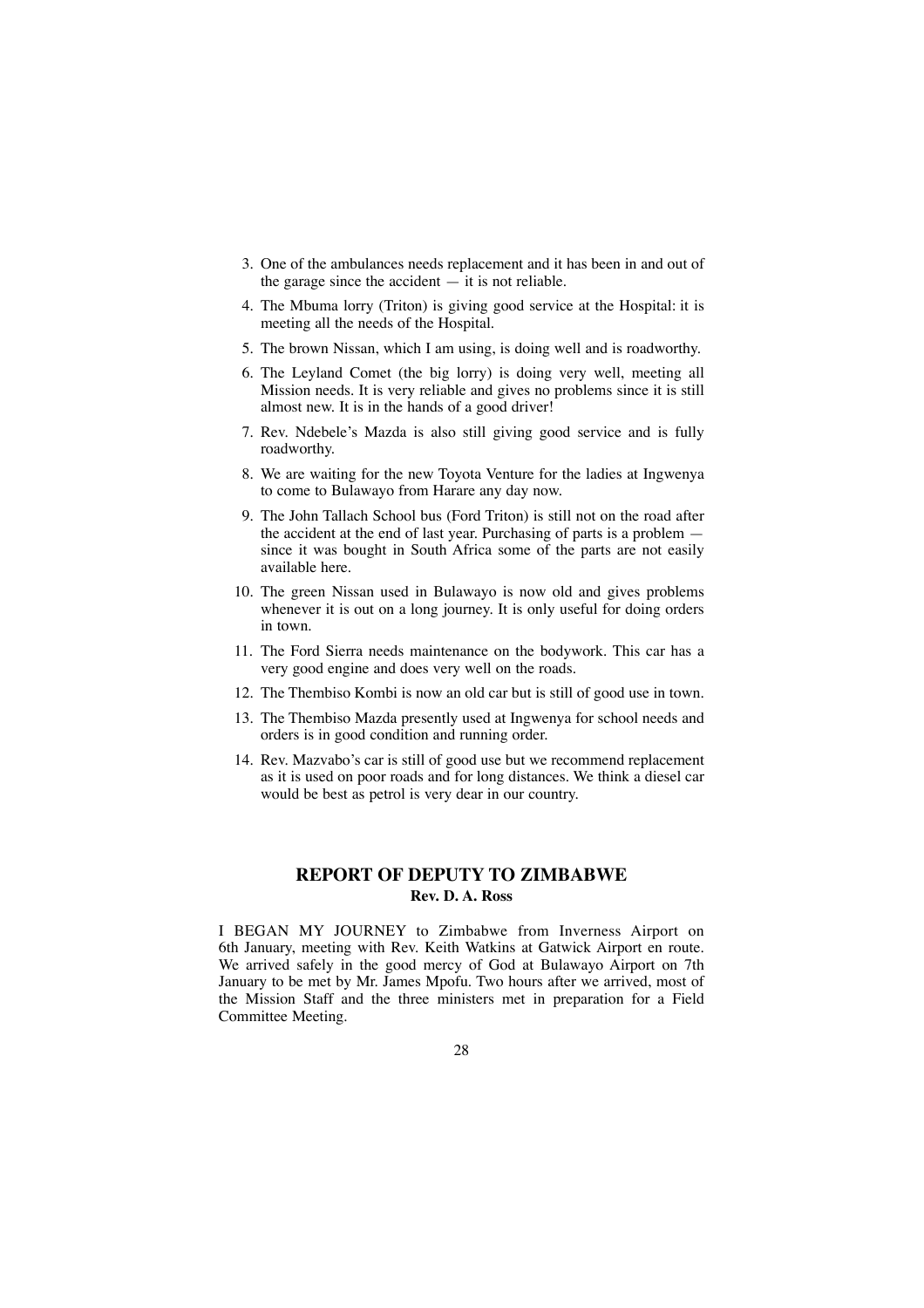Rev. Mzamo, the Chairman, welcomed Mr. Watkins and myself. The purpose of our visit and our remit from the Foreign Mission Committee was placed before the Field Committee. Thereafter the Committee proceeded to the business which necessitated the meeting. A full account of that meeting and the events transpiring has been detailed in a prior report to the Foreign Mission Committee.

After many days of difficult and intense work for Rev. K. Watkins and myself, the Mission Treasurer resigned from his post. We also had to deal with the reorganisation of Office Staff and prepare recommendations for the more efficient handling of money matters and accounts. This could not have been done without the accountancy expertise of Rev. K. Watkins. Mr. Watkins has compiled a separate report for the attention of the Foreign Mission Committee. These recommendations were also submitted to the Field Committee, who accepted them, with some slight alterations. The advice of Mr. Harvey, Head Accountant of Coopers & Lybrand, was very helpful, and much appreciated.

We are much indebted to the Field Committee and others for their assistance and advice, and also to the Heads and Staff of the various Mission departments responsible for their own administration and handling of finance. We are grateful to Miss Norma MacLean for taking on the work of Administrator on an interim basis. Her qualifications and personality make her very suitable for the work. During our stay, Miss MacLean was truly helpful, assisting us in the reorganising of the office. An advertisement for a full time Administrator has appeared in the February *Free Presbyterian Magazine.* There has been some response to this advertisement.

A new computer and copier for the Bulawayo Office was ordered prior to our departure, as the present equipment was inadequate. In conjunction with Coopers & Lybrand's accounting system, a new computer package for accounting was introduced to the office.

### **Building and Transport**

I made a particular point  $-$  along with Mr. Ian MacLean  $-$  of inspecting as much property as possible. This was useful in making decisions about buildings and property which were brought before the Field Committee.

One of the main contract works in progress was the building of a new home for the Headmistress, Miss Marion Graham. Mr. Ian MacLean had much work to attend to in connection with this house. This entailed site meetings with the contractor to point out deficiencies in the building and necessary alterations. Mr. MacLean's appointment by the Foreign Mission Committee to advise on building projects, and the efficient way in which he does his work, is very much appreciated by the Mission.

Recommendations for a more efficient building and repair programme were brought before the Field Committee and accepted. These were mainly that contractors would not be employed for any future building projects and that the Mission employ two qualified builder foremen, a bricklayer and a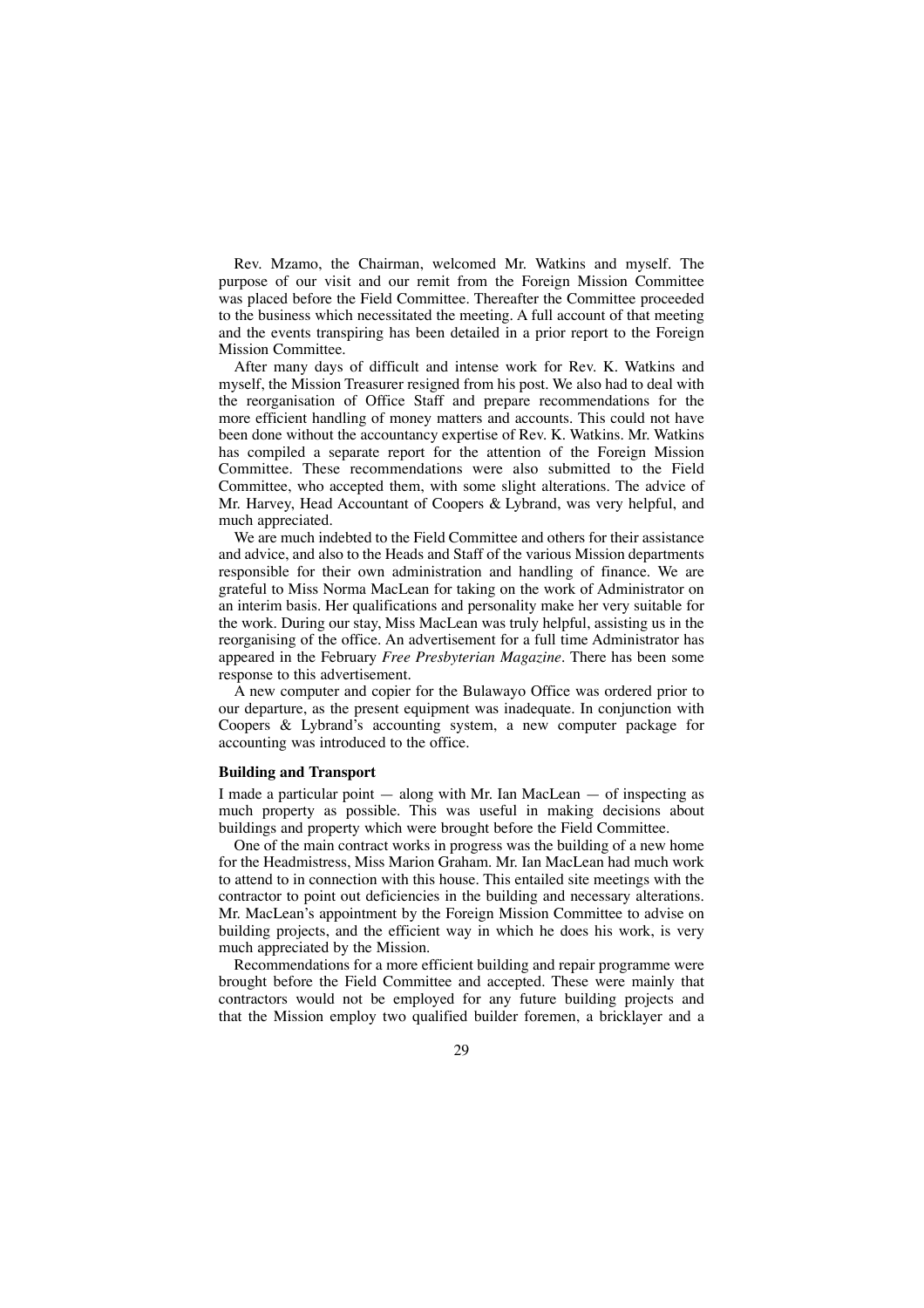carpenter. These men would be in charge of the Mission squad of builders and labourers. While Mr. James Mpofu must continue to have the oversight he will now depend on these skilled foremen to maintain reasonable standards. We trust this will prove satisfactory for the future.

Proposed buildings for the future and maintenance plans were considered. At Mbuma the African nurses' quarters are woefully inadequate and not at all up to present-day standards. The plan is to renovate the present nurses' living quarters and year by year to add a number of new buildings. The renovation is urgent. Mr. Ian MacLean provided within a few days a plan for suitable alterations in one of the older of the nurses' quarters. One staff house needs an extended veranda to reduce the intense increase of heat in the house during the summer months.

At Zenka Primary School the new additional classrooms to the school appear to be very well built and laid out. I had the opportunity of being in the company of the Headmaster, Mr. Elijah Mpofu, for a considerable period of time. He left me with the distinct impression that, as well as having the secular education of the children at heart, he cared for their spiritual wellbeing, doing much to promote religious education among the children.

The Ingwenya girls' dormitories need to be extended. The girls are packed into some of the dormitories, with only a few inches between beds. There are two old dormitories which need renewing. These can be extended to accommodate the boarders. Mr. Ian MacLean is preparing a plan to begin on the first of these. The building of a teacher's cottage at Ingwenya is at a standstill because of the difficulty in obtaining cement.

There is need also for a new storage bin for maize. The present storage is inadequate, neither rat-proof or insect-proof. Mr. Ian MacLean intends to improvise, if possible, a large plastic water tank which would fulfil all these requirements.

At Thembiso Children's Home it was discovered that all the internal main carrier veranda beams, as well as some external, are in a serious state of disrepair, and highly dangerous to staff. During a storm the whole veranda could easily be blown away. It appears that a fungus has spread from beam to beam. The repair will be extensive and costly, but must be done immediately. There are other repairs necessary at Thembiso.

The School at Thembiso for the older pupils is inadequate and could be partially improved at little cost. The flimsy division of plywood between four classes can be replaced with sound-proof brick divisions, preventing noise disturbance during study periods.

We were assured that there is to be no more expansion on the Mission and that all the building activities are to do with renewing inadequate buildings and maintenance.

The new telephone system is proving to be reasonably adequate. The backup system at Ingwenya is not working at the moment. There is still need at Mbuma for internal phones to link the hospital to the nurses' homes.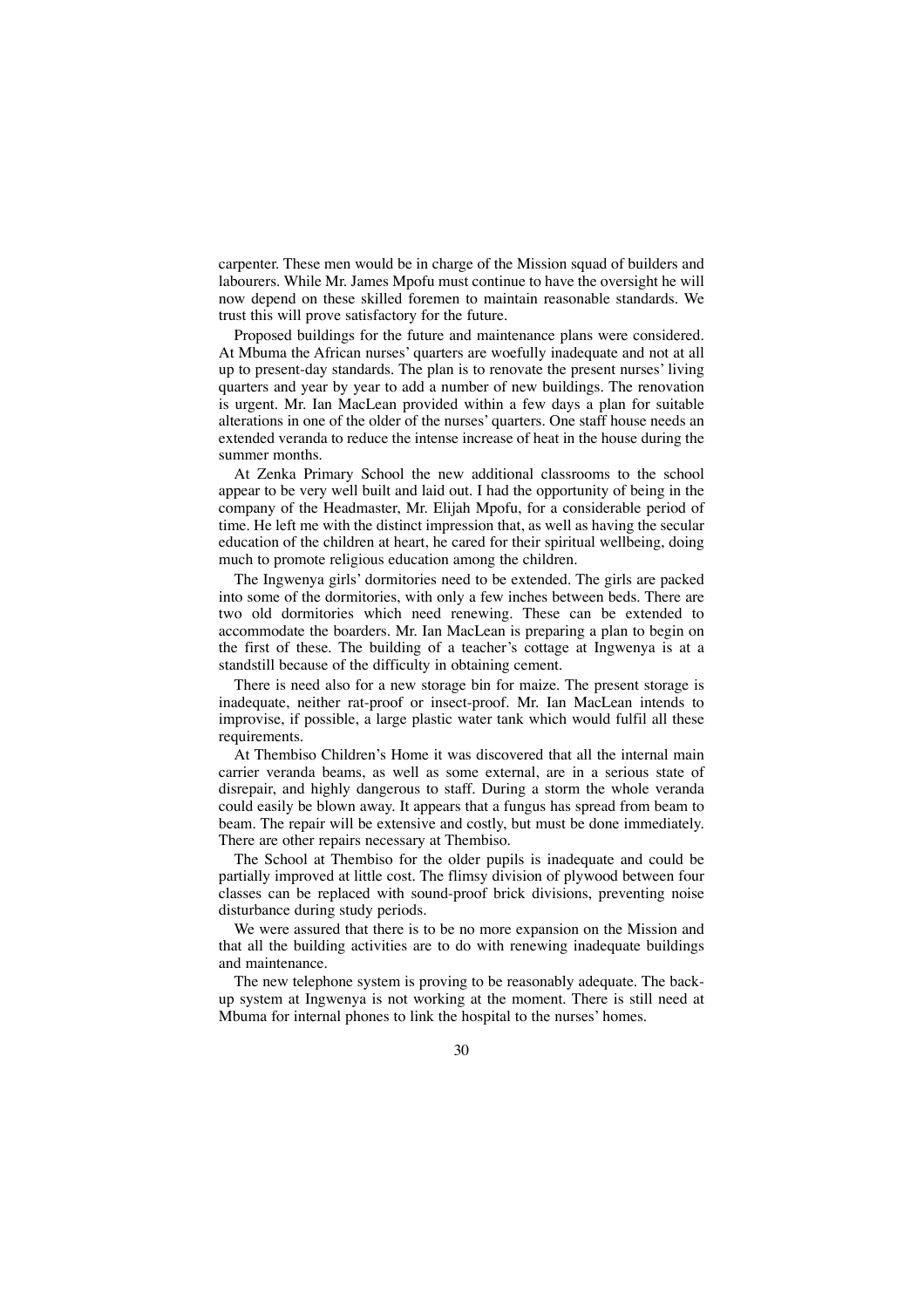### **Transport**

As always, transport proves to be the most expensive item on the Mission. Tighter journey controls, through the use of logbooks, is being enforced. Logbooks come to the Head Office each month for checking.

It was agreed that a locally-qualified mechanic be sought and that this would be the means of considerable savings. The Ingwenya workshop would be used as a suitable centre and worshop. Tools would need to be purchased. Repairs done by garages in town prove time and again to be disappointing and the Mission can never be certain of the genuineness of spare parts put into vehicles. The Mission's own mechanic would eliminate this to a certain degree.

#### **Thembiso and the Bookshop**

For some years the Thembiso Children's Home has had its own Committee. It has been decided to disband this Committee and that the entire Mission be under the Field Committee.

There is now a new Superintendent in the person of Mr. Stanford Mpofu, a brother of James Mpofu, who is presently teaching in the Nkai area. He has been a Headmaster for several years and is a Church member. He is, it seems, well suited for the work. Mr. S. Mpofu takes the place of the late Mr. E. Sayi. There were three applicants for this post and Mr. Stanford Mpofu was unanimously chosen to be Superintendent.

The Bookshop has been reorganised with a reduction of staff and the addition of a computer. Book shelf space has been improved, with a view to the preservation of books from excessive handling and dust.

The selling of religious books is running at a loss because of the steep difference in the exchange rate. However, it is a valuable service to the religious community. The selling of school items is profitable.

#### **Schools and Hospital**

When visiting Ingwenya Secondary School and the Mbuma Hospital I was impressed with the constant energy and devotion the lady missionaries maintain in their work.

The schools continue endeavouring to maintain a high standard of education with a Christian ethos. The only way that this can continue in the present political climate is to continue the policy of employing Heads of schools sympathetic to the views of the Free Presbyterian Church of Scotland. All religious syllabi received from the Educational Department are examined by the Heads of Department and the Christian viewpoint is emphasised. This is presently been done by all Heads as well as by Mr. George Mvumbu, who gives religious instruction at Thembiso and adult education centres throughout Bulawayo.

Whenever it is discovered that a teacher is not teaching religious education according to the accepted standard, the fault is corrected and the required standard returned to.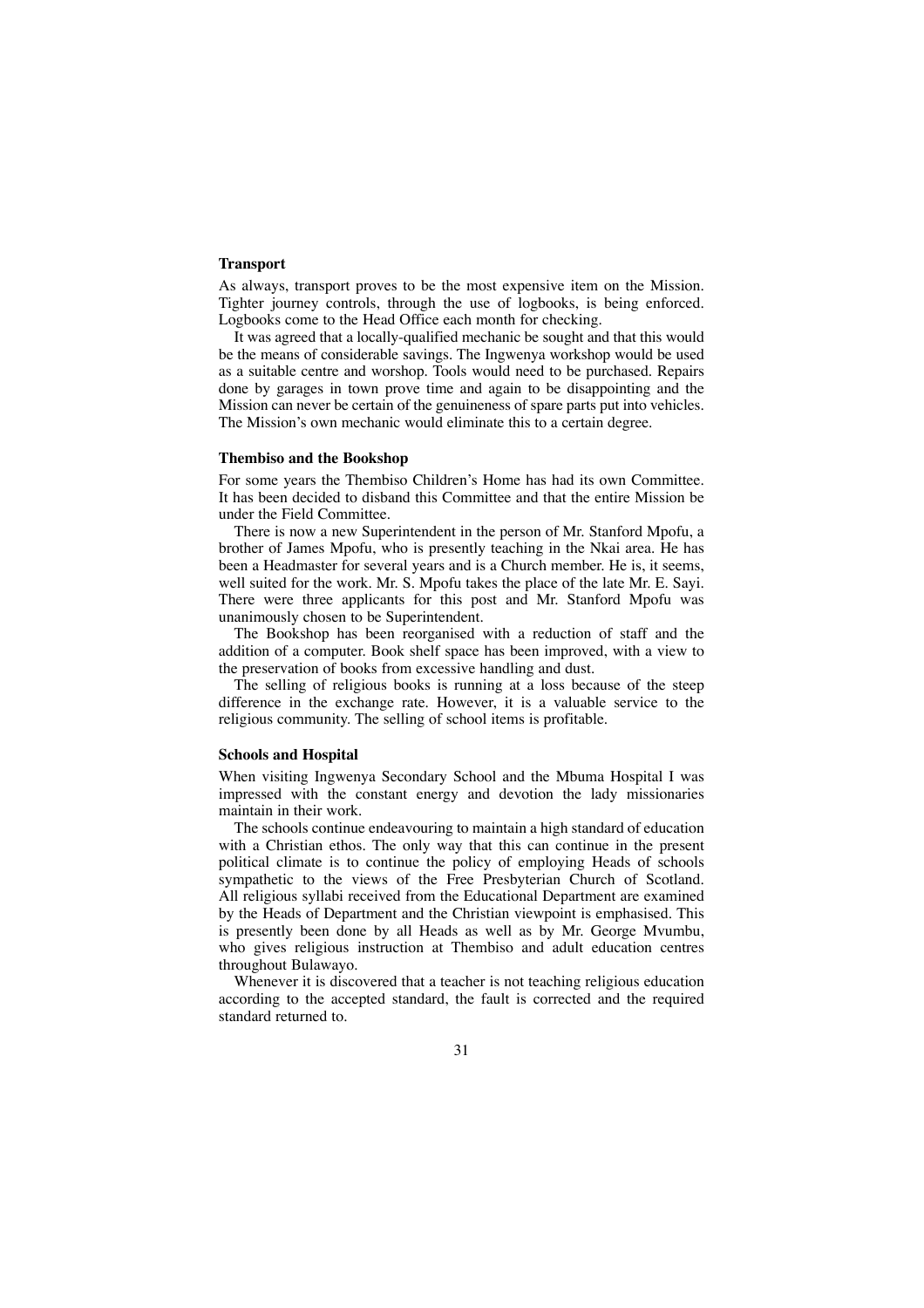There seemed to be a good selection of religious books in the libraries and one Primary School requested a greater supply.

Providing healthy recreational facilities is not an easy task for the Staff, particularly in connection with 600 boarders at Ingwenya. Serious consideration should be given to provide, if at all possible, additional facilities.

The Hospital continues its valuable work to the community. It is run very efficiently. There are times of epidemic illness when the hospital nurses go from one crisis into another and they could well do with another nurse. Patients that are sufficiently well attend the Church services, as do their helpers. The Catechist, who continues his work of instructing the patients and hospital workers, has been accepted by the Presbytery to study for the ministry.

#### **Deacons' Courts**

The Field Committee was informed that the Foreign Mission Committee wished that the Church in Zimbabwe would function entirely from the giving of the congregations. Some members of committee maintained that there were many poor people in the congregations and that this was not possible. It was pointed out that a start ought to be made. It was agreed at the Field Committee that Deacons' Courts be asked to supply, from now on, one-third of the minister's petrol. This provision would be increased yearly, so that by the third year the Deacons'Courts would have the full responsibility of supplying petrol for ministerial duties in connection with congregational work.

There are existing debts to the General Fund, but the Deacons' Courts are not in a position to pay these. The Field Committee requested that the Foreign Mission Committee be asked if these debts could be written off.

#### **Calendars and Bible Translation**

Concern was expressed that the Trinitarian Bible Society did not on occasions receive from the Mission acknowledgement of the receipt of calendars granted to the Mission each year. It was decided that in the future the Mission Administrator would be responsible for this duty. Mr. Bonakele Ncube, a member of the Bulawayo congregation, and the Head of the Ndebele Department of the John Tallach Secondary School, was accepted as a suitable person for the selection of texts for the calendars.

A short meeting was held with the ministers regarding progress of translation of the Ndebele and Shona Bibles. Due to his illness, Rev. Ndebele was unable to be of any assistance. However, some progress has been made in both Shona and Ndebele versions. The Gospels are being worked on and suggested alterations are made by comparison with the Authorised Version. This way, unsuitable words and missing passages in the Shona and Ndebele Bibles are corrected. Corrections already done have been handed over to Mr. Watkins, who will present this to the appropriate Trinitarian Bible Society Committee.

Investigations are being made with a view to a reprint of *The Pilgrim's Progress* in Ndebele, and other suitable literature.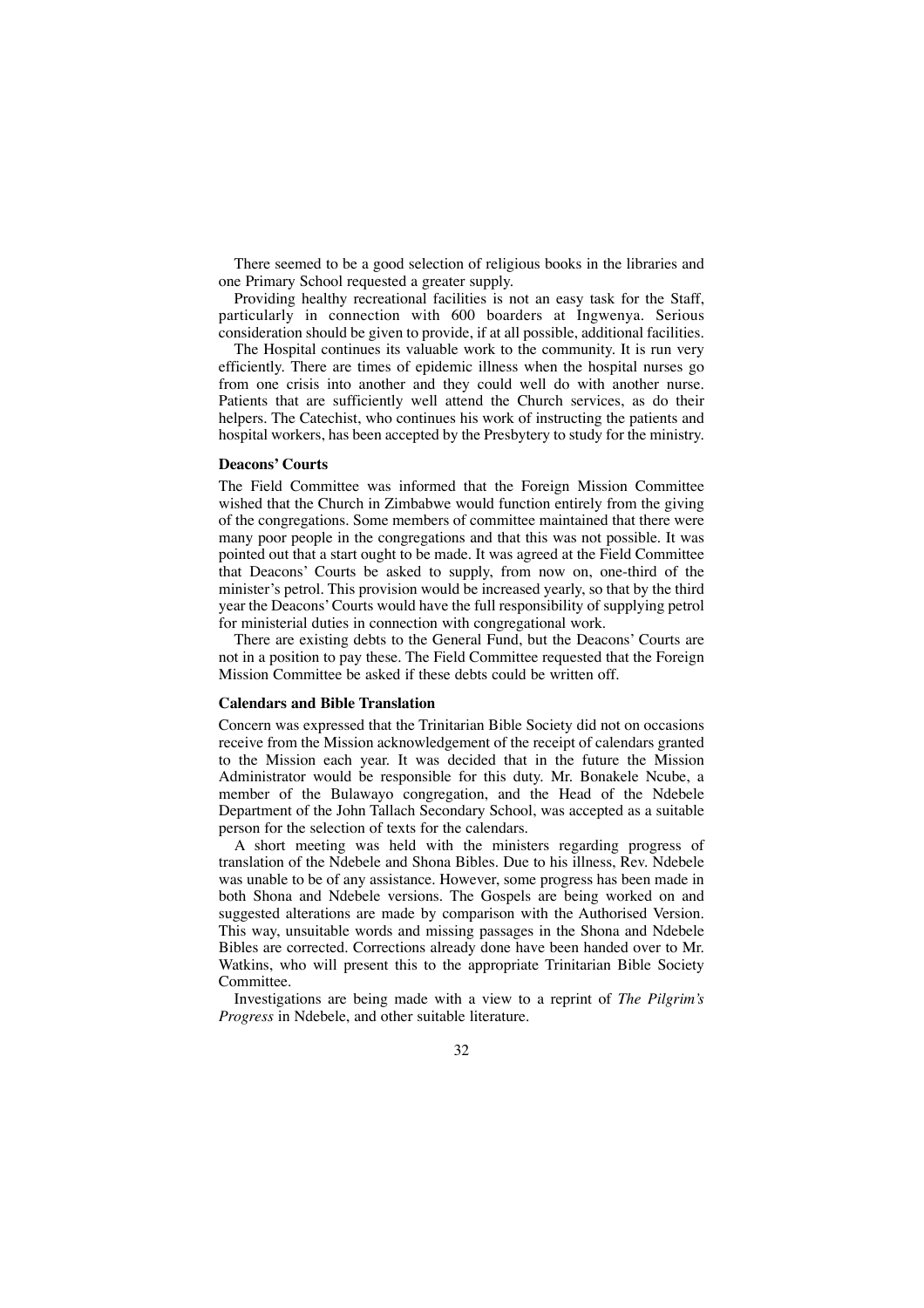### **Preaching Commitments**

The African ministers continue with the all important work of preaching the everlasting Gospel. It is a great mercy to see Rev. Ndebele back in harness, although he has a considerable way to go to regain his former health. One of the great tasks of the ministers is to see to the supply of the many stations under their charge, and this can be very difficult at times.

There is always the danger of institutions overshadowing the work of the Church but as yet the Church in Zimbabwe is the centre of the Mission. It is the aim of ministers and the Mission staff to keep it that way.

Each Sabbath Mr. Watkins and myself were fully occupied with preaching commitments as well as taking weekly prayer meetings. We were disappointed, due to our particular duties, that we were not able to visit more congregations to engage in the preaching of the Word. We both preached at Ingwenya, Bulawayo, Thembiso, New Canaan and Mgusa. Mr. Watkins preached at Mbuma and Zenka, while I preached at Nkai. Congregations varied from 50 to 1,000 in number.

There is no doubt a concern among ministers and staff that there should be more visits made by deputies and that visits should extend to longer periods. Advice and direction from deputies is much appreciated and not least their time spent assisting the ministers in the preaching of the Word.

We acknowledge the Lord's goodness throughout our stay in Zimbabwe and His granting travelling mercies. The Lord is good, and has consistently manifested His goodness to us in all our travels. "Thou art good, and doest good" (Psalm 119:68). We also acknowledge the kindness shown by members of staff, the ministers and their wives.

### **REPORT OF DEPUTY TO ZIMBABWE Rev. K. M. Watkins**

IN JANUARY 1998 it was my privilege to go to Zimbabwe as Church Deputy in the company of Rev. D. A. Ross, at the request of the Foreign Mission Committee. Problems in the Mission Office at Bulawayo prompted the visit, and indeed a large part of my time and effort in Africa was expended in that direction.

Regrettably, it was confirmed that the former Administrator and Treasurer, had not been altogether faithful in his handling of Mission funds and records. Endeavours were made to strengthen the accounting and financial controls for the future, by introducing a number of modifications to the existing accounting systems and staffing arrangements. These should help to safeguard Mission funds and improve the financial management of the various Mission departments. I am thankful to all the Mission staff for their kind and willing co-operation, which greatly facilitated this aspect of my duties.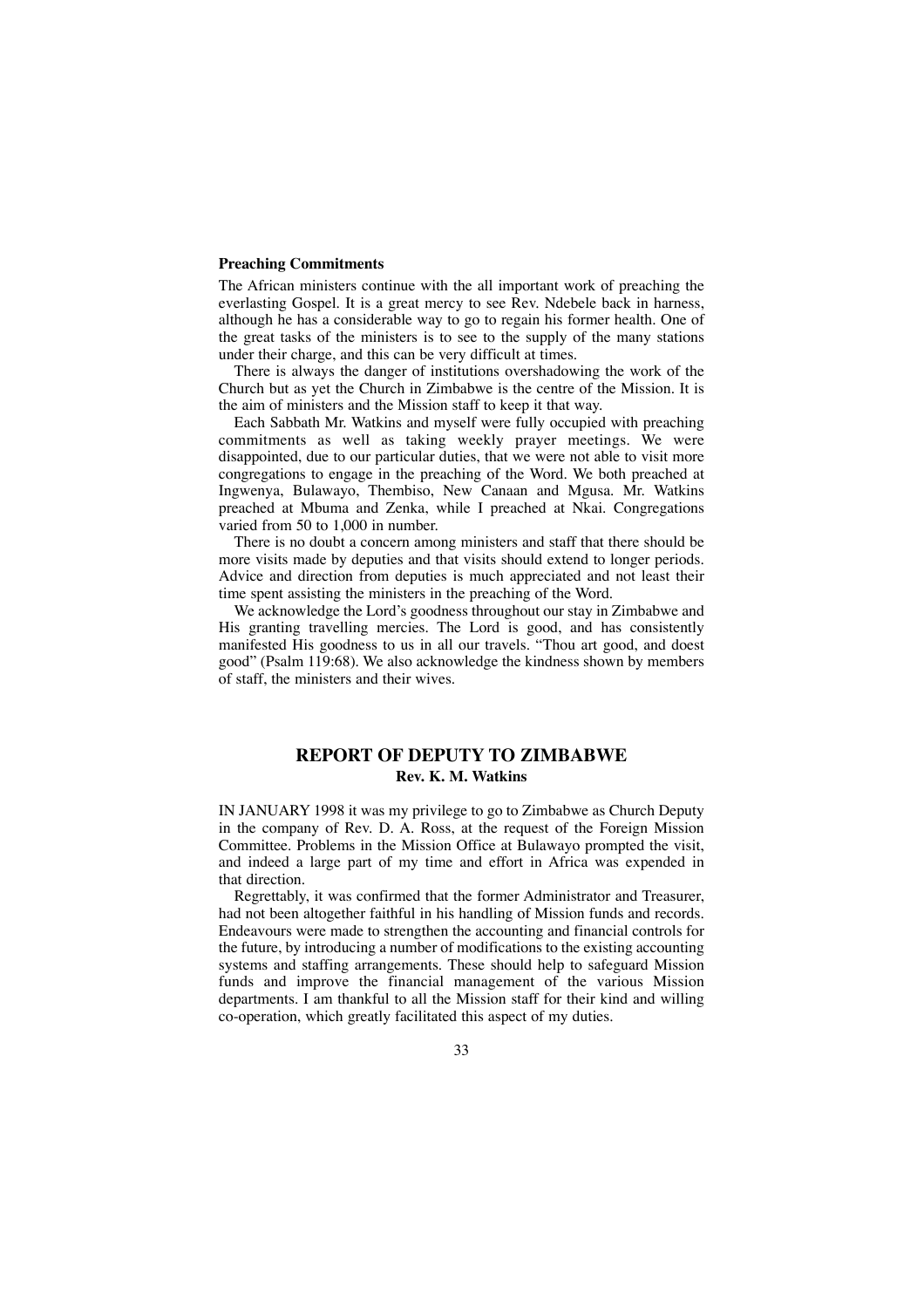It was a pleasure to be able to preach on a number of occasions. My two Sabbaths were spent in Bulawayo and Mbuma respectively. In addition, prayer meetings were taken at Ingwenya, Zenka and Thembiso, together with a service at New Canaan on the Thursday of the Communion season. Having sown the precious seed of the Word, we are very conscious that only God can give the increase.

It is remarkable to see at first hand what the Lord has done through the Gospel of His redeeming grace by means of our Church's Mission in Zimbabwe. Apart from the valuable fact that the temporal afflictions of many have been relieved in some measure, the Church of the Saviour has been established in numerous congregations; His ordinances dispensed in Gospel soundness for almost 100 years; sinners have been converted, saints edified, and the name of the Lord Jesus Christ glorified.

I met with nothing but kindness throughout my brief stay in Zimbabwe, from both African and European, and record here my appreciation to everyone that made my time there so comfortable and enjoyable. Above all, I would acknowledge the mercy of the Most High, without whose help and blessing all is in vain.

> "Lord, bless and pity us, Shine on us with Thy face: That th' earth Thy way, and nations all May know Thy saving grace." (Psalm 67:1-2, metrical version)

**KENYA MISSION REPORT Rev. J. L. Goldby**

IN GENERAL the main work of the Mission in bringing the Gospel to the people of Kisii has progressed well over the year. The excellent medical work being done in the hospital is a handmaid to the Gospel and is having a significant impact in the community, so that when coming with the Gospel we are well received throughout the area. The catchment area for the clinic roughly equates with the ten-mile radius from the Sengera Mission in which we have been working among the people on the spiritual level. In the villages one comes across the sick and the dying and continual requests are being made for outreach medical services. Very often on the return journey from taking a service or visiting we have carried the sick to Omorembe.

#### **The Field of Labour**

The Kisiis are a warm and friendly people. As we move around we are invariably given a courteous and kindly welcome in their simple mud huts. Visitors are given the best food the family can provide and the people are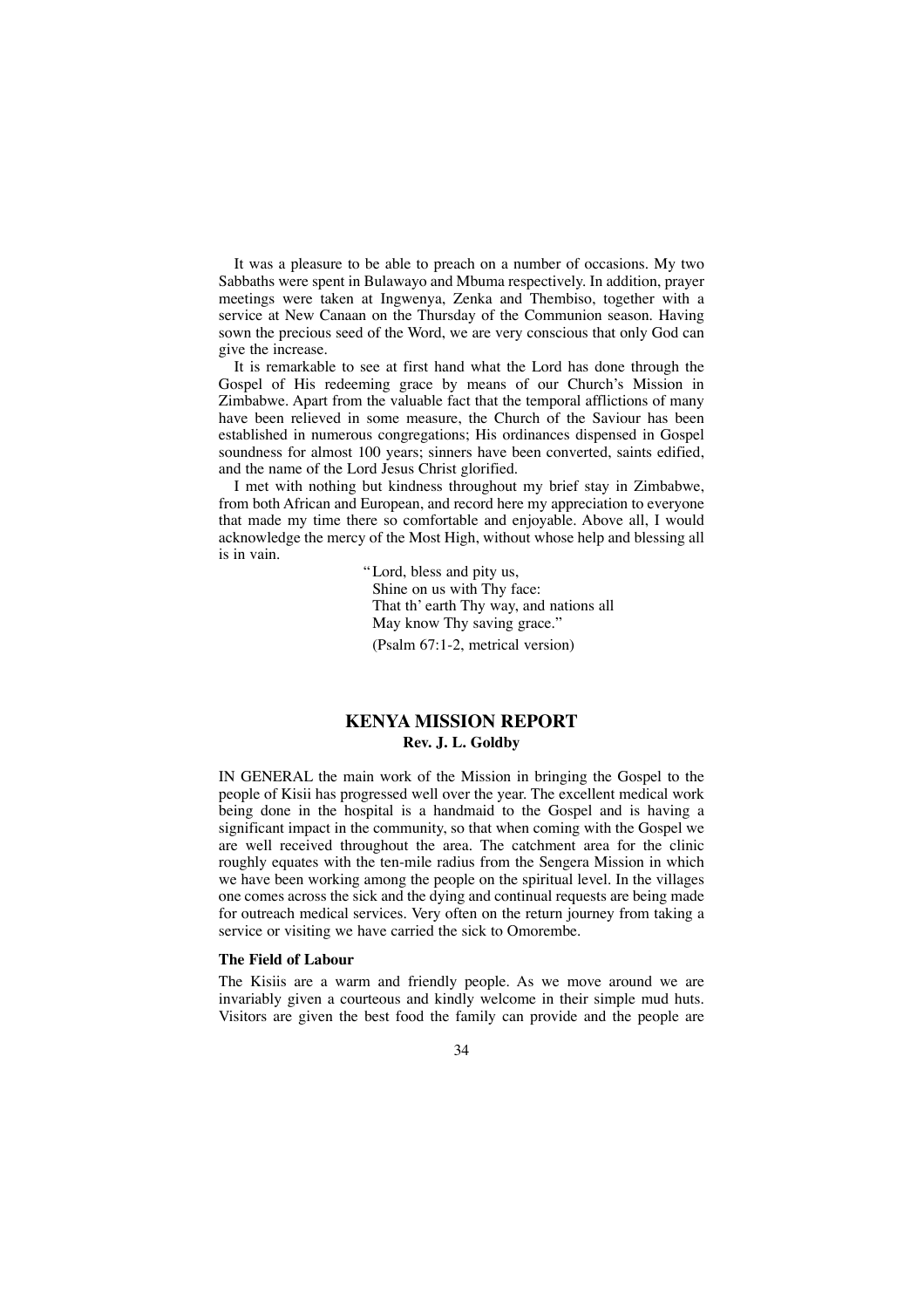delighted to show their hospitality. Few white people dwell in this part of Kenya and the children examine the strange Omosungu (white person) visitor with great interest and often rub our skin to see if the colour will come off! When we show our love towards them and deal fairly with them, they in turn show themselves to be loyal, hardworking and trustworthy. There are some in the congregation who have a hope that the Lord has begun the good work in them. In some cases that profession is credible. There are others whose life, walk and conversation, appear to be consistent with that of a Christian. As yet, it has not been possible to observe the Lord's Supper here so that there has been no opportunity for anyone to make a formal profession. Many have increased in Christian knowledge in general, especially those who have been under the preaching and teaching of the Free Presbyterian Church for upwards of eight years.

The population of the Republic of Kenya as a whole is doubling every fifteen years, at present numbering around 30 millions. The people are divided into three main ethnic groups — the Bantu, Nilotes and Cushites. These groups are sub-divided by many different tribes, each with their own language. The Bantu are the largest group, having two-thirds of the total population. The Gusii or Kisii people, among whom we labour, are one of the smaller Bantu tribes, numbering around 1.5 million souls and no rural area of Kenya is more densely populated than Kisii. Despite the high soil fertility, acute land shortage is already causing problems and as no plans appear to be being made for the future, these difficulties may well become very serious for the people.

The beginning of the general election campaign in November last year sparked off increasingly serious tribal clashes in various parts of the country. Tension between the Maasai and the Kisii flared up on the border ten miles to the south of Sengera Mission, whilst similar conflicts errupted on the Luo border ten miles to the east. The people of Maiga and Magenche are still suffering from these clashes, which are continually fuelled by land disputes and thefts of cattle by both sides. The destruction of Kisii maize crops, the burning of houses, brutal murders, injuries and shootings with arrows have been commonplace over recent months. These unwanted additions to the hardships of life are compounded by devasting malaria epidemics which have carried off thousands of lives in the year. The cost of medical services, needed for the sick, adds to the ever present burden of finding school fees. AIDS is sweeping many young people here into eternity and with a huge percentage of the local population carrying the HIV virus, many more must follow.

Murder, fornication, adultery, theft, corruption, drunkenness, wife inheritance, male and female circumcision and witchcraft, are rife. Although polygamy is legal in Kenya and very common in Kisii, not many of the younger generation are taking extra wives for economic reasons.

How great and deep is the wickedness of man and the misery which follows, and what need there is of the preaching of the Gospel in every tribe and the sanctifying work of the Spirit of God in all our hearts and in every part of the earth.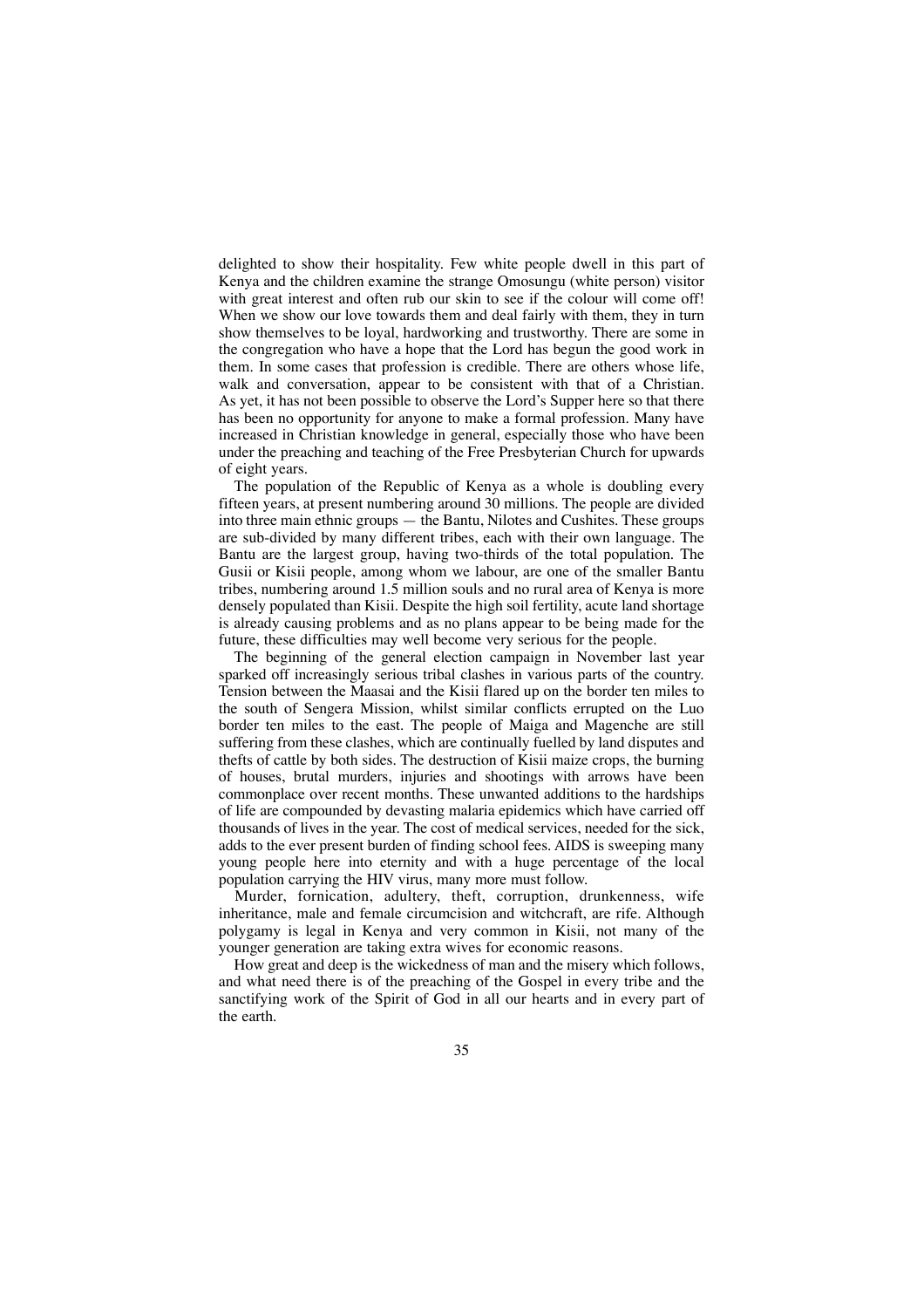Whatever may be said about the President and government of Kenya, they have done well in giving freedom to preach and teach the Word of God without hindrance. People are ready to hear, but in the long term the future depends on the Lord raising up Kenyans who will be able to teach others. Christians in other parts of the world by their material and spiritual support are doing, and may do, a great work for the Mission field. The battle will be won at a throne of grace. The back of the enemy will be seen and the benefit felt in the home Churches. In this way Satan's kingdom will be spoiled. "Kings of armies did flee apace: and she that tarried at home divided the spoil" (Psalm 68:12).

In the spiritual realm strong heathen customs, superstitions and beliefs prevail, even among some professing Christians and highly educated people. Kenya's top heart surgeon was recently reported to have refused to testify in a court case for fear of being cursed by witchcraft! There is much Chrisianity, but little Christian knowledge, and even less spirituality. There is a great work to be done to educate the people in the knowledge of the Gospel and to bring them to see their need of really seeking Christ and the saving work of the Holy Spirit.

The Gusii name for God is "Engoro". In traditional religion "Engoro" is the single supreme being who made the universe and is the source of prosperity and life. His attributes are said to be goodness, pureness, impartiality, love and generosity. Man, being God's creature, should reflect these attributes and behaviour and he who does not is considered to be in rebellion which may be severely punished through His intermediaries, the *ebirecha* (ancestor spirits). The people think these ancestor spirits can cause much trouble, hence the common practice of sacrificing after funerals. Death, disease, disaster, etc., can all be attributed to either Engoro's or the ancestor's displeasure. In addition to this, Gusii society dwells in the most awful bondage to outlandish superstitious fears. *Abanyanabi* is a powerful class of witchdoctor who call themselves doctors and work for money and of whom the people are very afraid. People are equally afraid of *Omonyabibiriria,* that is, a person possessed by the "evil eye" who can kill or cause disease by a look. Next in line are *Abarogi —* those who use magic arts to kill and curse. There are said to be many of them among ordinary people. Four people accused of being *Abarogi* were burnt to death near Sengera in 1994. Last of all is *Omoragori,* a kind of seer who can foresee problems and prescribe remedies against curses. To rid the Abagusii of these devilish delusions and fears must be one of the objectives of those who bring the Gospel to them. How unwilling are men to believe the Truth, but yet how ready to believe Satan's lies, however incredible and fantastic!

President Moi was brought under the influence of Protestant missions as a boy but among the people of Kenya the Roman Catholics are the largest denomination, claiming a huge 25% of the population. They have an Italian Archbishop in place as the Apostolic Nuncio to attend to the political aspirations of the "Holy See", so called. Any genuine missionary to the Abagusii must contend for "the faith once delivered to the saints" against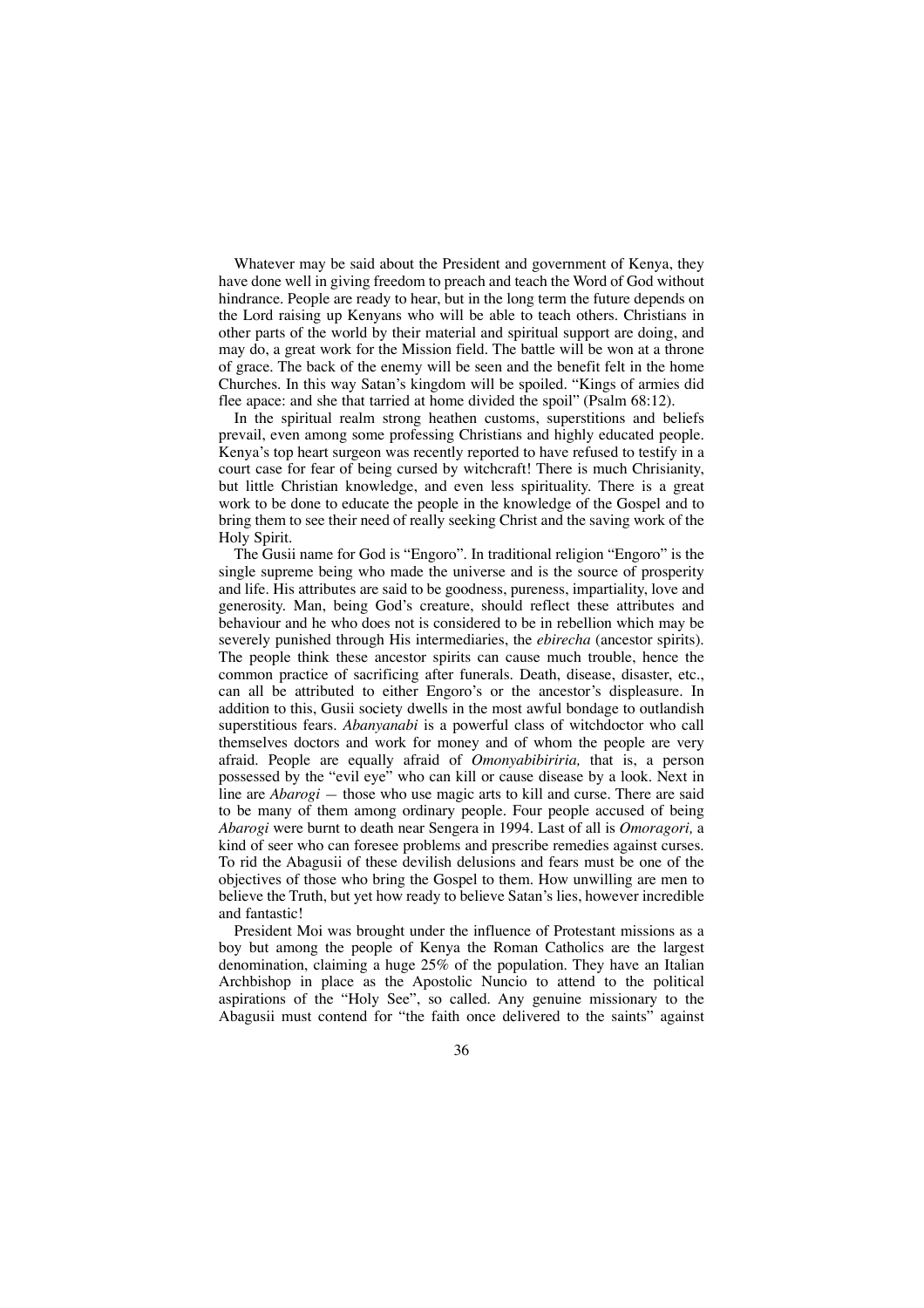Romanism, that masterpiece of satanic imposture which pretends to be the bride of Christ.

The Presbyterian Church of East Africa is the denomination next in size to the RCs. This Church is descended from a Mission at Kibwezi called the East Africa Scottish Mission, sponsored by Sir William Mackinnon and his associates. This was the first serious attempt to establish a mission in the interior of East Africa. The mission was handed over to the Church of Scotland in 1903 and became known as the Kikuyu Mission. Sadly, PCEA appears to have followed the Church of Scotland's pattern of spiritual and doctrinal decay and apostasy.

The most numerous denomination in our area are the Seventh Day Adventists, followed by the RCs. Both groups have been deeply entrenched here since the early part of the century. The RCs, true to their usual practice, keep the people in bondage to their system and in ignorance of the Bible with both people and priest living as the world lives. The SDAs, on the other hand, whilst keeping their followers enslaved to their false views of the Sabbath, do not in practice so closely follow the views of their founders as one might expect. Many evidence a degree of acquaintance with the Scriptures and show themselves open to discussion of biblical doctrines. In an area long neglected by Christian mission, the SDAs were the first to attempt to evangelise the Gusii from about 1912. Any semblance of Reformed evangelical teaching was non existent here until the mid 'fifties, when Swedish evangelical Lutherans settled on the other side of Kisii town. As far as I know, we are the first "Calvinists" ever to work in this area.

Whilst aiming at the conversion of sinners to Christ and seeking to counteract those sinful heathen traditions which form an immense obstacle for any Kisii turning sincerely to Christianity, our teaching and preaching must take into account the particular errors of the SDAs regarding the Sabbath, the Atonement, the Person of Christ, soul sleep and the doctrine of the inspiration, finality and sufficiency of the Scriptures. Not being readers of books, many SDAs are ignorant of the worse errors of Ellen G. White and the founders of Adventism. Until recently the people of this area have been presented with only two choices as far as Churches are concerned — either Romanism or Adventism. The task, then, is to introduce the leaven of the only scriptural alternative, advancing the claims of the Almighty God whilst looking to Him whose Cause it is to glorify His Name and vindicate His own truth.

The long-term objective ought to be to establish an indigenous, largely selfsustaining Church and not one which is still after many years entirely dependent on external support. Resources released in this way may be used to reach and teach other peoples so that original missions become Churches in their own right, engaged in evangelising in other places. The real need is for African ministers, supported by African people and African office-bearers, working together in an African Reformed Church, preaching the Gospel to their own people. As it is in families, so also in missions, parents are always parents, but grown children become self-supporting.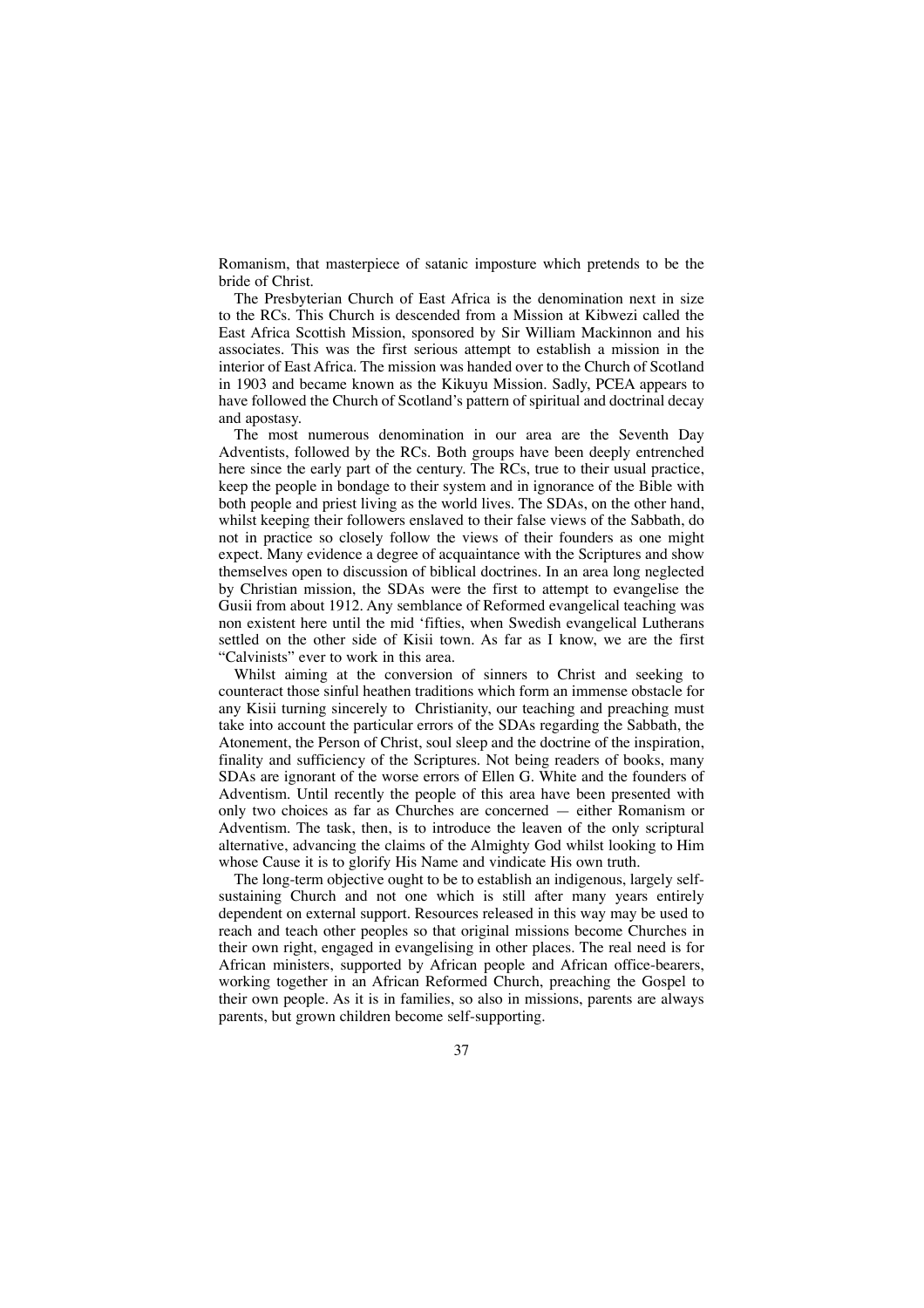#### **Sengera Congregation School and Clinic**

The Mission and Clinic are situated close to the Sengera market. Fifty families, comprising about 276 souls, form the regular Sengera congregation. Sabbath services begin at 9.30 a.m. with the adult catechism class, followed by the main service at 10.30 a.m. and the afternoon clinic service at 2 p.m. The Sabbath School, with around 150 pupils, is run by Miss Ringelberg, Miss MacKenzie, Mrs. MacLean and Mrs. Goldby, assisted by African translators. The ladies make use of the photocopier to reproduce catechism questions and Bible texts for the pupils to learn and copy suitable articles from the *Young People's Magazine* and other sources.

The hospital staff hold daily evening prayers with the patients whilst I try to go round on Sabbath evening with tracts (issued by the Outreach Committee) and pray with patients in the wards. I visit the wards for evening prayers every second weekday evening, as enabled, during malaria season, when the staff are busy. It is often quite touching to see how respectful and appreciative the patients and their helpers are at these times of prayer. At 8 a.m. each day morning worship is usually followed by a short address. At present with the malaria raging, numbers attending can reach 150. Most of these are passing through the hospital and are only under our ministrations for a few days at most. Rain, wind, congestion, the arrival of new patients, lack of seating and the close proximity of the maternity ward, at times makes for considerable difficulty in conducting these services. Land has been purchased adjacent to the hospital compound recently and it would be a great advantage in every way if the church building could be relocated on this ground close to the clinic with a facility for relaying the services to the wards. The existing church building is only a very basic shell and can easily and profitably be converted into school classrooms.

Rianyakwara Primary School, sponsored by the Mission, has been given financial assistance with roofing the mud classrooms and provided with some textbooks. A number of additional teaching staff are also paid by the Mission. One of these staff members does very valuable work in teaching the Psalms and catechism to the children between my fortnightly visits. On these occasions we hold worship and give a short address to the whole school, followed by catechism for standards four to eight, which in total number more than 200 children. With the valuable help of the photocopier we have been able to issue a selection of Eke-Gusii metrical Psalms to the school. My wife is assisting with the teaching of English and English metrical Psalm sheets have also been issued.

### **Ogembo Congregation**

The journey to the Ogembo Church, six miles or so from Sengera, takes twenty minutes. On the way we collect a number of people who live en route. The 8.30 a.m. Sabbath morning service is attended by between twenty-five and fifty adults and children. The church building, made of mud with corrugated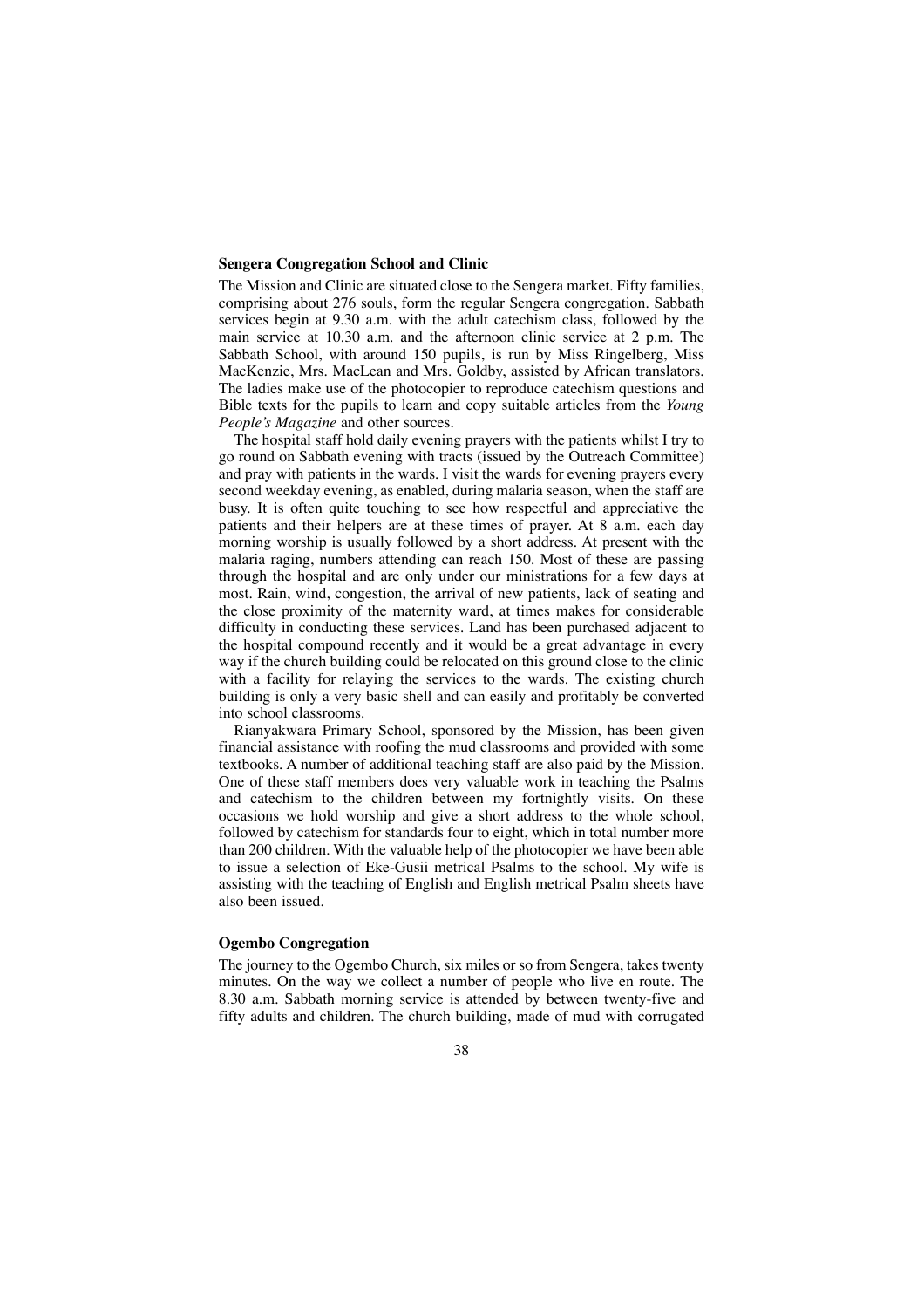iron roof, was relocated recently and slightly extended at the request of the congregation. They supplied most of the labour and the timbers. Iron sheets, nails and skilled labour, were provided out of congregational funds at a total cost of £90. It was heartening recently to witness the old man who gave the site for the church, setting fire to his long-cherished instruments of witchcraft. The non-combustible items, such as the Maasai sacrificial swords and spears, we threw into a deep part of the swift flowing Gucha. Long ago the man and his wife had journeyed to Tanzania to consult a famous witchdoctor in seeking a cure for a serious illness. The witchdoctor ordered the procuring of these instruments and had given directions as to their use. After keeping them all his life the old man admitted, with a smile, that they had never worked!

#### **Magenche and Maiga Congregation**

The Magenche congregation is a relatively recent development. Shortly before my arrival in August 1996 the Field Committee, under the chairmanship of Rev. James Tallach, took a decision to hold fortnightly services for about twenty-five persons in Magenche. The journey to Magenche, which lies about eight miles south of Sengera, close to the Maasai border, takes the best part of forty minutes on rough roads. In close proximity to Magenche is the village of Maiga.

The Maiga people have been associated with the Free Presbyterian Church since its beginning in Kenya in 1988 until services were discontinued (owing to some problems caused by a few who have since departed) by the then administrator, Mr. D. MacDonald. I was first introduced to the Maiga people by Rev. D. B. Macleod, who had a special attachment to them. It was here that I heard the late Mr. Macleod preaching the Gospel for the last time to a congregation gathered under a tree. From the time of our arrival in Kenya in August 1996 the Maiga people were pressing for services to be restored and this was done by linking them with the new group in Magenche. The Maiga Primary and Secondary Schools have also been associated with us from the beginning and since 1996 they have been given fortnightly catechism instruction and Psalm singing. Some TBS Bibles and catechisms have been donated to these schools.

For the last eighteen months I have been appealing, without success, for a vehicle for the work of the ministry. It was, therefore, a great disappointment to me that I was forced to bring these services to the Magenche/Maiga congregation and other weekday services in various places to a close in December last year. Funeral services and visits to sick persons and the Maiga schools have also been discontinued. Since that time there has been no transport for this work and with many other duties I am not able to reach them on foot. I felt this as a great blow to my ministry here, having worked among these people, ministering to their sick and dying, burying their dead, consoling and supporting them in their fears of attacks from the Maasai. We have given tracts to their warriors on the battlefield (some of whom as a result were asking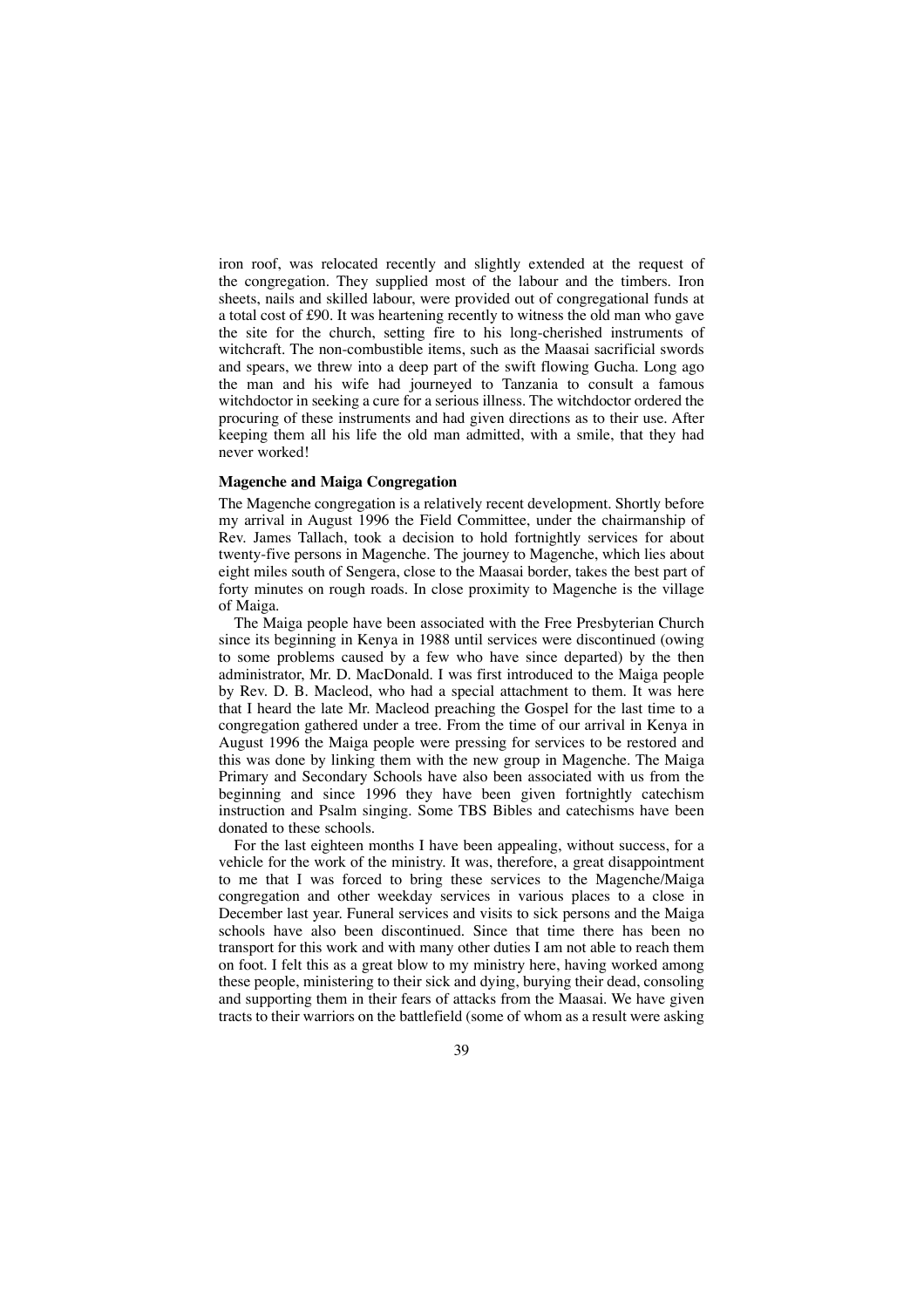for the Gospel to be preached among them). Seeing the same eager faces in the little mud church week by week, we gradually gained the confidence of the community. Our home visitation included some of those not attending any church. In the Maiga service we have felt at times that the Lord was there.

### **Translation work, Bibles and Literature**

A selection of individuals within the congregation receive the *Free Presbyterian* and *Young People's Magazines* by post direct. A packet of twenty *FP* and 40 *YP* magazines are also sent and distributed to interested persons. Many TBS Bibles and also Kisii language Bibles have been distributed. Hundreds of Shorter Catechisms are being used in schools and by individuals. The TBS kindly send us fifty TBS magazines quarterly. Thousands of tracts have been distributed and a lending library for Christian books has been in operation.

Most of our Eke-Gusii metrical Psalms were translated under the supervision of Mr. D. MacDonald. This work I have been continuing with the help of my interpreter, Mr. James Onwonga. It is a very interesting part of the work. An Interlinear Hebrew text and various commentaries are to hand, with some home-made Eke-Gusii dictionaries on loan from Miss Ringelberg. The objective in translating is to ensure every element of meaning is included in the Eke-Gusii, even if this means additional verses — but the greatest difficulty comes when this has to conform to the metre. Although the work is slow, we now have twenty Eke-Gusii metrical Psalms in use at present. Some are still to be completed, whilst five have been completed recently and the first drafts of a number of others are awaiting work to be done on them. With the help of the photocopier we have been able to provide Psalm sheets for the hospital worship. The Eke-Gusii metrical Psalms have interested others and following requests some Psalm sheets have been given to persons outwith our Church.

We are thankful there is a translation of the Bible in Eke-Gusii, as many tribes still have no Bible in their own language. This Bible, however, appears to have been translated from the RSV and not from the original languages. Whilst there has been no time to examine this translation, a cursory look at the first chapter of John's Gospel has revealed a glaring error in verse 5. Whatever the quality of the translation, the Eke-Gusii Bible is ultimately based on the deviant Westcott and Hort text. A percentage of the text of the Eke-Gusii Bible will therefore be faulty. Because of this, and also because no Scripture portions exist in Eke-Gusii, we have asked the TBS if it would be possible for them to supervise the translation of one of the Gospels into Eke-Gusii.

Finally, I wish to acknowledge the very willing help of my interpreter, Mr. James Onwonga. He has been beside me at almost every service, in home visits and in interviews with many persons. He has been my navigator and guide on our journeys. Without such help, almost none of this work would be possible. As to the accuracy of the interpretation of sermons, there are a number of well-educated English-speaking Kisiis among our regular hearers,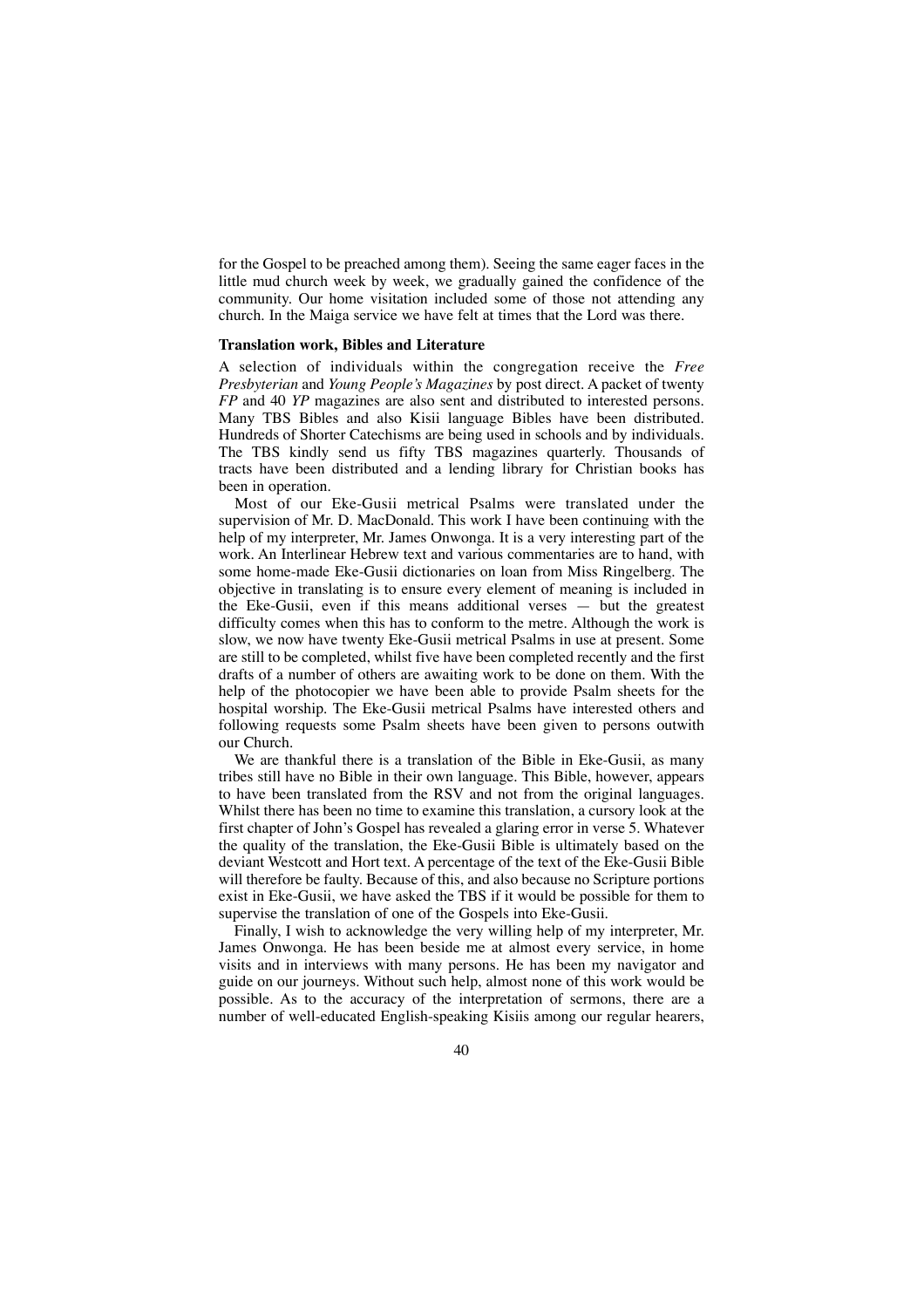so that his work has been under constant review. Their comments have been consistently positive.

A good start has been made in planting the Reformed Faith among the Kisii people. As to the future, with proper oversight and support, the work should prosper. It is of the Lord's mercies that we are not consumed and it is of His goodness that we have been permitted to labour for a season, in these regions beyond, under His preserving care. All the glory and the praise belongs to Him.

### **KENYA MISSION ADMINISTRATOR'S REPORT Mr. I. MacLean**

ANOTHER YEAR has passed, for which we must give an account. Truly we can say, "He hath not dealt with us after our sins; nor rewarded us according to our iniquities".

The past year at Sengera has been a busy one. Omorembe Health Centre has seen a substantial increase in patient admissions and the Centre is now recognised in the community for its valuable contribution to healthcare.

It is above all, in the Lord's providence, a meeting place where many come in contact with the Gospel of the grace of God.

The year 1997 was election year in Kenya and although the much publicised Richard Leakey party, SAFINA, was registered in November, the December vote secured for President Moi another four-year term in office.

In the run-up to the election, there was much political unrest, with the Kisiis and their neighbours, the Maasai and Luo tribes, involved in serious clashes. Some of the patients admitted to the Clinic were victims of this tribal violence. One man came to the Clinic with his hat pinned to his head by a Maasai arrow.

One day, while travelling to the border village of Kilgoris I witnessed a scene which reminded me of Goliath's challenge to David. The Maasai tribe, armed with spears and poisoned arrows, were gathered on a hill to my right, inciting the Kisiis who, similarly armed, were poised on a hill to my left. My Landrover, travelling on the road which marked the boundary, was just a little too close for comfort — no, I did not stop to take a photograph! It seems that the Maasai no longer need to prove their manhood by killing a lion!

Tribalism, sad to say, is still very much alive in Kenya, and nothing, I believe, but the Cross of Christ, will be effective in reconciling these people and slaying their enmity to one another.

The severe drought of the early months, which hindered planting, was followed by the "El Nino" rains which prevented harvesting. Many maize crops rotted in the fields and were only fit for animal consumption. Any maize that did ripen was sold at prices way beyond what most Sengera families could afford. The Mission tries to assist some of these needy families through a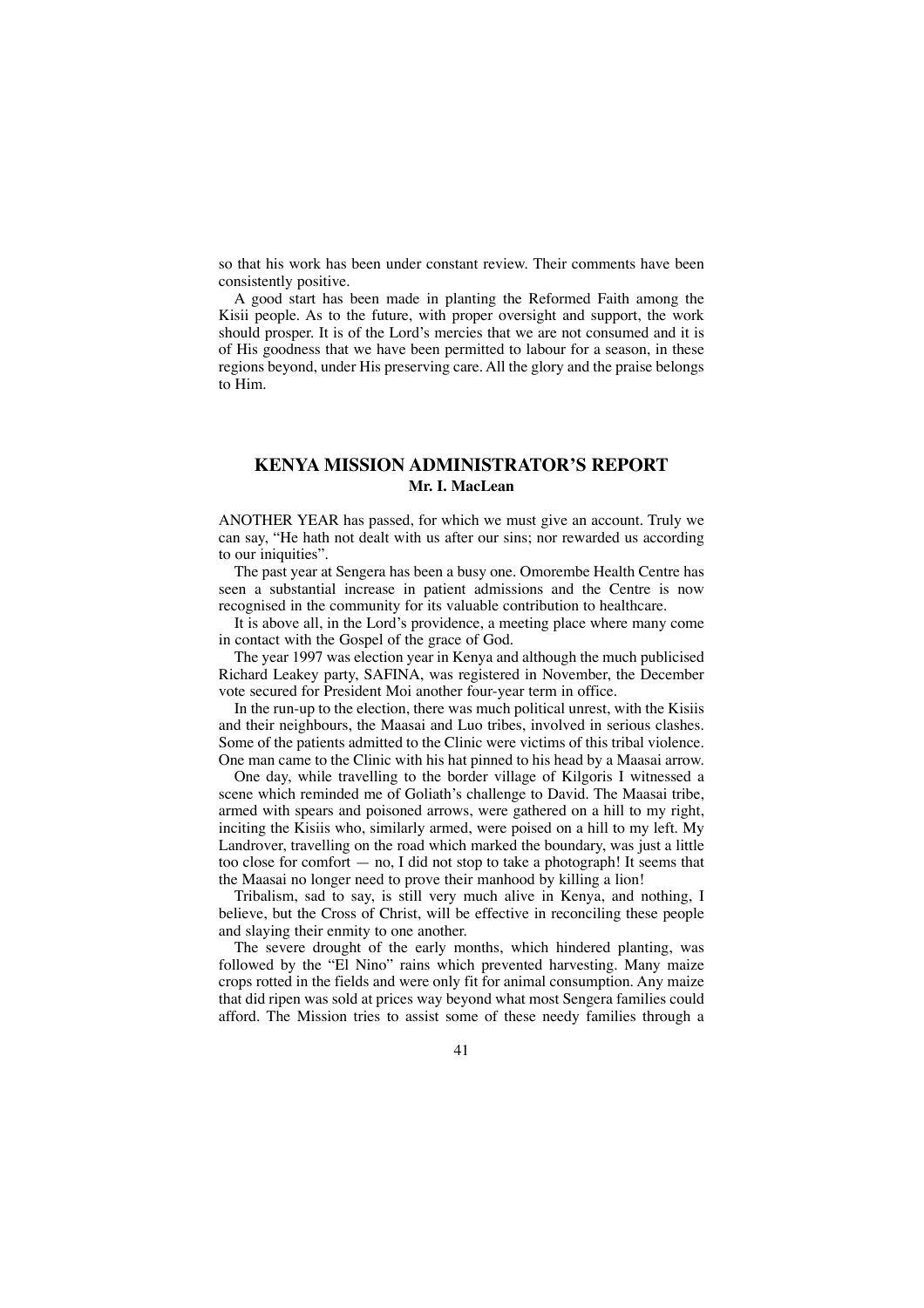"poor fund" which receives donations from friends at home. A group of Church people act as a "watchdog" to report regularly to the Deacons' Court of the people they know who are in need. Depending on funds, items such as food, clothing, bedding and shelter may be provided for such. We are very grateful for those who have given to this worthy cause. The Mission also tries to buy bulk maize at harvest time in order to sell to the workers when the market price becomes too high.

#### **Staff**

In September we welcomed the arrival of Miss Catherine MacKenzie from Laide as teacher for the Mission children. The parents were delighted to place their children's education in her capable hands. This addition to the Mission staff brings the total European presence to twelve adults and nine children.

As far as African staff are concerned we have forty-two clinic staff and forty-six general mission workers, seven of these being teachers at Rianyakwara Primary School.

Needless to say, much of my time is taken up with the management of people.

### **Building**

Some new building work was necessary during the year.

The basement of the Clinic building, previously used for water storage, proved unsuccessful. A new 200,000 litre underground tank was, therefore, constructed in reinforced concrete and the basement converted into an Outpatient Department. This consists of laboratory, dispensary, doctor's room, three examinations rooms, minor op-room and clerk's office. The existing Outpatients' Department on the ground floor is to be converted into an operating theatre. Other projects proposed for 1998 are: new security fencing, kitchen/laundry and isolation unit. Space on the compound is very tight and the acquisition of a small piece of adjoining land is in the process of being finalised. A PABX telephone system was installed in December at a cost of £1,800.

#### **Transport**

The upkeep of motor vehicles has proved a real headache over the past year and we are indebted to the Foreign Mission Committee for sending out Mr. George MacAskill at such short notice on two occasions. His mechanical expertise was much appreciated and ensured mobility for the period of his stay.

However, soon after his return to Scotland, the Bedford lorry, which had proved so useful during the drought for carrying water, was involved in an accident and has been off the road for over three months. The two Landrovers had huge repair bills, due mainly to poor maintenance by the Kisii mechanics. Just as I write, a Kisumu mechanic with twelve years' experience has started with us and hopefully our garage bills, which topped £8,000 this year, will be reduced considerably.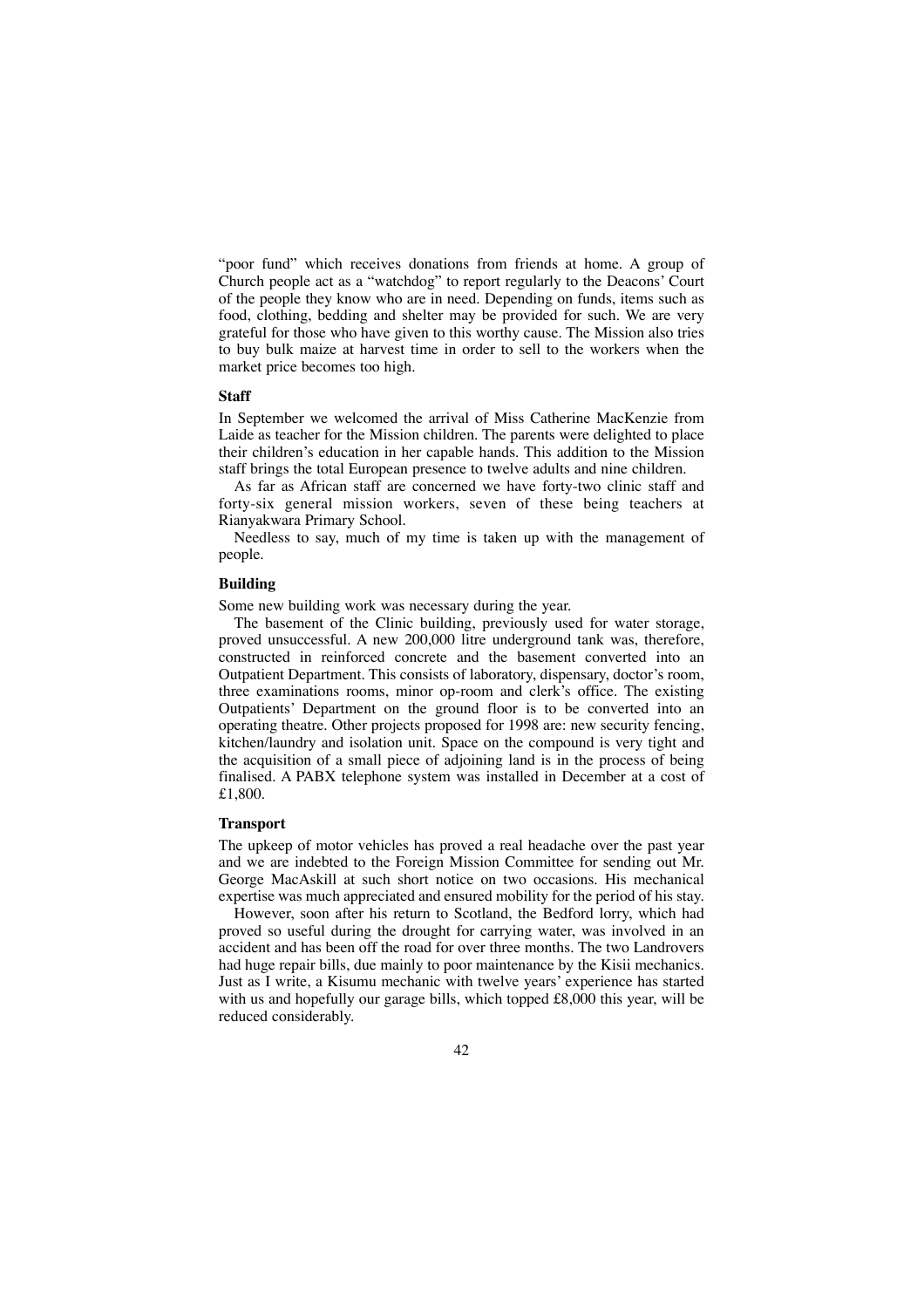No vehicles were added during the year and the old 4 x 4 Pajero was sold for £3,000. Our present number of vehicles consists of Pajero (£17,000), Bedford Lorry (£6,000), Toyota Hilux (£5,000), Landrover Ambulance (£4,000) and SWB Landrover (£4,000). All these vehicles, due to the large excess, are insured third party.

### **Finance**

At the beginning of 1997, the Mission adopted the Imprest system for monthly running costs. Every month the General Treasurer is given details of our income and expenditure. A ceiling of £6,000 per month is fixed and this is the maximum which can be remitted monthly to our Kenyan Account. Clinic income average £3,600 per month, while the three largest items of expenditure (wages, fuel, medicines) averaged £4,700. The months of July and February (this year) were the busiest, due to severe malaria epidemics and income for each month exceeded £10,000. It is clear, however, that the Clinic will never be self-supporting, although income this year covered wages and medicine bills.

Closer links were made with our friends and colleagues in Zimbabwe through Rev. J. Goldby's attendance at Presbytery in April and my own visits, combining Presbytery and building supervision in June, October and January.

In September we had a timely visit from Church deputies, Revs. J. MacLeod and J. R. Tallach, whose wise counsel and warm encouragement was much appreciated.

In concluding my report I would like to thank the many friends in the home Church, in Holland and beyond, for continuing to meet the needs of the Mission at Sengera.

The Kisii people are a needy people. The works of darkness are all too obvious, with witchcraft possessing the minds of many. Only the mighty power of God can change darkness to light. We would crave the prayers of the Lord's people for God's blessing on our work at Sengera so that we might be able to say of the Kisiis, as Paul said of sinners at Corinth: "And such were some of you: but ye are washed, but ye are sanctified, but ye are justified in the name of the Lord Jesus, and by the Spirit of our God" (1 Corinthians 6:11).

### **REPORT OF OMOREMBE HEALTH CENTRE, SENGERA, KENYA Dr. E. de Jong**

IT IS BECAUSE the Lord is gracious, merciful and longsuffering that I am able to write this report about the medical work in 1997.

He blessed the means in curing the sick and in helping the suffering and dying, despite our daily many shortcomings! When many were dying around us, we were upheld in life and health.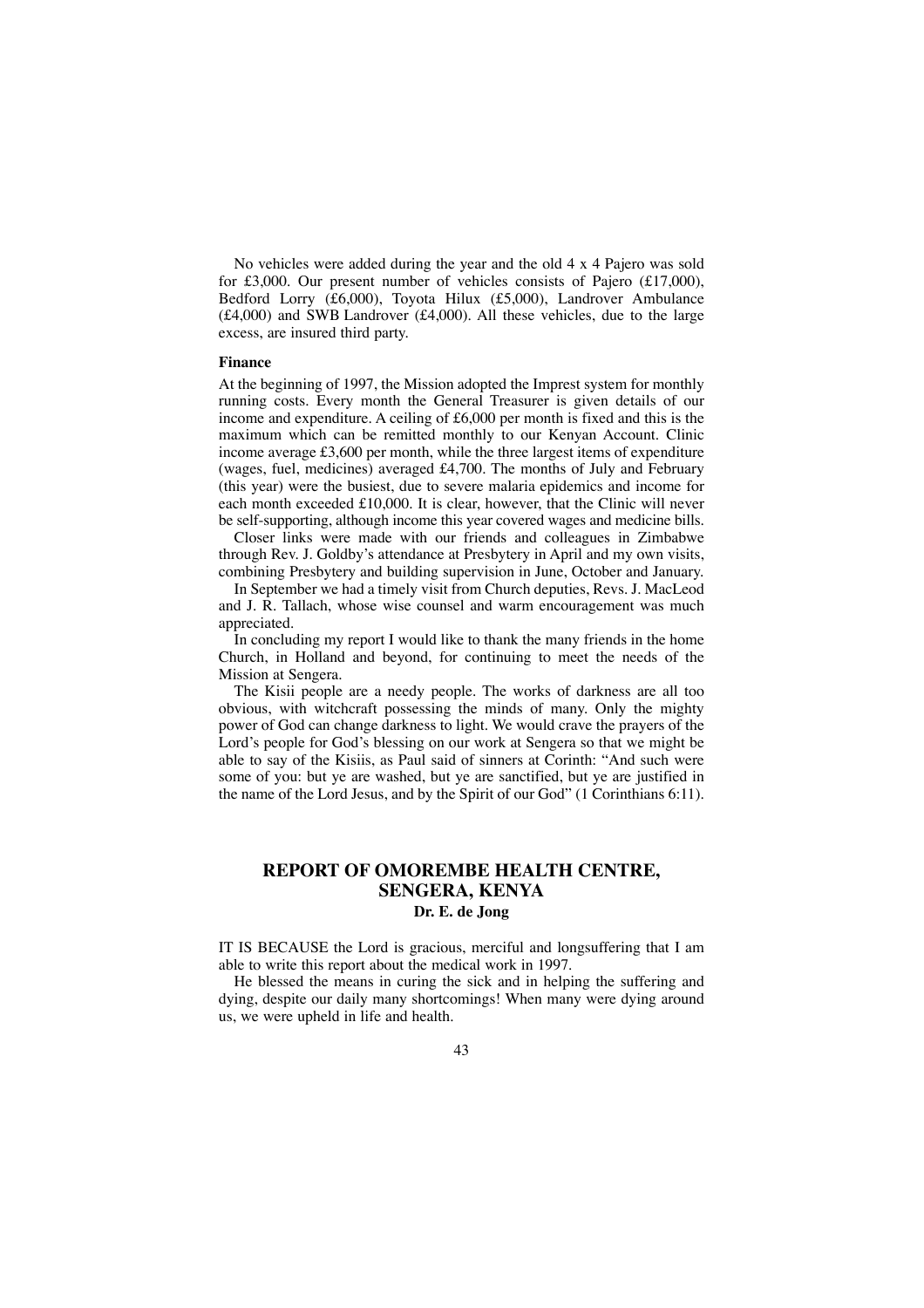At the same time we want to thank all our Mission friends in Scotland and the Netherlands for their prayers and financial support. Without them we would not be able to do our work.

### **Staff**

Sister J. A. Coote arrived in the middle of March, after helping out the Mission in Zimbabwe in their shortage of staff. Sister C. Renes went on furlough from June to October. She could not extend her registration as a nurse in Kenya due to matters of conscience, already known to the Foreign Mission Committee. As a community worker she is now fully occupied in social work (counselling and visiting, mainly AIDS patients, together with Sister A. N. Ringelberg) and in assisting with non-medical duties in the clinic. In February, Sister P. van de Ridder started her training and orientation for registration as a nurse in Kenya. The process of registration was considerably delayed by several factors, like communication problems with the Nursing Council, a disabling wrist fracture and the striking of the nurses at the end of the year. However, she was a great help, especially during the busy season.

Sister H. Burggraaf went to Zimbabwe for two months in March, together with Nurse H. Terluin, who came from Holland in 1996 as a volunteer. From May to September, Sister Burggraaf did her training and orientation in Nairobi and was registered as a midwife in Kenya.

### **STATISTICS**

| <b>Admissions</b>                    |        |
|--------------------------------------|--------|
|                                      | 3,084  |
|                                      | 434    |
|                                      | 391    |
| $= 90.3\%$ of the full bed occupancy |        |
| $= 6.3$ per 100 admissions           | 222    |
|                                      | 17     |
|                                      | 15.844 |
|                                      | 275    |
|                                      | 4.027  |
|                                      | 1.181  |

The overall picture is strongly coloured by the "Highland Malaria Epidemic" in June, July and August, with a bed occupany of 71 (178%), 100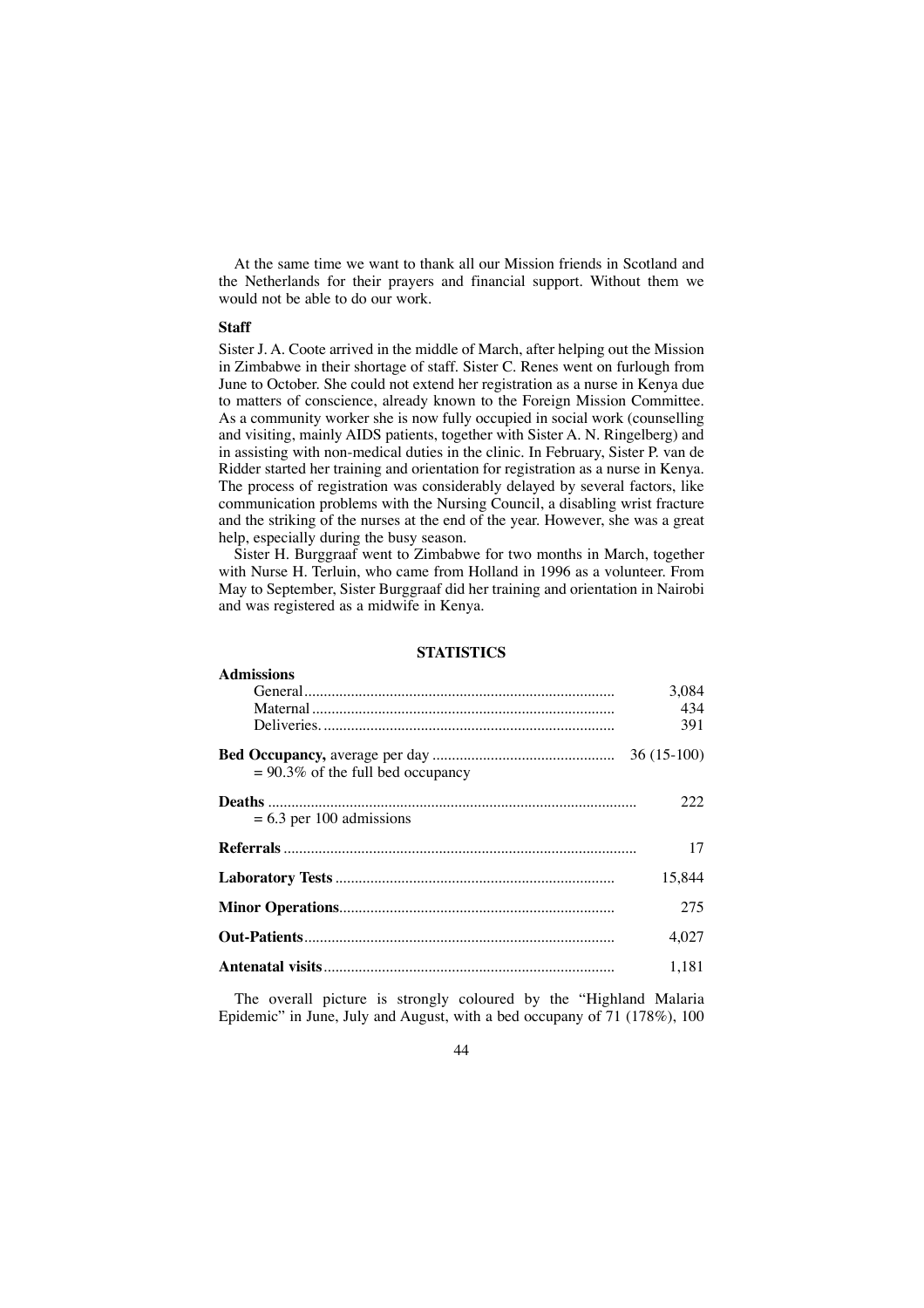(250%) and 66 (165%) respectively. Despite this, the bed occupancy remained significantly higher than in 1996 until the end of the year. It should be noted that activities which are not related with the malaria epidemic, like deliveries and minor operations, increased by  $74\%$  and  $96\%$  respectively. These observations may lead us to the conclusion that our clinic is appreciated more and more by the community.

Up until now we were not able to start with outreach work (mobile clinics) because of staff shortage and vehicle problems.

The Mother and Child Welfare Clinic building was ready for use in March. However, we were not able to start with Child Welfare work because of lack of equipment; e.g., KEPI fridge.

We were very grateful for the donation for the operating theatre, which we hope to have built in due course.

The visit of the deputies in September was very much appreciated as they took the regular hospital services and Dr. Tallach was able to help in the clinic when I was away for a few days.

Hitherto the Lord has helped us. We pray that it may be said of "the house" of our mission at Sengera: "And the rains of disappointment descended, and the floods of sorrow came, and the winds of questioning blew, and beat upon that house and it fell not, for it was founded upon a rock"!

### **DOMINIONS AND OVERSEAS COMMITTEE'S REPORT Convener: Rev. D. A. Ross**

THE DOMINIONS and Overseas Committee has been in the good providence of the Lord able to send deputies to several countries where we have an interest in preaching the Gospel.

Rev. N. M. Ross gave a report in July 1997 to the Dominions and Overseas Commmittee of his visit in April to Chesley and Mount Elgin. At the Chesley Communion there was a regular fifty-five to sixty people at each of the services. There were also services held at Mount Elgin, which is about twoand-a-half hours' drive from Chesley. At that time the Mount Elgin people expressed the wish to belong to the Free Presbyterian Church of Scotland.

In November, the Rev. K. Watkins supplied the Chesley congregation and conducted the Communion services. He also visited the group of people in Mount Elgin and another in Texas who also have expressed a desire to belong to the Free Presbyterian Church of Scotland. Since then a number of the people from Texas have visited the Church in Scotland and attended services in the London congregation and a Communion season in Stornoway.

In March, the Rev. J. MacLeod visited the group in Texas, as well as supplying Chesley and conducting the Communion season there. A number of the people from Texas attended the Chesley Communion and it was good news to hear that three of them were accepted as members in full communion. With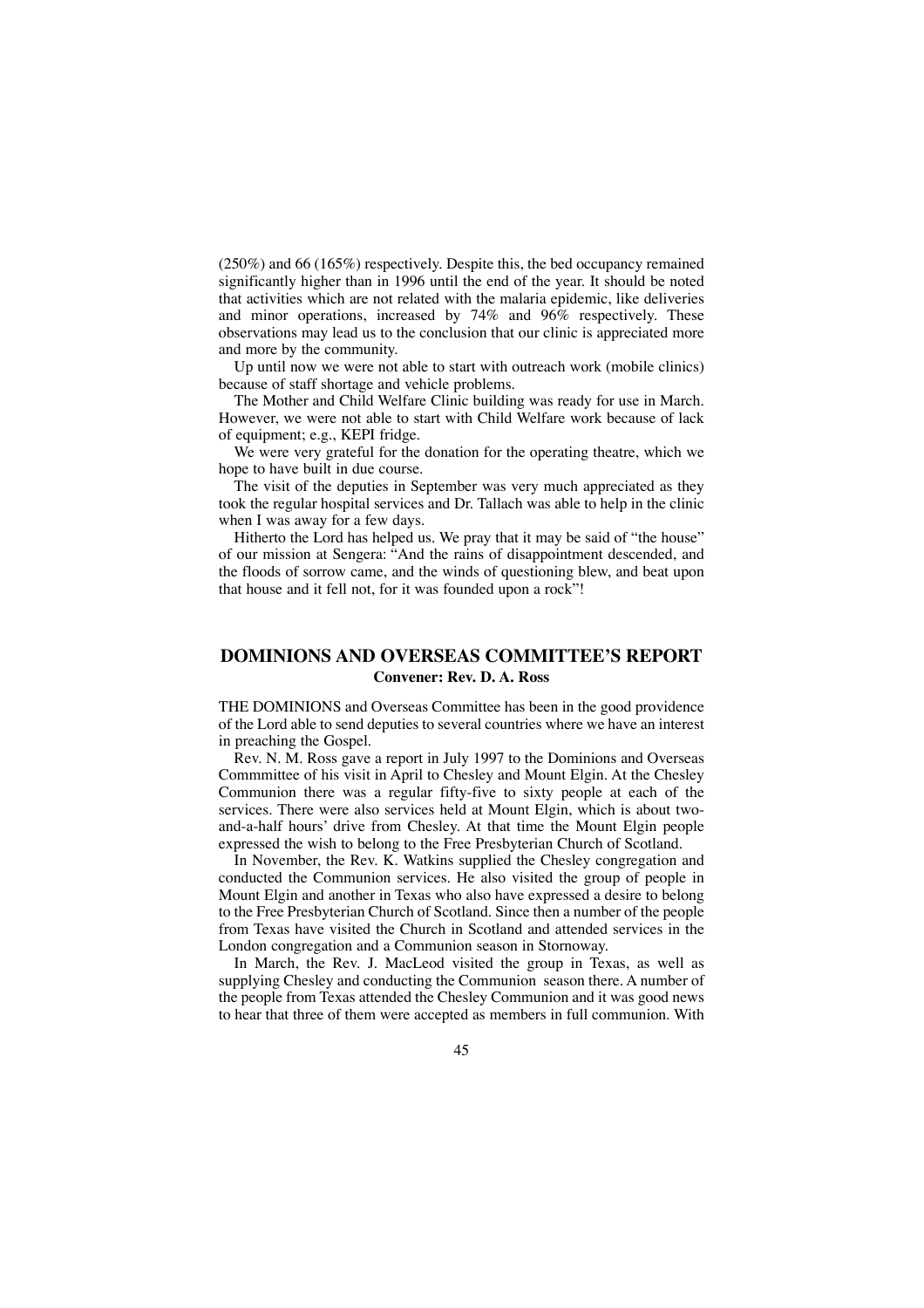the Mount Elgin group, there has been no progress with respect to their joining the Church. The Chesley congregation and the groups in Mount Elgin and Texas have expressed much appreciation of the visits by our Church deputies.

It is interesting that the first contact with the people in Texas was through the Internet. Mr. James Rodgers, of the Larne congregation, picked up information about the Texas people and passed it on to Rev. K. Watkins.

There has been no deputy for some years to the Vancouver people who have remained with the Free Presbyterian Church when others departed to form the APC. It is the hope of the Committee that we will be in a position to do so in the not to distant future. Sadly, there have been no services in Vancouver for a number of years.

We were thankful that within the period of one year, two deputies, Rev. G. G. Hutton and K. D. MacLeod, were able to visit New Zealand and Australia — Mr. Hutton in March and April, and Mr. MacLeod in December and January. The visits of the deputies were much appreciated by Revs. J. A. T. van Dorp and E. A. Rayner, and our congregations. I trust that we will be able in the good providence of God to continue this regular supply of deputies to these countries.

In January, at the Australian and New Zealand Presbytery, a Mr. Christopher Tuck was received by the Presbytery to study for the ministry. The Presbytery also approved the establishing of Church services in the city of Tauranga, which lies on the north coast of North Island, 413 kilometres north of Gisborne. The services are normally conducted by Mr. Dick Vermuelen.

The work of spreading the Word of God in Eastern Europe continues on a regular basis. The problems of getting aid into Ukraine remain, and there has been no load taken in since March 1997. There has, however, been one load taken to Moldova and it is hoped that a load will be taken to Romania in July and to the Ukraine in the autumn.

The gathering of people in Odessa who wish to be identified with the Free Presbyterian Church of Scotland, continue to worship according to the form laid down by the Church. They have asked several times for the ordinance of Baptism and it is hoped that that will be possible in the not too distant future. Rev. Neil Ross is to spend, in April and May, two Sabbaths in Odessa, preaching and lecturing.

We are still in contact with the friends in Fornaci di Barga. Mr. Lucio Strata is to go there in May, hopefully for two Sabbaths, and will conduct public worship in the same way as in the home Church. The friends there are looking forward to his visit. We are much indebted to Mr. Strata for his assistance.

The individual reports of the deputies cover the information proffered here in greater depth. As we visit these different countries and engage in Gospel activities, it is not without looking to the Lord of the harvest to give the increase (1 Corinthians 2:15).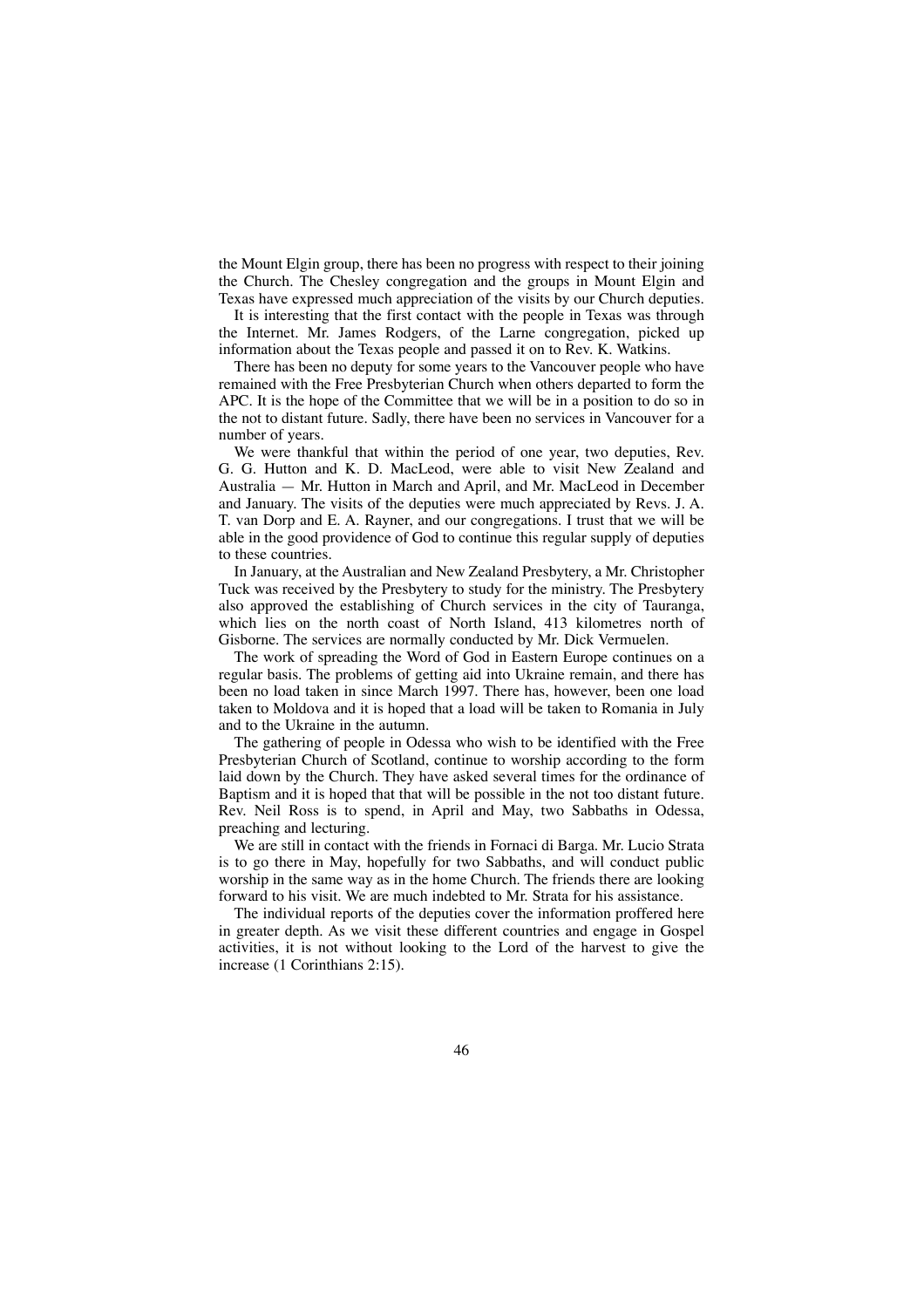### **AUSTRALIAN REPORT Rev. E. A. Rayner**

DURING 1997 we were encouraged with the visits of two deputies. Assistance was given by Mr. Hutton at both the Grafton and Sydney Communions. The Sydney Communion was put forward so that it coincided with the deputy's visit. While there were no new communicants, there was the baptism of Heather van Praag. At the conclusion of this year, the congregation has had the privilege of supply from the Rev. K. D. MacLeod. No Communion season was arranged, owing to the holiday season when some had already made arrangements to be away. One of the difficulties of such a large city as Sydney is travelling distance. Although the majority of the congregation are located not too far from Riverstone, there is a family south of Sydney who travel as often as possible for the long distance. Special effort is made to attend when a minister supplies. While regular attendance is impractical every Sabbath a monthly attendance enables the children of the family to keep to the programme followed at the catechism classes. This is an encouragement when another family from that area emigrated to Carterton, N.Z., at the beginning of the year. The elders have continued to read suitable sermons when there is no supply. Such sermons are read well and are usually from some of the outstanding ministers of the past. While appreciation has been expressed from time to time, it is the prayer and desire of the congregation that the Lord would provide one of His own servants to labour in this large city where there is much work to be done for the cause of Christ among us.

Grafton was privileged to have Mr. Hutton for his final Sabbath before returning home. It was an encouragement that Mr. Les Kroenhert and his wife, Beverley, both publicly professed at the Lord's table for the first time. They have come in from outside the congregation and have been with us for over two years. Mr. Hutton's ministry and company was greatly appreciated, as was the case in Sydney. Mr. MacLeod is not expected in Grafton till the New Year. There were also three baptisms during the year, Alexandra van Dorp, Anna Tuck and Cynthia de Bruin.

At the October Communion we were pleased to have Mr. van Dorp to assist and on the Sabbath there were about seventy people in the church, with some visitors from Sydney, Brisbane and Singapore. It was our privilege to have Pastor Chacko and some of his people from Singapore that we had heard of from their former visit to N.Z. It was a time of fellowship and theological discussion. As a result of this, the subject of public transport on the Lord's Day was discussed, and after consideration, it was agreed that the view of our Church would be considered prayerfully. This is now the practice among their people, despite the fact that not so many have cars, since the price of vehicles is so costly, thus discouraging private ownership in such a densely populated small state.

There was one new communicant from the congregation at the October Communion, a young mother, Mrs. Dennell White. The Tuck family from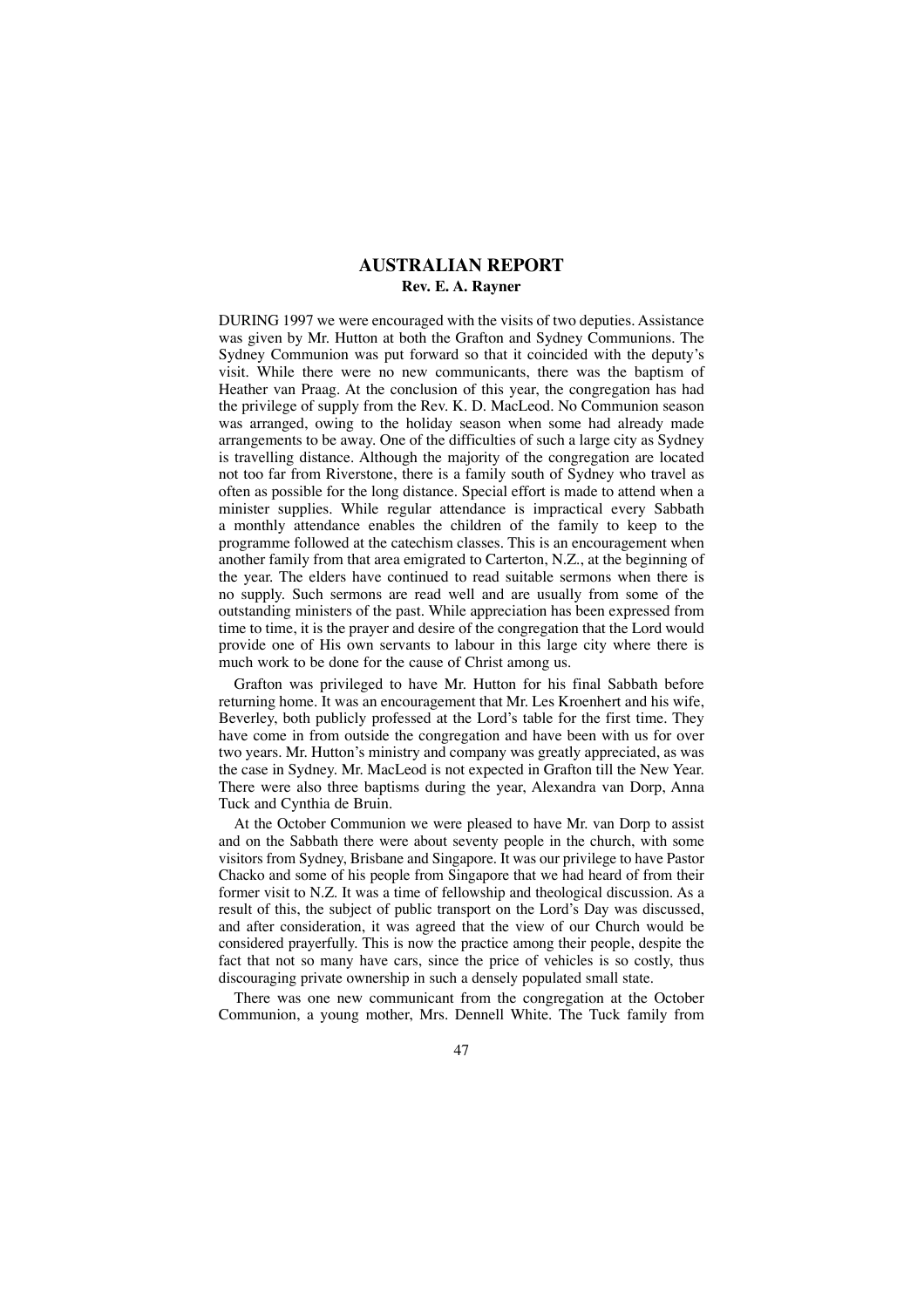Brisbane have spent several Sabbaths in Grafton and Sydney during the year. Mr. Tuck has now almost completed an honours degree at the Brisbane University and his application to become a student for the ministry has been processed by Session and the application is expected to be before the Presbytery in January. He has now been a communicant member for over two years.

The witness of the Church in Australia has continued since 1912, when Mr. Scott was received into the Church. Today contacts and enquiries are still made from time to time and some of these have been fruitful. Discernment and wisdom are required to deal with each individual case. Meanwhile we continue to pray for the increase here and abroad, for the harvest is truly great and the labourers few.

### **NEW ZEALAND REPORT Rev. J. A. T. van Dorp**

THE WORK in the congregations in New Zealand proceeded as in other years. The Communion seasons were conducted in Auckland, Wellington and Gisborne, with the assistance of Rev. E. Rayner on three occasions and with the assistance of the Church deputy, Rev. G. Hutton, on two occasions. The visit by Church deputies, Rev. G. Hutton and Rev. K. D. MacLeod, to these distant lands was much appreciated. At the time of writing, Mr. MacLeod has just left for Australia, but is to return for a further two Sabbaths in January 1998. The sacrament of Baptism was dispensed to two infants. Attendances have continued much the same during the year.

A significant development was the commencement of services in the city of Tauranga, a coastal city between Gisborne and Auckland. This occurred in February 1997 as the result of family relocation and a desire expressed by two members and a number of adherents for services under the auspices of the Free Presbyterian Church of Scotland. As Mr. Dick Vermeulen was already resident in Tauranga and agreed to officiate at the services, the matter could be proceeded with. The subsequent petition to the Presbytery was unanimously approved. May the Lord of the harvest prosper this much-needed Reformed witness in doctrine, practice and worship.

When I say that this witness is much needed, I am conscious of the fact that our denomination's witness is the only fully Reformed witness in New Zealand. That is in spite of other denominations that make the claim of being Reformed. Whilst the use of instrumental music and hymns in public worship obviously belies such claims, the more serious aspect of the difference with such Churches is of a constitutional nature. There are several denominations who claim to have the Westerminster Confession of Faith in their constitution. Their document, however, is not the same Confession of Faith that was framed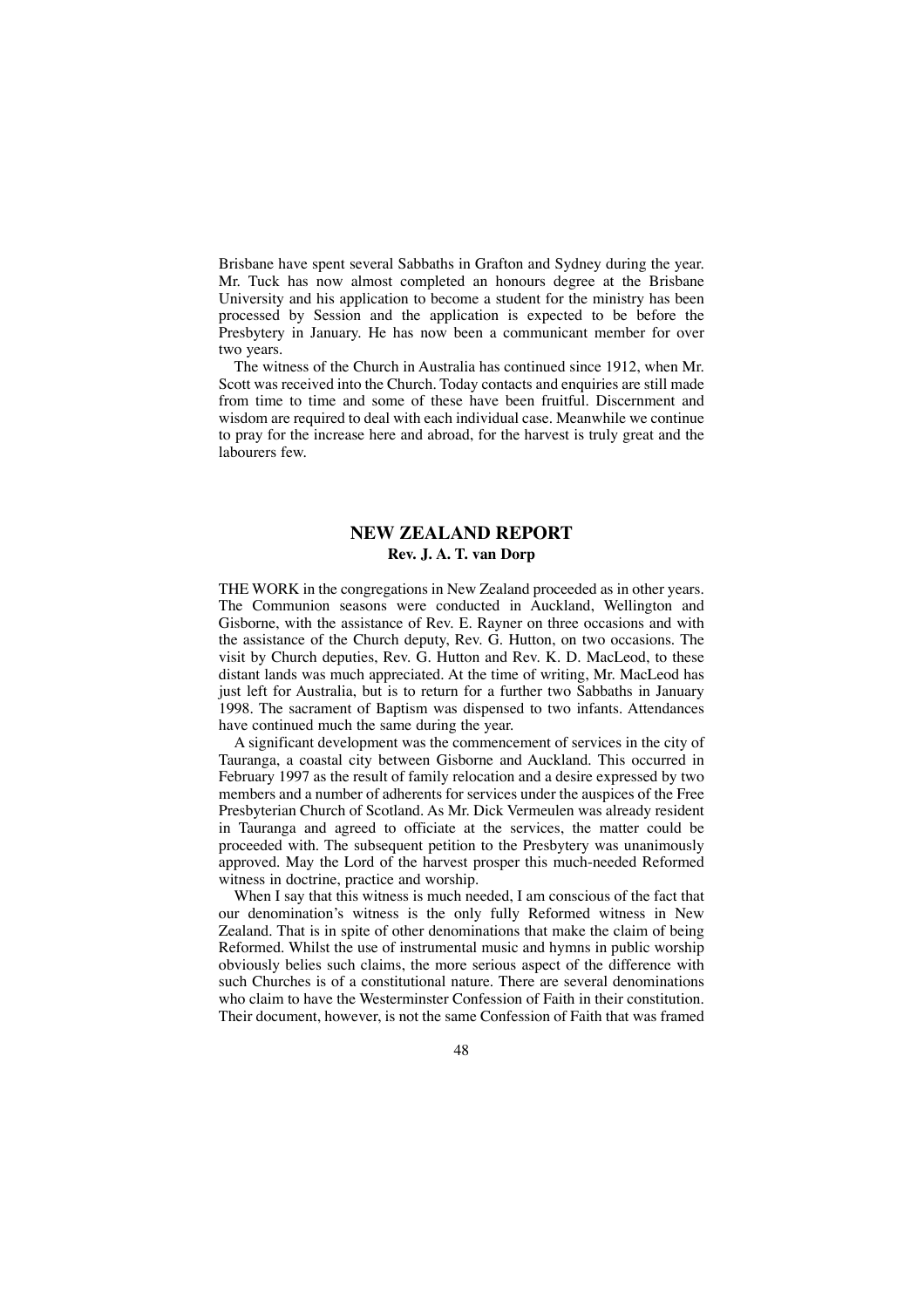at Westminster by the illustrious body of divines of that name, but a document seriously vitiated by amendments, mostly in the form of deletions.

The most significant alterations are the removal of the passages that require the civil magistrate in his official capacity to honour and serve Christ by recognising His truth and promoting His cause. This recognition is required because Christ is not only King of saints (Revelation 15:3) but He is also King of nations (Jeremiah 10:7). The late Rev. Wm. MacLean, in his publication, *Christ's Kingship Over the Nations,* referred to these deletions as an Achan in the camp. "This Achan in the camp, this accursed thing in the eyes of the Most high, must be destroyed," he writes. He also quotes Dr. Begg, who said with respect to these deletions: "It is questionable whether Popery itself more directly robs Christ of His glory, the glory of having all power in heaven and on earth."

Another most significant alteration is the removal of the section that identifies the Papacy as the Antichrist. What a great need there is for prayer for the destruction of the great antichristian system, according to the promise that the Lord will destroy it with the spirit of His mouth and the brightness of His coming (2 Thessalonians 2:8-9). Scriptural prayer for this blessing is greatly impeded when there is no knowledge of the Antichrist's identity. Sadly this understanding is obviously lost amongst the neo-Reformed who use the vitiated editions of the Confession of Faith.

In Gisborne it became necessary to write to the City Manager in connection with a proposal by a member of the District Council to erect a popish symbol on the town clock. The following letter was sent by the Kirk Session:

"The Kirk Session consider the use and display of a cross as a Christian symbol a sign of decline rather than an honour done to Christ. This pagan tool of torture and execution was not used as an emblem of Christianity until it was introduced for that purpose by the heathen emperor Constantine in the fourth century. Although it is said that Constantine converted to Christianity he never rose above being a nominal Christian and always remained half pagan, in spite of his use of the cross as an ostentatious symbol.

"There is no scriptural direction to indicate the use of such symbols, but rather the reverse, as the Saviour said: "God is a Spirit and they that worship him must worship him in spirit and in truth" (John 4:24). When the Saviour counsels His disciples to take up the cross (Matthew 16:24), He obviously does not refer to a material cross, but to the difficulties that are associated with a Christian profession.

It is suggested therefore that instead of erecting a cross, the Council do more to ensure the sanctity of the divinely appointed memorial to Jesus Christ, namely the Lord's Day (Revelation 1:10). The fourth commandment of the moral law requires of us, without the least shade of ambiguity, to keep one day in seven holy unto God, by exercises of worship, abstinence from unnecessary work and from activities that are inconsistent with the sanctity of the day (Exodus 20:8-11; Hebrews 10:25). The Saviour Himself makes the duty clear when He says: 'If ye love me, keep my commandments' (John 14:15)."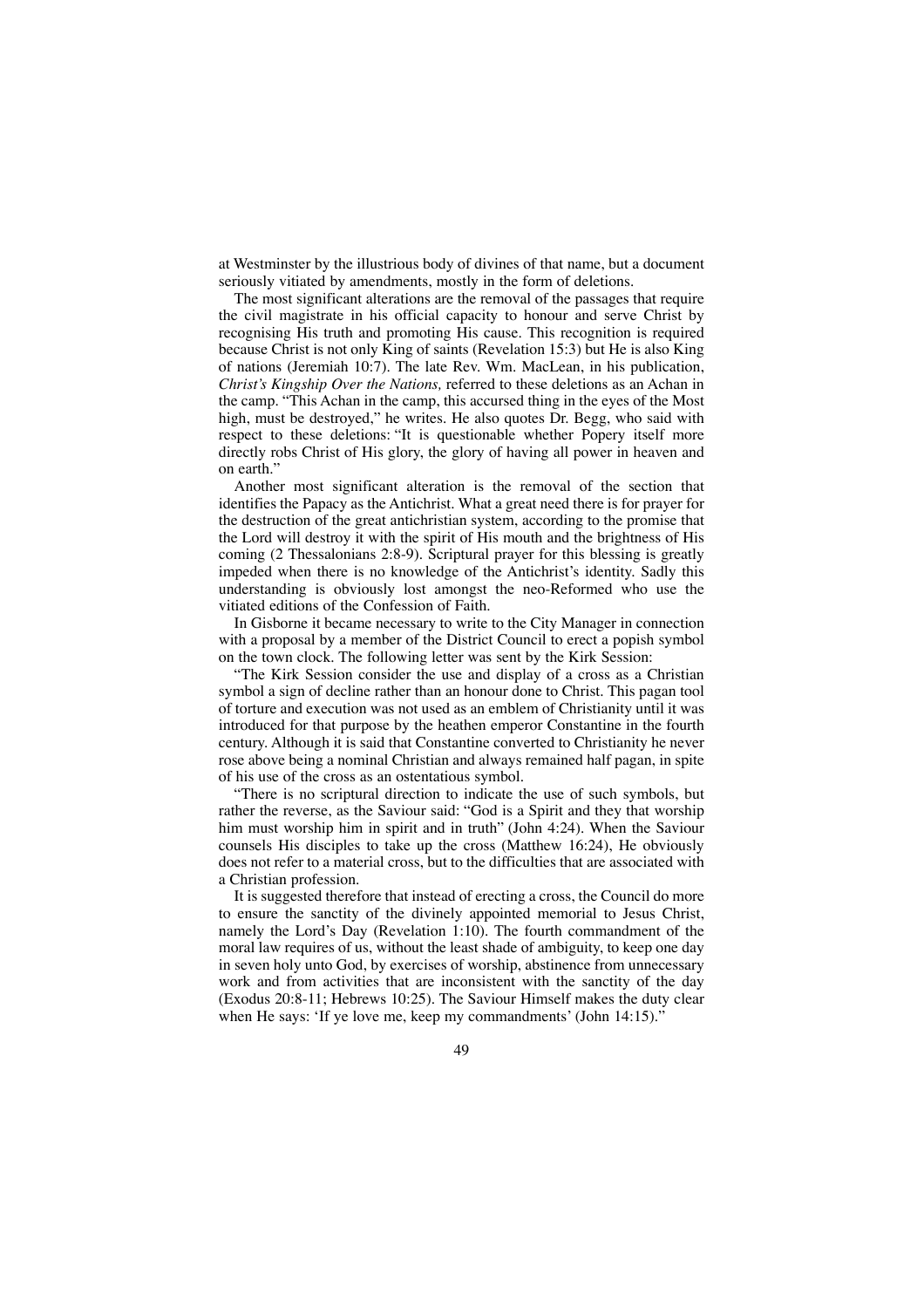May the Lord of the harvest, in His unspeakable mercy, not only send forth the labourers into the harvest, but also raise up rulers who will be nursing fathers and nursing mothers to the Church.

### **REPORT OF DEPUTY TO AUSTRALIA AND NEW ZEALAND Rev. K. D. MacLeod**

I BEGIN WRITING this report as I wait at Sydney Airport for the onward return flight to London. I have flown from Auckland into the bright sunshine of an Australian summer's day. The last part of that first leg of my journey home gave us fine views of beautiful Sydney harbour and much of the city before we touched down on the tarmac here.

Eight weeks have passed quickly since my wife and I left home on 2nd December to fly to the Antipodes. We arrived safely in Sydney after some thirty-six hours of travelling. In the evening of the next day, a Friday, I took a prayer meeting in our Church, in the western suburb of Riverstone. Although the Church is a considerable distance from the city centre, it is very convenient for a significant proportion of the congregation.

After two days in Sydney we flew on to Auckland, where I took the services for the next two Sabbaths. I was also able to conduct the services on the Day of Humiliation and Prayer, on the Wednesday of the intervening week. The prayer meeting was held on Tuesday, 16th December, and the next day we set out to visit the other congregations in New Zealand. We have to acknowledge the great kindness shown us by Mr. Dick Vermeulen, who drove us from place to place until he brought us safely back to Auckland eight days later. The first night of this trip we spent with Mr. and Mrs. Vermeulen in their home at Tauranga. As Synod members will be aware, Sabbath services are now conducted on a regular basis in this rapidly-growing town. About fourteen people were present at the service, conducted that Wednesday evening in a small Girl Guide hall in the town. The hall provides suitable accommodation for public worship in this new congregation. May the Lord bless what is being done there in His name!

Two days later we arrived in Wellington, where I took a prayer meeting that Friday evening and the usual two services on the Sabbath. On the Monday we travelled to Eketahuna, where we stayed with Mr. and Mrs. Peter Best, and I took a service in a hall in the evening in Masterton, a larger town some distance away. Of the thirty-five or so who attended, a large proportion have no connection with the Free Presbyterian Church. The next day brought us to Havelock North, where we stayed with Miss Jocelyn Cox, a friend of my wife since their days together on the Mission in Zimbabwe. There, also, a service was held, with a congregation of seven.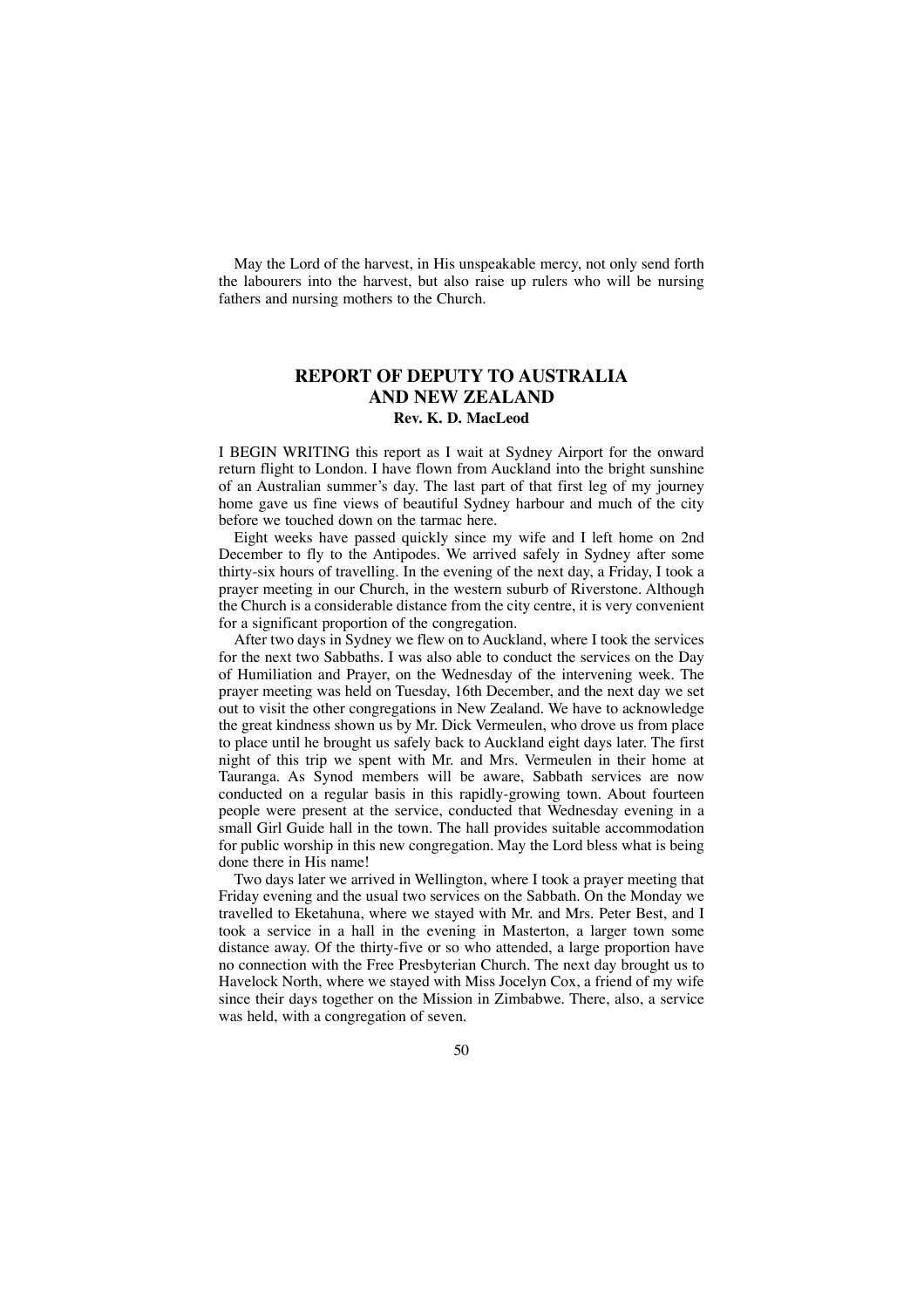The next day we were to have gone on to Gisborne. Instead we headed again for Tauranga, for the funeral of Mr. A. van Dorp, who had died the previous Saturday evening. We had visited him earlier that week in hospital and found him remarkably bright, though seriously ill. That evening again I preached in Tauranga. The congregation was increased on this occasion by the presence of a number of those, mostly from Gisborne, who were waiting overnight in the town after attending the funeral.

This night again we were entertained in the Vermeulen home. The next day brought us back to Auckland. The prayer meeting was held that evening and the following day we left for Australia.

I kept the Sabbath services and prayer meetings in Sydney for the next three weeks and I was also able to hold the service on New Year's Day. During the days after our return to Sydney we stayed with Mr. and Mrs. Jacob van Praag, and on the last day of the year my wife had to leave to return to Scotland.

On Monday, 5th January, I travelled to Grafton. There I stayed with Rev. and Mrs. E. A. Rayner. Although this congregation has a minister of its own, I feel it is important to note here what was impressed on me by a number of people there — the need for deputies to visit the congregation from time to time to maintain contact with Scotland. The need of other congregations for supply should be obvious.

During my visit to Grafton, the Rayners took me, as they have taken so many other deputies, to visit the Church at Brushgrove, where Rev. Walter Scott was once the minister. It was interesting to note that the foundation stone indicated that the now semi-derelict building was built 100 years ago. I was able to take the usual prayer meeting in Grafton on the Wednesday evening, before returning to Sydney the next day. It was encouraging to see a considerable number of children among the approximately fifty-five in the Grafton Church on a weekday. Among them were the Tuck family, who had driven down from Brisbane that day. The 8th January brought me back to Sydney, and for the remainder of my stay in the city I was entertained by Mr. and Mrs. Calvin MacKenzie.

I returned to New Zealand on 15th January and stopped over for two nights in Auckland, which allowed me to take the prayer meeting there before moving on to Gisborne for the weekend. This visit was instead of the one which had to be cancelled to allow us to attend the funeral in Tauranga. Rev. J. van Dorp supplied the Auckland congregation, while I took his place in Gisborne. I also took the prayer meeting on the Tuesday evening before returning to Auckland the following day. While in Gisborne, I stayed in the home of Mr. and Mrs. Peter Vermeulen and then with Mr. and Mrs. Jacob Geuze.

My final days in Auckland were the days of their Communion season, at which Mr. Rayner and I assisted. It was encouraging to hear men, nine in all, from almost all the congregations within the Presbytery, speak acceptably at the Question Meeting. At one of the meetings of the Australian and New Zealand Presbytery that weekend, Mr. Christopher Tuck, a member of the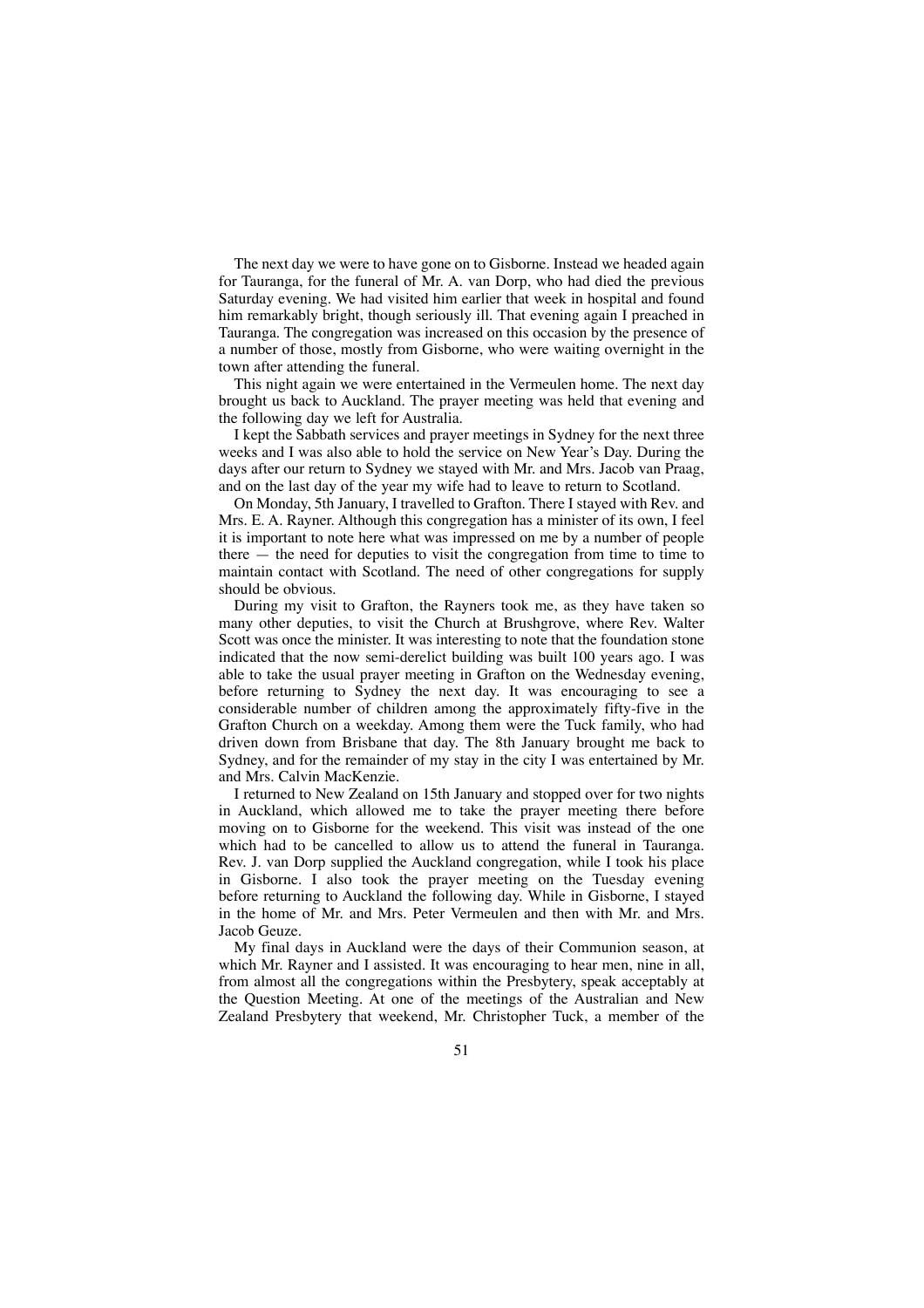Grafton congregation and presently completing a degree in Brisbane, was received as a student studying for the ministry. After my return to New Zealand my days in Auckland were spent in the home of Mr. and Mrs. Ken van Kralingen. To them, and to everyone else in whose homes we stayed, I have to record my sincere thanks for their generous hospitality. My thanks also to many others for many acts of kindness. Especially I ought to acknowledge the Lord's care in taking us halfway round the world and back again in safety, and for His help and protection in every other way. I finally left for home on 27th January and arrived safely the following day. During these two months, the seed of God's Word was sown in a number of places; one hopes it was not in vain.

As the plane reversed slowly from its place at Auckland Airport on my final departure, the sun was rising in all its golden glory over the terminal buildings. It reminded one of the blessedness of the time when the infinitely greater glory of the Sun of Righteousness will rise over New Zealand to bring the multitudes to acknowledge Him as the One whom the Father gave to be the Saviour of the world. May the Lord hasten that time, not only in New Zealand, but also in Australia and throughout the world!

### **REPORT OF DEPUTY TO USA AND CANADA Rev. J. MacLeod**

AS THE CANADIAN Lord's Day Observance Association was holding its Annual Meeting on 20th March and had requested through our Chesley Church office-bearers, who are members of it, that a minister from the Free Presbyterian Church of Scotland address the meeting, the Dominions and Overseas Committee requested me to attend to this duty, and, while in Canada, administer the Sacrament of the Lord's Supper in Chesley. It was also regarded as expedient that I visit the group in Texas which had shown interest in the Church.

Accordingly, after a ten-hour flight via Toronto, I arrived at Houston International Airport around 7 p.m. on Wednesday, 4th March. There I was met by Mr Ernie Smith (who had, with two of his sons, attended the Stornoway Communion season in February), his brothers, Lyle and Warren, and four of his sons, Jett, Joseph, Carl and Mark. From the Airport we journeyed to Santa Fe, about 70 miles south of Houston. Accommodation was provided for me in the hospitable home of Mr and Mrs Lyle Smith and on arrival there I was to meet the other members of the Smith families. At family worship that evening there were nineteen souls present and it was conducted by the head of the home in the scriptural, orderly manner that has for so long been customary in Free Presbyterian homes. The spiritual atmosphere was warm and I was much impressed by what I saw and heard.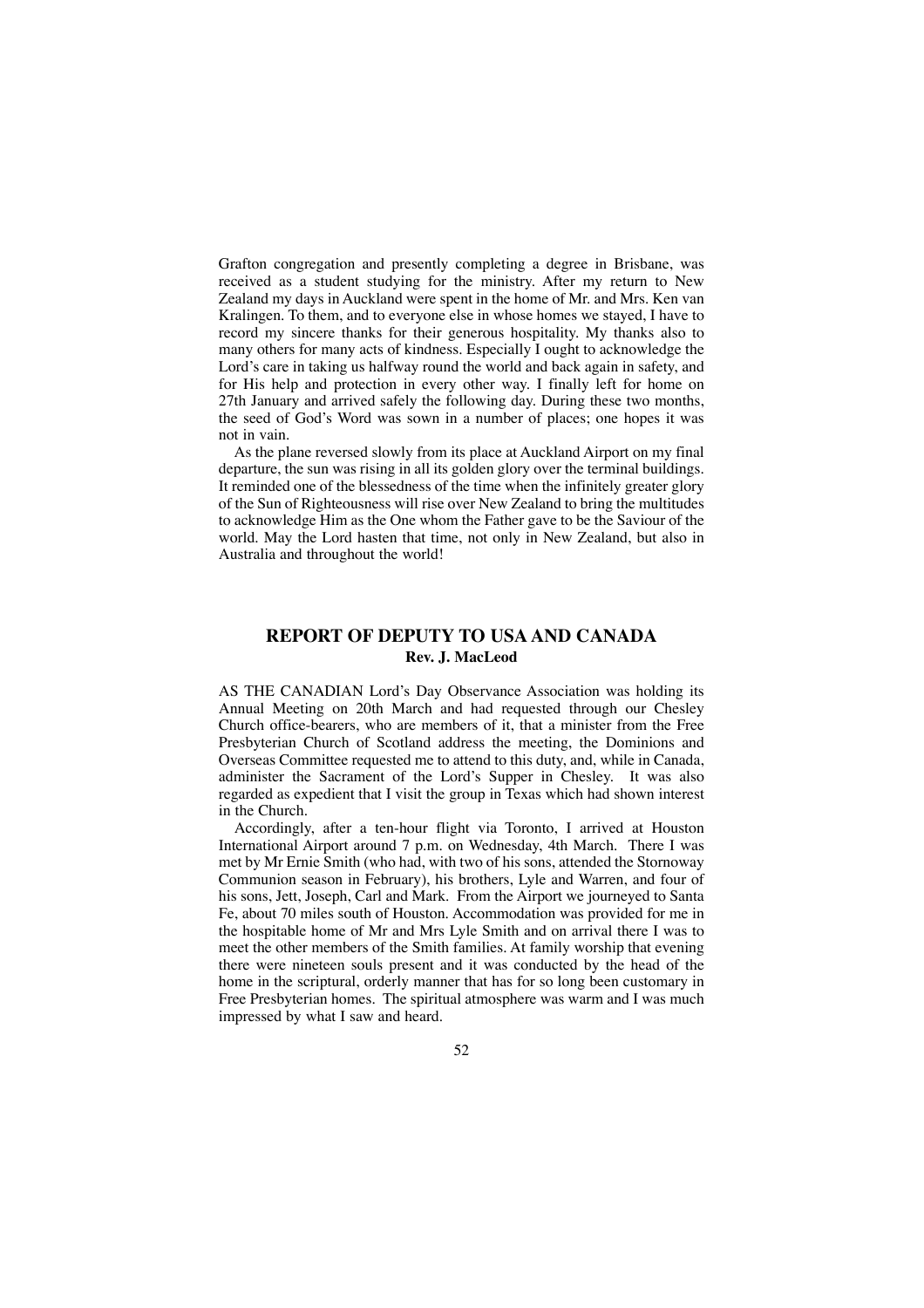On Thursday evening I preached in Santa Fe in a room within the Citizen's State Bank Building which had been hired for the purpose. There were just over twenty souls present. The following evening it had been arranged for me to preach at Brookshire, eighty miles away and to the north west of Houston. Around thirty-five souls attended, including some who had never before attended a Free Presbyterian Church of Scotland service. The venue was the one used every Sabbath when the families concerned regularly come together to worship God according to the manner laid down by Himself. After the service Mr. and Mrs. James Moline took me to their home and there I was to be hospitably entertained over the remaining period of my visit. On the Sabbath I preached twice at Brookshire with again about thirty-five souls present. On the Monday I visited two of the regular worshippers, Carolyn Richards and her daughter Tamara, at their home in Belleville.

Like the Rev. K. M. Watkins, who visited Texas towards the end of last year, I found it quite remarkable that there should be found in this place an isolated group of people, almost of one mind with us as far as doctrine and practice are concerned and that they should have come to this before they were even aware of our existence! They are now fully of one mind with us. Prior to my arrival, Mr. and Mrs. Gerrit Schuit had spent four weeks in Texas staying with each family in turn and this doubtless further helped in introducing them to our ways. One cannot but feel that if we had a minister permanently settled in Texas the number meeting under our auspices would significantly increase. Houston is the third largest city in the USA and so the harvest is plenteous! At the moment those who gather are, on the ground, divided into two groups, with the Smiths having to travel the farthest to the Brookshire place of worship. If it were possible, it would be better if a suitable place could be found somewhere in between Santa Fe and Brookshire.

On Tuesday, 10th March, Mr. and Mrs. Moline with their young son, Jonathan, took me to the Houston Airport to board the Air Canada flight to Toronto. Also in the vehicle were Carolyn Richards and her daughter, who were also Toronto-bound with a view to being present in Chesley over the days of the Communion season. Mr. Gerrit Schuit was at the Toronto Airport to greet us. It was an extremely cold day in Ontario and before we arrived in Chesley some snow showers were encountered. Over the duration of my visit to Chesley I was under the roof of Mr. and Mrs. Schuit, who showed me much kindness. While still in Texas and en route to the Houston Airport I had a phone call from Mr Ernie Smith to confirm that he and his two brothers, Lyle and Warren, and two of his sons, Carl and Mark, would also be travelling to Chesley  $-$  by car  $-$  to attend the Communion season. They duly arrived in Chesley on Saturday forenoon after having been delayed by a heavy snowfall. The usual services were held from Thursday to Monday and I have to acknowledge the Lord's kindness in enabling me to perform all the duties entailed. I have to say that He made the yoke easy and the burden light. On Friday evening, Carolyn Richards came before the Session and, after examination, was received as a member in full communion. At the conclusion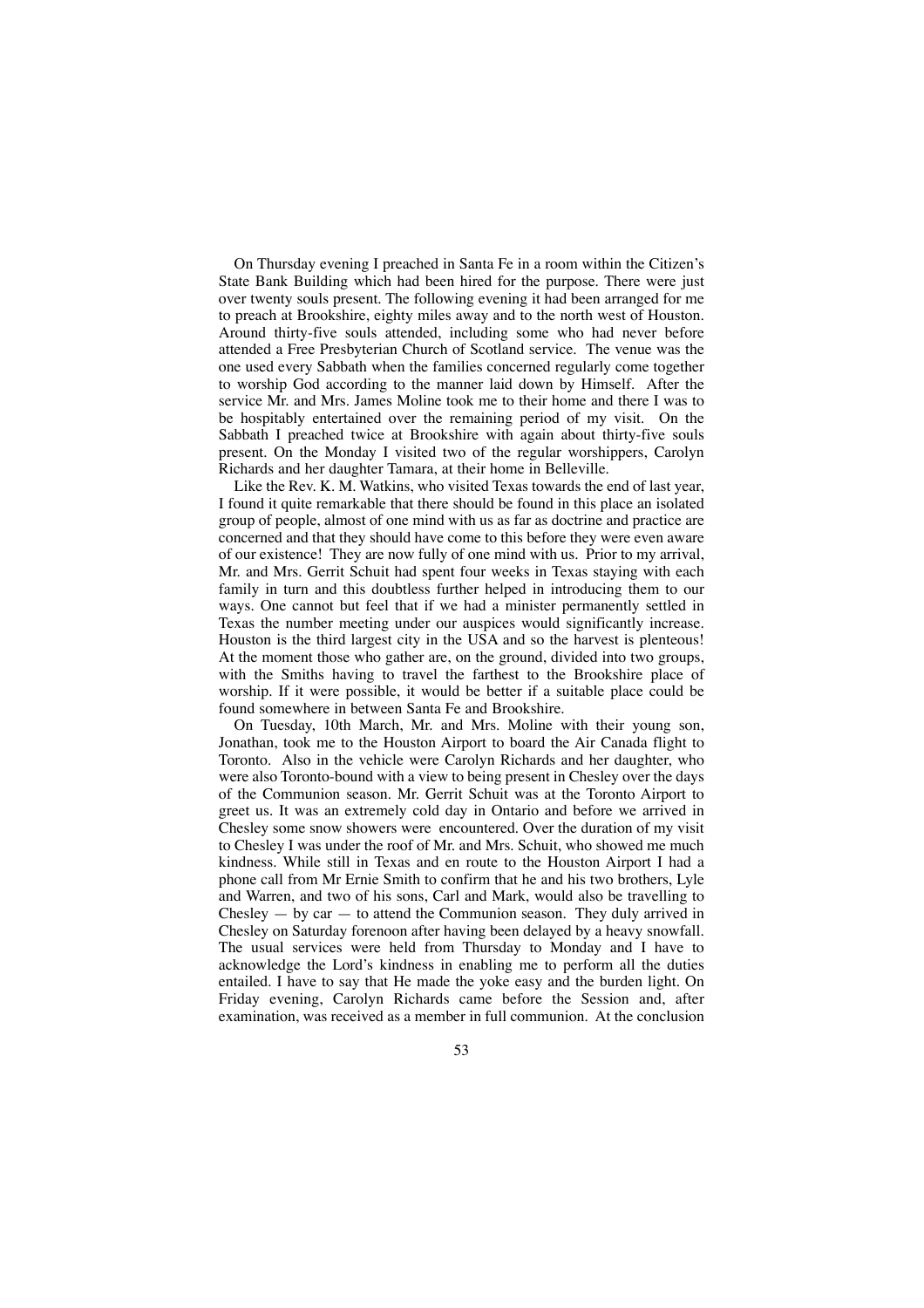of the Saturday service Ernie and Lyle Smith were likewise received. There are, therefore, now three communicant members resident in Texas and we hope the day is not far distant when the Lord's Supper will be dispensed there.

The following Friday, in the company of Mr. Gerrit Schuit and Mr. Rick Bouman, I attended the forementioned annual meeting of the Canadian Lord's Day Association. The venue was the Free Reformed Church at Hamilton, about three hours' drive from Chesley. The evening turned out to be very wintry with snow and freezing rain, in some places, and the attendance was consequently not as high as expected. However, a goodly number still gathered and I based my address on the Christian's obligation to remember the Sabbath Day to keep it holy. After the meeting we returned to Chesley. Road conditions were hazardous one half of the way but we arrived safely at our destination in the early hours of Saturday morning. The following Sabbath I kept the usual services in Chesley and also the prayer meeting on Monday evening prior to my departure for home the following day.

The Chesley congregation has in recent years come through difficult and trying times but it still remains there as the Free Presbyterian Church of Scotland's only outpost in Ontario. As a result of the economic climate in the Chesley area most of the young people have to move South in order to obtain employment and that is a great loss as far as the Church is concerned and this, I believe, is the principal reason for the non-growth of the congregation. It is a pity that we have not a place of worship towards Hamilton or Toronto which they would be able to attend. We hope and pray that the Most High will give them a pastor after His own heart. There is a crying need for a minister of our Church to be settled in North America where the harvest truly is plenteous and where not a few are now coming to appreciate what we stand for as a Church. Meantime, it is most desirable that deputies visit Ontario and Texas as frequently as possible.

In all my travels I was preserved by the One in whose hands our times wholly are and I have reason to acknowledge His kindness and forbearance towards me. In conclusion, to all those friends in Texas and Ontario, who so kindly received me into their houses, I would express my heartfelt gratitude. I felt it was good for me to be with them.

### **REPORT OF DEPUTY TO USA AND CANADA Rev. K. M. Watkins**

IT WAS LATE in the evening of Wednesday, 29th October, 1997, when my wife and I arrived at Toronto Airport, to be met by Mr. Gerrit Schuit, with whom we drove the familiar journey to Chesley. Travelling through just a tiny part of the vastness that is the land of Canada, it is remarkable that the Lord should have so favoured the small rural town of Chesley with Gospel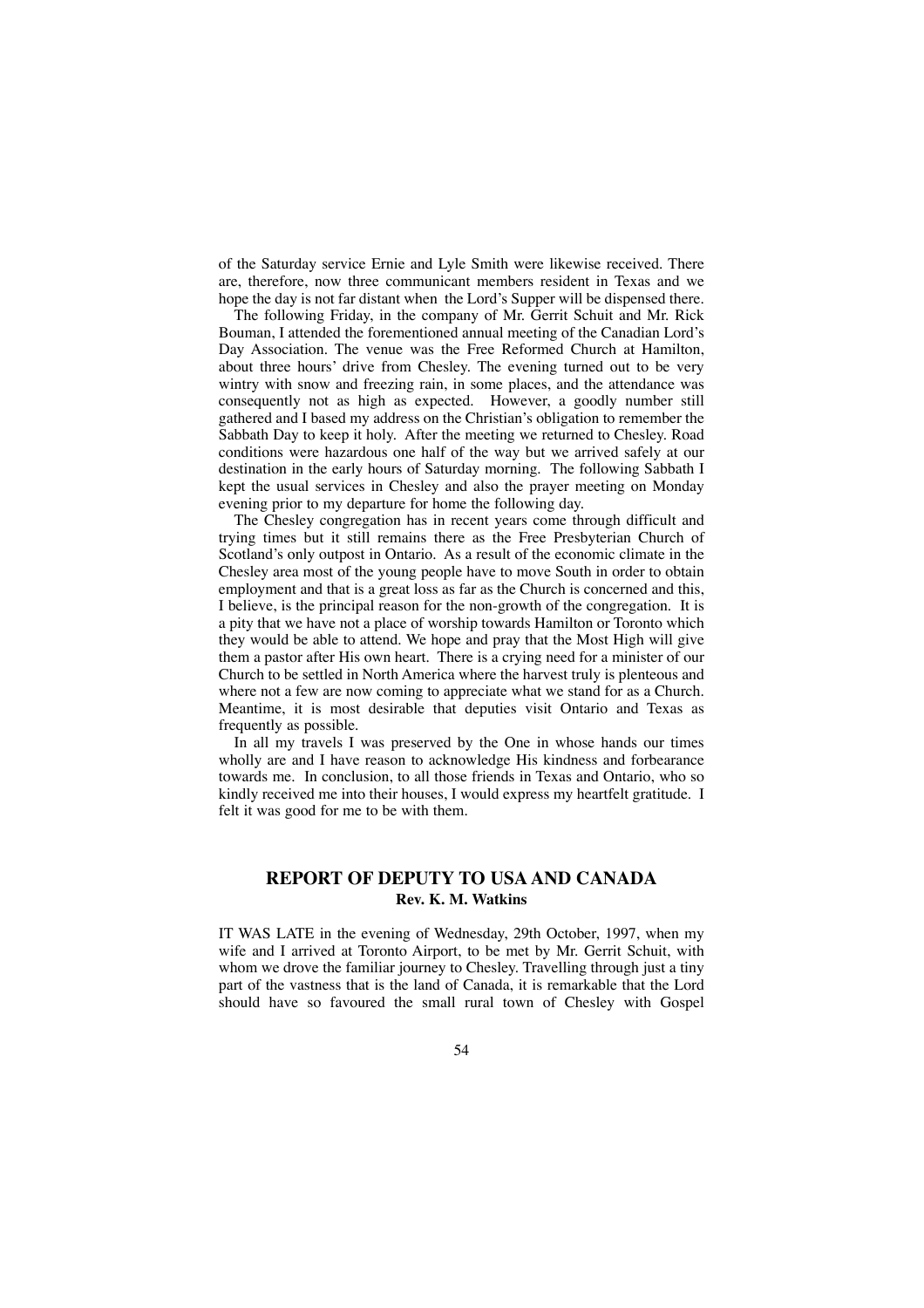ordinances in their scriptural purity, as they are maintained still in the Free Presbyterian Church of Scotland. The sovereignty of divine grace lies behind it all.

Early the next afternoon, we set out for the first of five visits to an even smaller place on the Canadian map, called Mount Elgin, two and a half hours' drive south of Chesley. We went there to hold a service of divine worship after the form of our Church with a group of Dutch extraction, numbering more than thirty souls. Our own first contact was four years ago, when we met Mr. and Mrs. Jan de Wit in Gerrit Schuit's home. But last April, Rev. Neil Ross was the first of our ministers to visit Mount Elgin and preach to them. For a number of years they have been meeting on Sabbaths and weekdays, holding divine service and reading quality sermons in the Dutch language. Often these are translations of the great Scottish divines like Thomas Boston and Ralph Erskine. For a long time they have been looking for a Reformed denomination that believes and preaches the same Gospel that they find in those old sermons. Before the preaching service that first Thursday evening, Mr. Gerrit Schuit and I had a most encouraging meeting with eight of the men, to discuss the procedure by which a closer relationship between them and our Church might be developed.

The service that first evening was attended by about twenty-five people. Over the next four weeks, four more services were held, with attendances nearer to forty-five. We also had the opportunity to meet a number of the families in their own homes. We would like to record our heartfelt thanks for the warm welcome and hospitality that we enjoyed among our Mount Elgin friends. We were glad that a number from the Chesley congregation, as well as others, made the journey to Mount Elgin to attend the services. It was an encouragement to us to find a people that value the same Gospel of free and sovereign grace as ourselves.

The Chesley services began on Friday, 31st October, with the prayer meeting. How good it was to be back among these dear friends, young and old and middle-aged, around the ordinances of God's house. "I was glad when they said unto me, Let us go into the house of the Lord" (Psalm 122:1). Four more prayer meetings were held in Chesley during November. The services of public worship on three Sabbaths were also conducted. On the second of these Sabbaths the Lord's death was remembered in the way He appointed Himself, and the usual services of the Communion season were held. Several Mount Elgin people attended some services. We look to the Lord to bless His Word and sacrament among the Chesley people. He alone can give the increase to our planting and watering. In a day when many throughout Christendom are sliding back from holding all the counsel of God, may the testimony of the Chesley congregation to the whole truth as it is in Jesus Christ be blessed indeed. Again we enjoyed the warmth of Chesley hospitality, arriving to a well-stocked and very comfortable manse, and visiting many a welcoming home. Their evident need is for a pastor. Meanwhile, we commend them to the care of the chief Shepherd and Bishop of souls, the Lord Jesus Christ.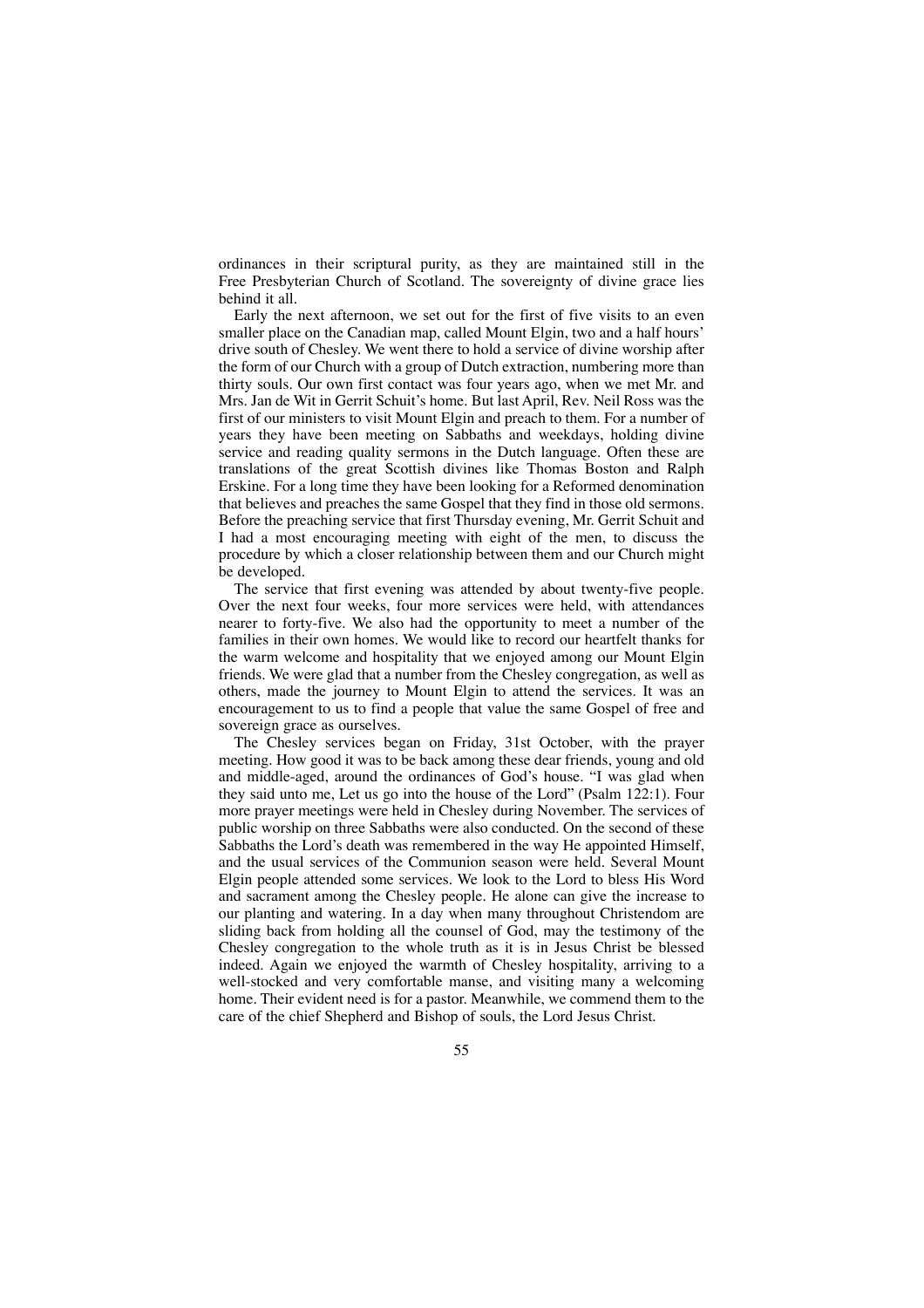On Thursday, 13th November, we flew south to Houston, Texas, in the United States of America. We were met by Mr. and Mrs. James Moline, in whose home we were very kindly entertained for the duration of our visit. For over a year, we had been in contact with them, by electronic mail and telephone. They began to meet with a few other interested souls each Lord's Day for worship, using taped sermons of our ministers. More and more they had come to value the distinctives of our witness, and they applied to the Dominions and Overseas Committee to send a deputy to them. Three services of public worship were held, again according to standard Free Presbyterian practice, one on a Friday evening and two on the Sabbath, in a town called Brookshire, west of the city of Houston. We were encouraged that between thirty-five and forty attended on each occasion. This included a group of eighteen souls who for a number of years had been meeting for worship on their own, reading sermons of John Owen and other worthies, and seeking to follow the old paths and the good way in the midst of a worldly and depraved generation. They had travelled more than eighty miles to attend the worship services. Since our visit, a combined group of between twenty-five and thirty have been meeting every Lord's Day, again travelling substantial distances, conducting worship in conformity with our own way, and using Free Presbyterian taped sermons. Such is the interest among them in the stand of our Church that during December five of the men came to London for a brief visit. They can hardly believe that at the end of the twentieth century there really is a denomination holding fast to the things that are most surely believed among us.

During our denomination's history, Free Presbyterian services have been held at various places in the USA, but a congregation with regular ordinances has never been established. It is still early days in Texas, and "except the Lord build the house, they labour in vain that build it" (Psalm 127:1). Nevertheless, we cannot help but be much encouraged with these recent developments. With very little ecclesiastical help, these people have come to positions in many areas so like our own. But then, the Lord has promised His Church: "All thy children shall be taught of the Lord" (Isaiah 54:13). The Macedonian cry sounds out: "Come over . . . and help us" (Acts 16:9).

We look to the Head of the Church to sustain and prosper His cause in Chesley, and also to open the doors of Gospel opportunity in Mount Elgin and in Texas in such a way that no man could shut them.

In Toronto we visited a retired minister, Rev. Fesenko. This gentleman, who was born in 1900, had translated the Westminster Confession of Faith into the Ukrainian language, the basis of which our Church is using in Eastern Europe, in particular in Odessa. Rev. Fesenko had studied under Professor J. Gresham Machen at Princeton in the 1920s. It was whilst at Princeton that he translated the Confession, realising  $-$  as he told us  $-$  that it was an unsurpassed summary of the Reformed Faith.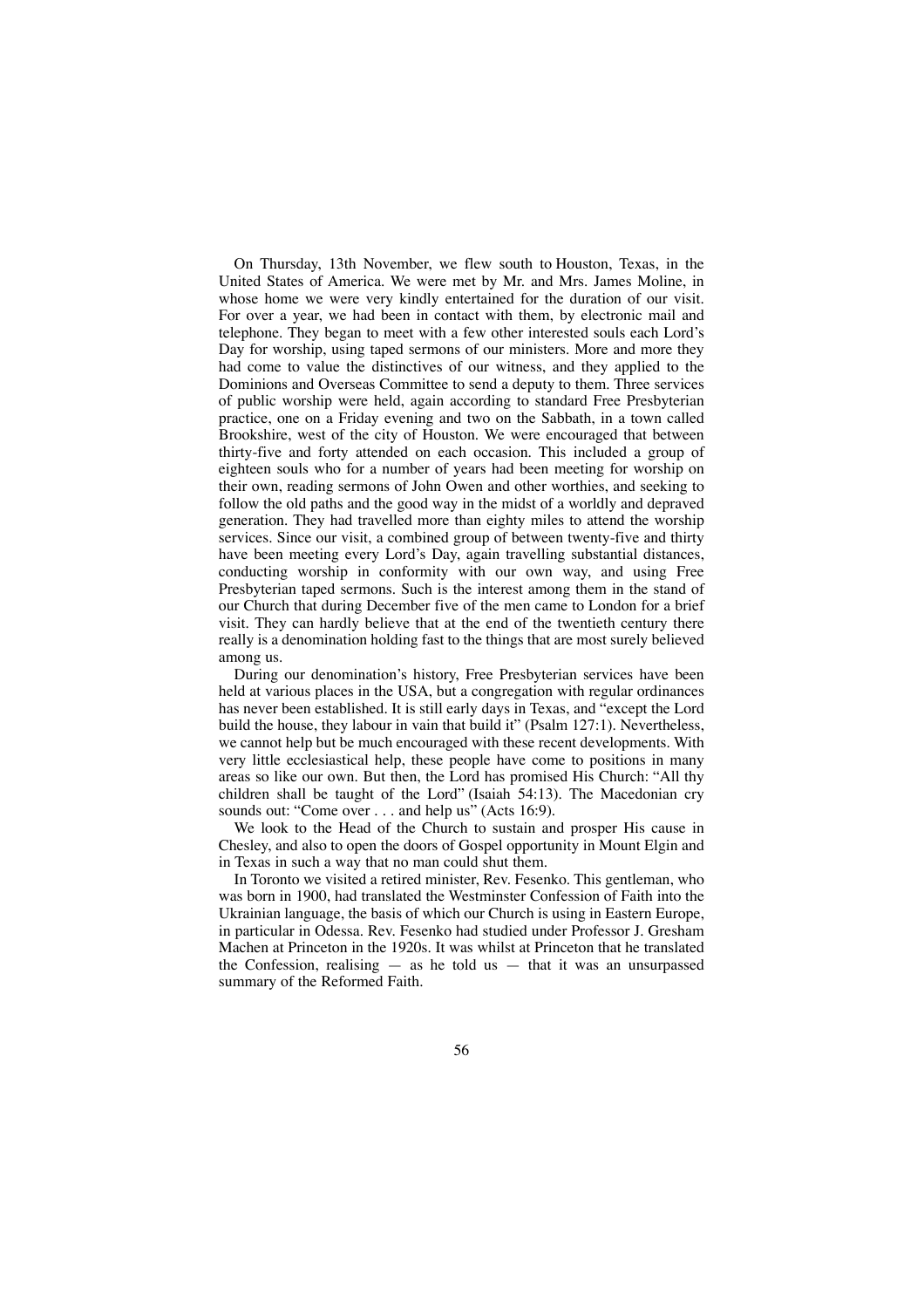### **EASTERN EUROPE MISSION REPORT Rev. D. A. Ross**

IN THE JULY ISSUE of the *Free Presbyterian Magazine* we gave notice of the need to purchase another vehicle for the work of transporting Bibles and aid to Eastern Europe. In the good providence of God a vehicle was obtained at an auction sale. Mr. Alasdair MacRae and Edward Ross gave of their time and expertise to assist in this purchase. We had hoped to obtain an integral van, but this was not possible, and purchased instead a  $7^{1/2}$  ton box van. It appears to be in very good shape.

We have not had the opportunity as yet to use it for a journey to Eastern Europe. It is intended, God willing, to visit Romania in the summer, taking the usual literature and aid. It is hoped that Mr. Alasdair MacRae and George MacAskill will make the journey on this occasion.

Preparation of the Confession of Faith and the Larger and Shorter Catechism in the Ukrainian language is now complete. We intend to print 10,000 of these. We are indebted to Rev. M. Fesenko, Toronto, for the translation and to Mrs. N. Hopkins for preparing the manuscript for the printers. These three documents will be in one volume and will be the second impression. The first was done by Rev. M. Fesenko and there was a steady demand for these from the Ukraine. Stocks of the first impression ran out some time ago, and we hope in God's good providence to continue supplying the demand in the Ukraine for these Bible-based documents.

In Odessa, Ukraine, we have printed in the Russian language, 5,000 *Westminster Confessions of Faith* and 5,000 *Shorter Catechisms* and 10,000 *Children's Catechisms* (*Mother's Catechism* by Rev. John Willison). Our contact in Odessa, Mr. Igor Zadoroshney, advertises this literature in the local press. Requests flow in which are dealt with by himself.

To date we have printed 6,000 *Westminster Confessions of Faith;* 10,000 *Shorter Catechisms;* 30,000 *Children's Catechisms;* 25,000 leaflets exposing the errors of Mormonism and 15,000 of Jehovah's Witnesses; 40,000 tracts of *The Unkown God;* 10,000 of *One Mediator Between God and Man;* and 10,000 of *Law and Gospel.* All these items were printed in Russian, as well as 2,000 *Children's Catechisms* in English.

Our friends in Odessa continue to show a genuine interest in the Word of God as summarised in the Westminster Confession of Faith. Since they first came in contact with these teachings about two years ago they have not departed from them, but rather have come to a greater understanding and appreciation of them. They are opposed to Arminiam errors and because of this receive considerable opposition from some quarters. Rev. Neil M. Ross, intends, God willing, to visit them in the last week of April and the first week of May to preach and give lectures. We are grateful for his time given to this group. This group is anxious to be established as a Church and that the ordinances of Baptism and the Lord's Supper would be given to them. They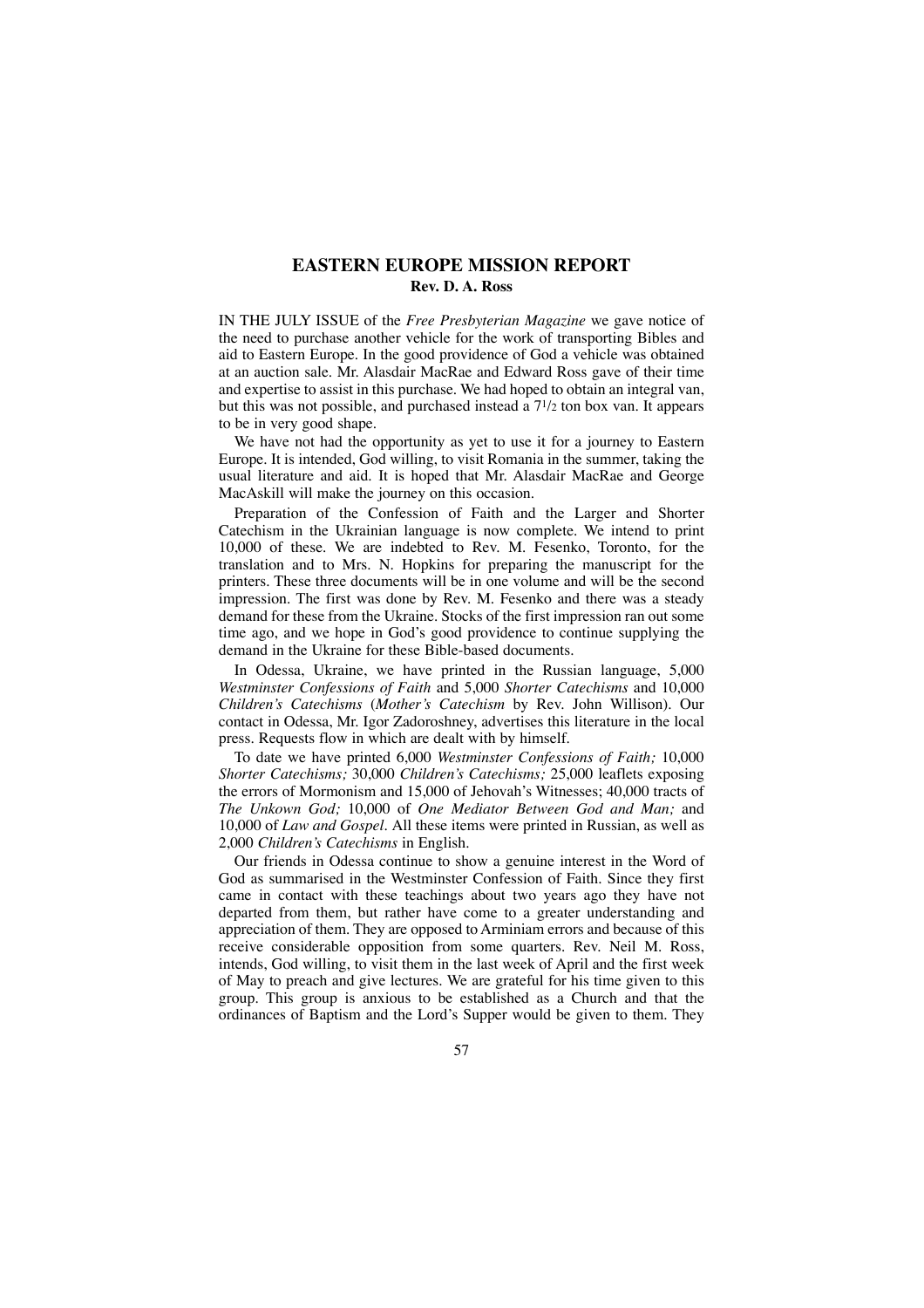are also anxious to obtain a permanent place of worship. Mr. Igor Zadoroshney has tried several times to register the group as the Free Presbyterian Church of Ukraine. While the doors are not closed to registration, it is an uphill climb to obtain this status. There are a number of advantages in being registered; one is that registered Churches are in a position to invite visitors from abroad and receive aid.

Miss Norma Morrison in the Church Office, now handles all the posting of Bibles and literature to Eastern Europe. We are more than grateful for her prompt and efficient work.

Throughout Eastern Europe there is still a huge demand for the supply of Bibles. In some areas Bibles are readily available, but many people do not have the means to purchase these. It is our intention to continue supplying Bibles as our funds permit.

Visits to Eastern Europe by myself and others are regularly reported in the pages of the *Free Presbyterian Magazine.* We are much indebted to Mr. Alasdair MacRae and Mr. Calum MacAskill, who recently took a load of humanitarian aid, calendars and literature, to an orphanage in Moldova. They also delivered goods to a Pastor in Romania. Mr. MacRae's constant assistance in the work of Eastern Europe is very much appreciated, as is that of Mr. Edward Ross, who sees to the maintenance of our vehicle, at no cost to the Eastern Europe Fund.

We are also indebted to the Trinitarian Bible Society for grants of Bibles from time to time, as well as Scripture calendars in Russian, Hungarian and Romanian. These beautiful calendars find a place in schools, orphanages, homes of rich and poor, government offices and various other places. We believe that nothing less than the Word in the regenerating work of the Holy Spirit will effect the conversion of sinners. This we constantly labour and pray for as Bibles and literature based on the Word of God are distributed. It is a great consolation to be assured from the Scriptures that God's Word will not return unto Him void. "So shall my word be that goeth forth out of my mouth: it shall not return unto me void, but it shall accomplish that which I please, and it shall prosper in the thing whereto I sent it" (Isaiah 55:11).

### **TRAINING OF THE MINISTRY COMMITTEE'S REPORT Convener: Rev. D. J. MacDonald**

THE COMMITTEE are pleased to report that, since last Synod, three candidates have been received as students in training for the ministry of the Church. These were: Mr. Christopher Tuck, B.A., of Brisbane, Australia, received by the Australia and New Zealand Presbytery on 26th January 1998; Mr. David Campbell, Struan, Skye, received by the Presbytery of Skye, on 10th February 1998; and Dr. Douglas Somerset, Aberdeen, received by the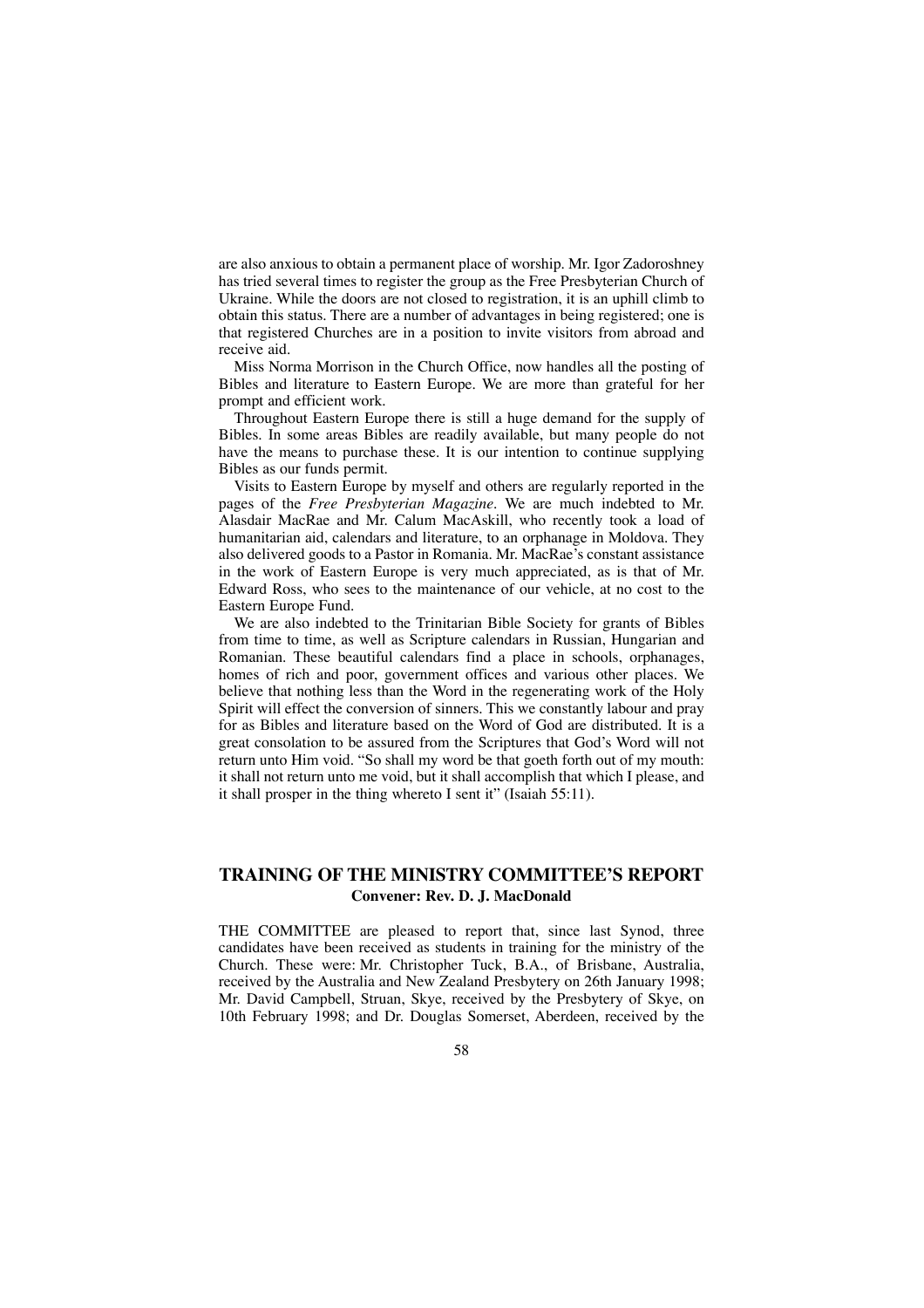Northern Presbytery on 24th February 1998. Mr. Tuck and Dr. Somerset are already graduates and Mr. Campbell is in the final year of his Honours Course at Glasgow University and expects to graduate in the summer of this year (D.V.). On successful completion of the Entrance to Divinity Examinations in August 1998, it is expected that Mr. Tuck and Mr. Campbell will begin their Theological Studies with Rev. J. MacLeod, Stornoway, the Church's tutor in New Testament Greek and allied subjects. Dr. Somerset, because of contractual commitments to the University of Aberdeen, will not be able to sit the Entrance Examinations until May 1999 (D.V.). Mr. Manford Mloyi has reached "O" level standard in Zimbabwe and is continuing his studies under the supervision of his Presbytery.

We would seek to express gratitude to the Most High who has heard the prayers of His own who cried to Him for so long to send out labourers into His harvest. We would urge such to "continue in prayer", for the abiding and obvious need of this generation is of true messengers of the Gospel. May we be enabled to look to the Lord for the supply of our need and for the building up of His own Cause.

#### **Theological Conference**

The Theological Conference will be held in Glasgow on Tuesday, 1st December and Wednesday, 2nd December, D.V. The following papers will be read:

| 1. Princeton Theology — the Scottish Connection  Rev. J. MacLeod    |  |
|---------------------------------------------------------------------|--|
| 2. Stevenson on the Offices of Christ Rev. J. R. Tallach            |  |
| 3. A Reformed Exposition of the Book of Revelation. Rev. D. M. Boyd |  |
| 4. The Place of the Sacraments in Worship Rev. K. M. Watkins        |  |
|                                                                     |  |
|                                                                     |  |

The last-named paper will be read in public on the Wednesday evening, D.V.

### **WELFARE OF YOUTH COMMITTEE'S REPORT Convener: Rev. D. A. Ross**

THE COMMITTEE continues to engage in activities suited to the spiritual wellbeing of the young. We could not do this without the help of others, principally the ladies, who over and above their ordinary work, prepare and correct the Catechism and Scripture Exercises. We take this opportunity of expressing our deep indebtedness to each of them.

There has been a considerable increase in the numbers of young people doing the exercises, especially in the senior section, including some from other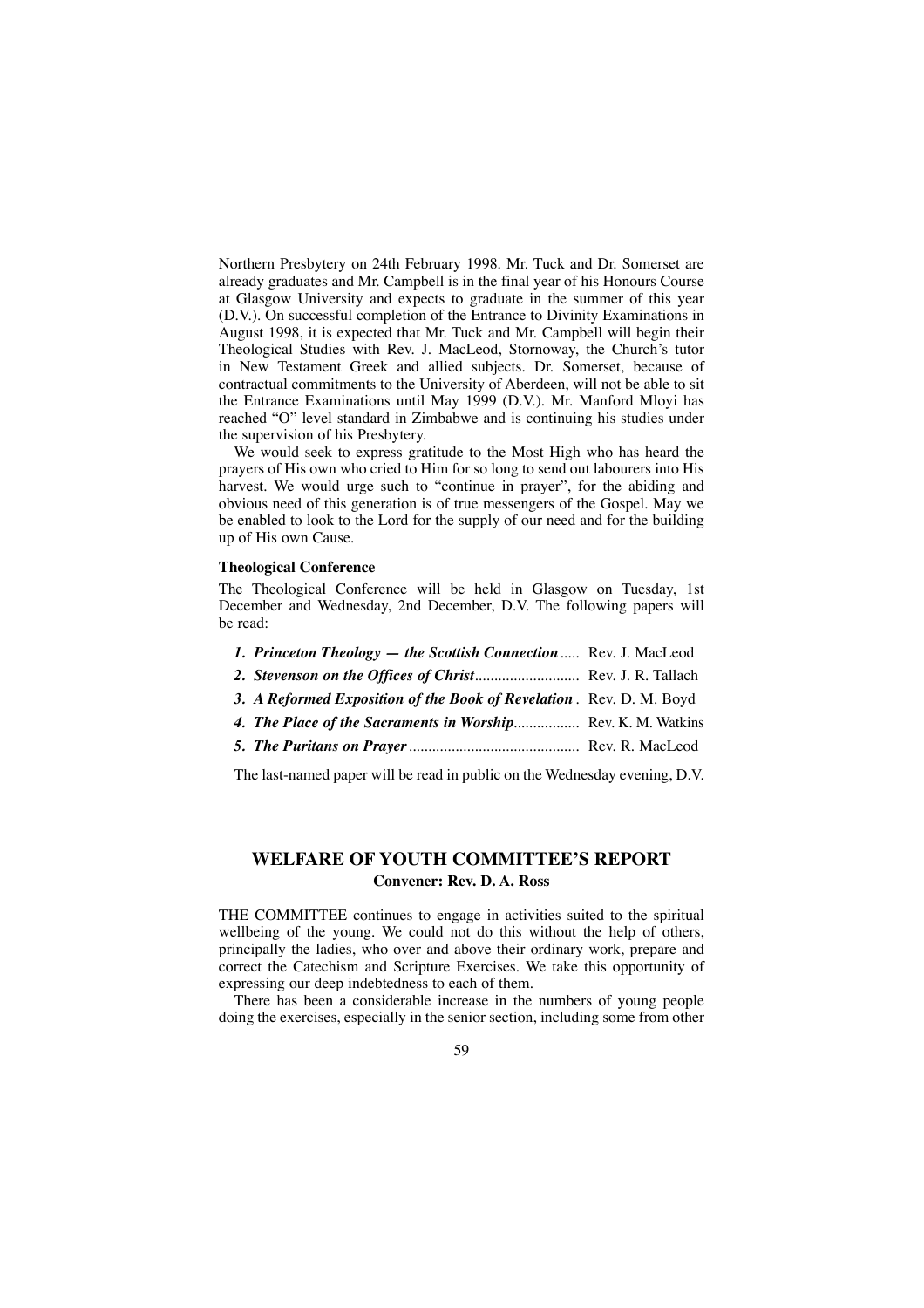Churches. The standard of work is generally very high. Some parents express their appreciation for the provision of the Scripture and Catechism Exercises. Those who complete the exercises either receive a Prize, Award with Merit or Award.

*The Peep of Day* is now in print, a quantity of the books being set aside for the Mission. Last year 364 copies were sold, as well as 100 copies of *Gospel Gleanings,* 202 copies of *The Perfect Mirror,* 144 copies of *The Life of John Boyana Radasi,* and 105 copies of *The Richest Jewels. The Life of John Boyana Radasi* is well down in stock.

Rev. K. D. MacLeod has done some necessary editing on the book *Line Upon Line,* by the same author as *The Peep of Day,* Mrs. F. L. Mortimer. This will make a valuable contribution to religious literature for our young people. We highly recommend these books to parents who are anxious to obtain sound material for their children, or to be given to young friends.

The venue for this year's Youth Conference is Sutton Hall of Residence, Scottish Agricultural College, Craibstone Estate, Bucksburn, Aberdeen. It is a considerable number of years since we last had a Conference in Aberdeen. A few conference centres in Aberdeen were looked at and the Scottish Agricultural College was not only the most reasonably priced, but the one with the most pleasant surroundings. The Conference is from Tuesday, 7th April, 2 p.m., to Thursday, 9th April, 2 p.m. The Convener is to be the Chairman on this occasion.

The papers and speakers are:

| 1. Conversion – What is It? Turning from Sin to                     |  |
|---------------------------------------------------------------------|--|
|                                                                     |  |
| 2. The Sanctity of Life – Where Lies its Value?  Rev. J. R. Tallach |  |
| 3. Our English Bible - Translations Past and                        |  |
| 4. Aspects of Religious Life Around Aberdeen $-A$                   |  |
| 5. The Relevance of the Reformation Today –                         |  |
| 6. Daniel and His Times – Lessons from the Life of                  |  |

Once again we take this opportunity of thanking last year's Conference speakers, Revs. A. McPherson, D. J. MacDonald, D. M. Boyd, K. D. MacLeod and S. Horne, for conducting the historical tour. We are grateful when ministers make time in a very busy ministry to prepare Conference lectures for our young people.

We thank also all who in any way helped to facilitate the work of the Committee. The work of teaching the Scriptures to our children and young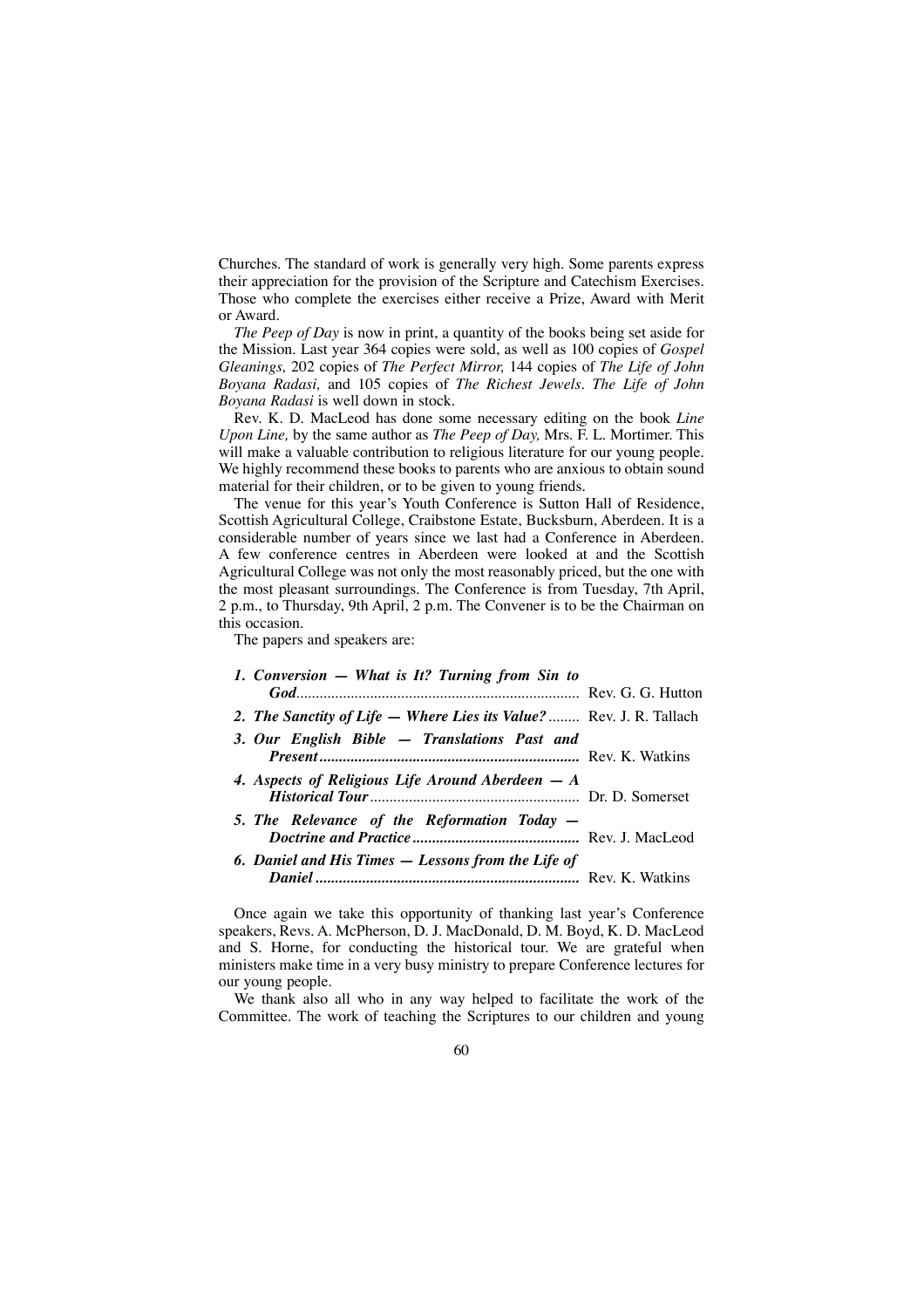people is a duty laid on us by the Most High. There are promised blessings, and the blessing which we especially wish is that our young friends would remember their Creator in the days of their youth, and be raised up to be faithful witnesses on the side of Christ.

### **BALLIFEARY HOME OF REST COMMITTEE'S REPORT Convener: Alistair N. MacRae**

AT THE START of the year the Home was in the position of having four empty beds for a period of several months. However, despite this problem, the Home has prospered and we give thanks to the Lord for His care over us.

We record with sorrow that during the year four residents passed away: Mr. G. Ross on 6th April; Miss M. Graham on 13th June; Miss H. MacLennan on 15th July; and Mr. M. Nicolson on 20th August. We extend our deepest sympathy to all their relatives.

Miss D. MacCuish, Finance Officer, retired on 30th April. We thank her for her work during the seven years she was with us and wish her the Lord's richest blessing in her retirement. As a result of this retirement, a new post, Home Administrator, was created. The post was advertised in the *Free Presbyterian Magazine* and, after interview, Mrs. Catriona MacLean was appointed on 1st April and is settling in well.

The question of funding for prospective residents has not improved during the year and by all accounts is likely to deteriorate further. This is due to lack of Local Government funds.

All the inspections carried out by the various Authorities have been satisfactory.

The Committee is pleased to report, with thankful acknowledgement to the Most High, that the Home continues to operate without any financial burden on the Church.

We wish to express our thanks to Mr. Donald Dunbar and Mr. Angus MacIntosh for auditing the financial accounts.

The Home is presently full and we would express our grateful thanks to the Matron and all her staff for the efficient and kindly manner in which they carry out their duties.

Finally we commend the residents and staff to the prayers of the Lord's people.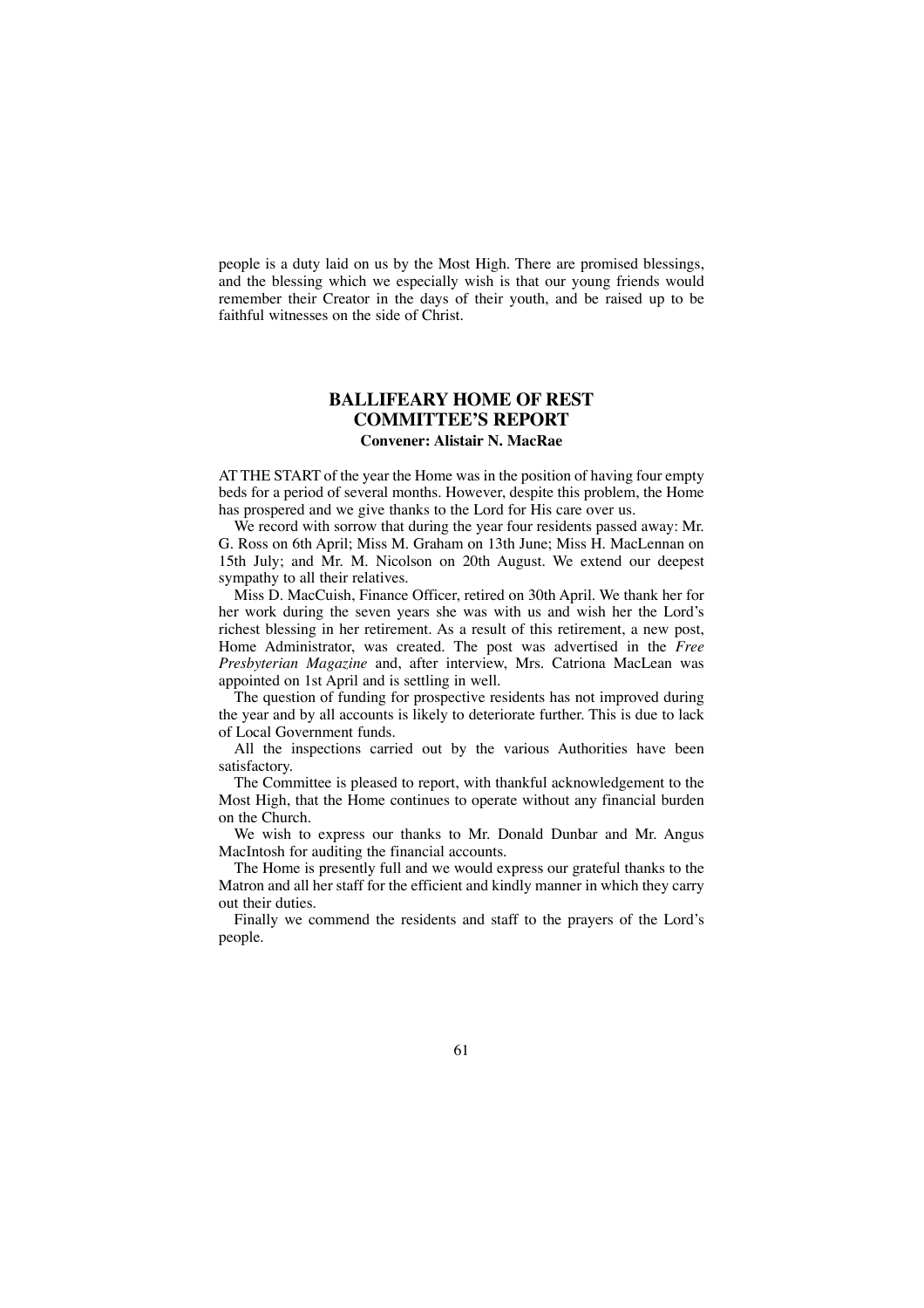### **LEVERBURGH HOME OF REST COMMITTEE'S REPORT Convener: Rev. K. D. Macleod**

FOR TEN YEARS NOW the Home has been fulfilling its function of giving care to older people who no longer feel able to look after themselves in their own homes. This it has done consistently. And those residents who are still able to benefit by it have the added benefits of being present at family worship and of hearing the services of public worship relayed to the Home from the adjacent Leverburgh Church. Ten years on from the beginning of the work of the Home, it seems a suitable time to acknowledge particularly the Lord's goodness in making this provision for what is now a large number of elderly people.

The Committee is thankful that the accounts for 1997 again show a surplus, which has increased from the previous year to over  $£17,000$ . This is the result of a continued increase in the income from fees and a much lower increase in costs. A factor in our favour at the moment is that, because the Home is relatively new, maintenance on the whole has been of a relatively minor nature. We cannot expect that this will always be so. The relatively healthy position of the Home financially can only continue if it is full for most of the year. At the time of writing there is one empty bed. It is a constant matter of concern that the number of residents within the Home will remain at a viable level.

Since our last report, progress has been made in the computerisation of the Home's finances, with the help of Mrs. Catriona MacLean, Inverness. We are very grateful to her for her assistance. It is expected that this work will be completed shortly on a second visit to the island. We would also acknowledge the continued help given by Mr. Iain Gillies, who has negotiated the level of fees with the Local Authority for a number of years.

Death has again been a frequest visitor to the Home, four residents having passed into eternity since the last report was written. Among them was Mrs. Margaret Macaskill, who was the first to move into the Home when it was originally opened. Miss Margaret Morrison, Mrs. Annie MacGowan and Mrs. Mary Ann Morrison also passed away. The Committee wish to express their sympathy to the families.

Year by year, the Committee has expressed its thanks to the Officer in charge and her staff. This year also, we would acknowledge the hard work and the consistent care they have shown to all who have gone to live in the Home. The unstinted service given by the staff to the residents is indeed worthy of our sincere gratitude, and we wish them all the Lord's blessing. We again commend the work of the Home to the prayers of the Lord's people.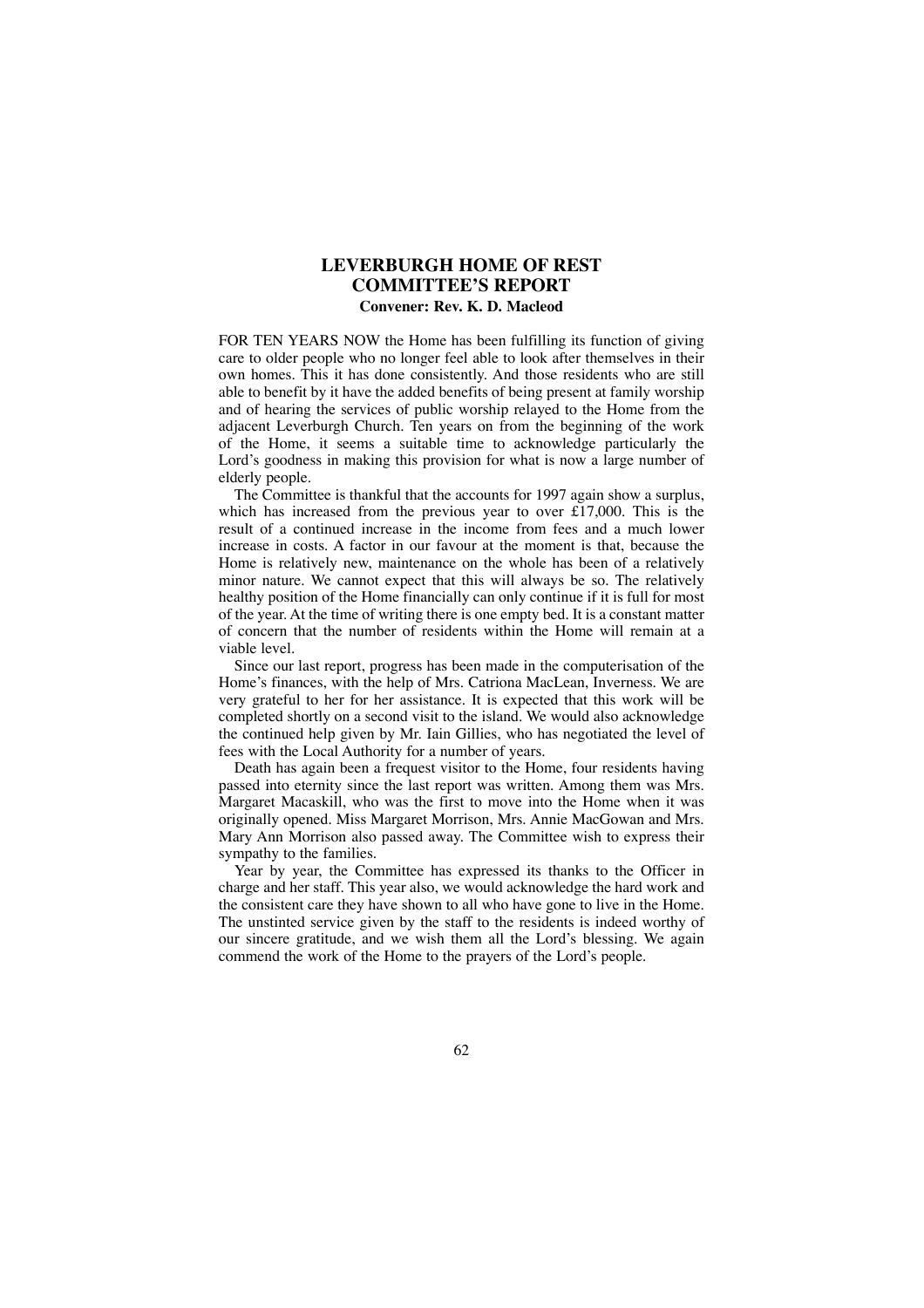### **OUTREACH COMMITTEE'S REPORT Convener: Rev. G. G. Hutton**

HAVING REPORTED to the previous two Synods the Committee's intention to investigate and obtain a site on the Internet in order to expand the Church's witness, we have now to report that progress has been slower than expected. In order to safeguard our Church's principles, particularly regarding the observance of the Sabbath, it has been necessary to move cautiously. The Committee expects that a Web-site will be established and that some of our Church's literature will be available to a worldwide audience during the course of this year. Some other Synod Committees have expressed an interest in making use of the available facilities once we are organised.

The demand for tracts published by the Committee continues much as before. A Church in Singapore ordered a selection amounting to almost 3,000. This same Church, Calvary Bible-Presbyterian Church, Pandan, Singapore, has now been granted permission to print our tracts for the use of its own people, after any changes in format meet with our Committee's approval.

Once again we commend the work of the Committee to the prayers of the Lord's people.

### **THE FREE PRESBYTERIAN MAGAZINE REPORT Rev. Neil M. Ross, Editor**

THE MAGAZINE is to many of its readers the public face of the Free Presbyterian Church and is the only contact they have with our witness as a branch of the Church of Christ. It is therefore of vital importance that the magazine accurately reflects our Reformed doctrine, worship and practice, and that it faithfully shows what is the mind of our Church with regard to various current issues. Unlike some other denominational magazines, the *Free Presbyterian Magazine* is intended to express the views of the Church, not just those of the Editor and contributors.

This clear testimony is as necessary, of course, for readers within the Church as for readers who do not belong to it. While we seek to reach out through the pages of the magazine to those outwith our bounds who are seeking the truth, we need to remind readers within the Church of the nature and value of our own precious Refomed heritage.

It is encouraging that from time to time our comments on moral issues are picked up by the press and reported, usually quite fairly. This in turn has resulted in mail to the Editor, and in some instances to the taking up of a subscription for the magazine. For example, the editorial on the funeral of the late Princess Diana resulted in wide publicity for the magazine and the Church, and it is noteworthy that of the numerous letters about the editorial sent to the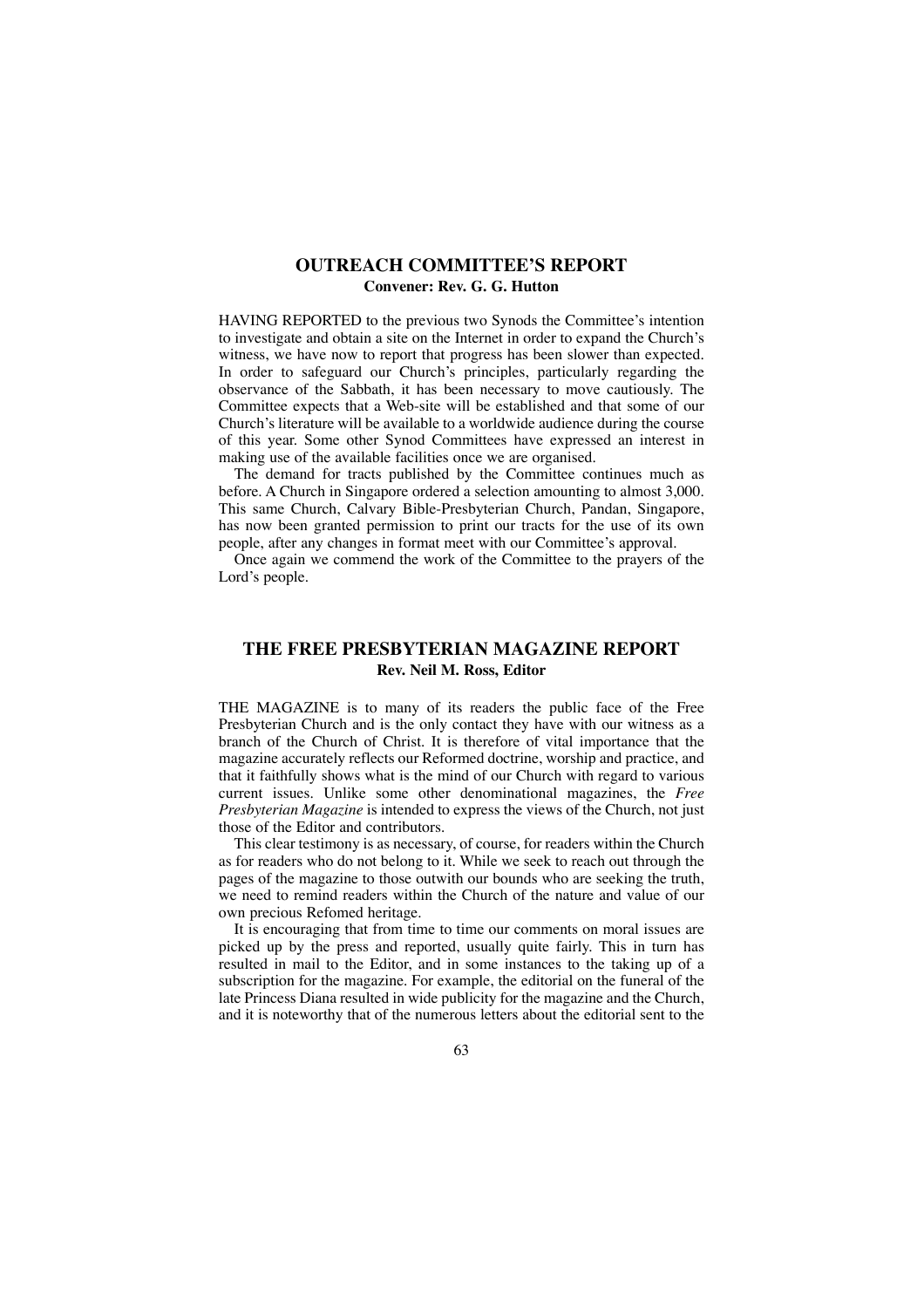Editor, all were commendatory apart from two — and all of them, except one, came from outwith the Church. The fact that the number of subscribers has increased significantly is also encouraging.

We express our gratitude to contributors who, since the last meeting of Synod, have written articles on Sabbath observance, psalmody, the Referendum on Scottish devolution, a history of a congregation, baptism, the Declaratory Act, Evolution, the history of the Church of Rome, the decline in churchgoing, and an exegetical study. We are grateful to those who have written book reviews or review articles, obituaries, biographical sketches, mission news, notes and comments and pieces for the regular Protestant View page. We thank also those other friends of the magazine who have suggested or sent pieces from writings of the past.

It would be most useful for the Editor of the magazine and his successors if the Church were to procure a full set of bound volumes of the *Free Presbyterian Magazine.* The set would be retained for the use of successive editors who would add to it year by year.

Rev. John MacLeod is thanked for continuing to edit the magazine's quarterly *Gaelic Supplement,* which, we are reliably informed, is much appreciated by its readership.

We live in an age when people, even in the visible Church, "will not endure sound doctrine", and when the errors of Romanism are gaining ground by the month. There is, therefore, all the more need for the truth to be set forth boldly and clearly. Our hope is that by divine aid the magazine will serve that purpose. May the Lord bless its publication, so that souls may obtain what is good, and the name of God be glorified.

> "The whole earth let His glory fill. Amen, so let it be." (Psalm 72:19)

### **THE YOUNG PEOPLE'S MAGAZINE REPORT Rev. K. D. Macleod, Editor**

THERE IS REASON to acknowledge the Lord's goodness in having been able to produce the magazine over the twelve months of another year. I have tried to produce a magazine which speaks particularly to the needs of today's young people.

The guidance which today's young people need is to be found in those Scriptures which God has revealed as a light to the path of young and old in every generation. This is true, although the Scriptures are so much derided today as completely out of date and irrelevant to the needs especially of young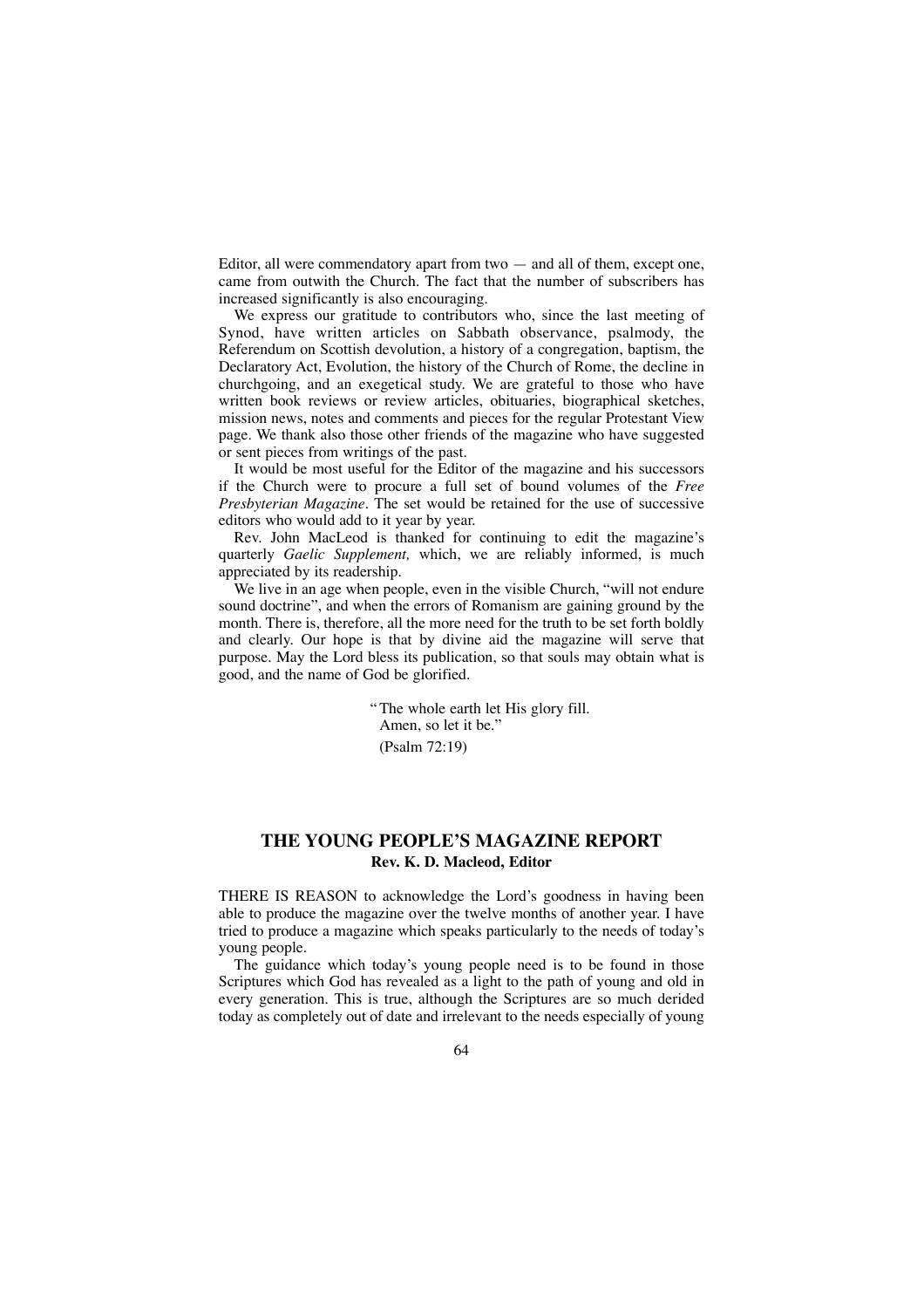people in this scientific age. Accordingly, the continuing relevance and authority of the Scriptures as inspired by the Holy Spirit is one point which must be emphasised over and over again in the magazine. The attempt is also made, in the light of the Scriptures, to direct our young people towards Him who has said, "I am the door", and to point out the narrow way in which He has directed us to walk if everlasting life is to be ours when we pass out of this world.

I would like to thank those who have contributed articles for the magazine over the past year, especially the regular contributors. It is also appreciated when people point one to other useful material which may prove suitable for the pages of the magazine. My thanks again to Dr. Mitchell for his continued willing help in checking the magazine in the final stages of editing.

It is a matter of thankfulness to be able to note an increase in sales of the magazine between 1996 and 1997. But we ought to be very conscious that if the magazine is to have any effect spiritually, it must be accompanied by the power of the Holy Spirit. This is something we ought to pray for earnestly and also that it would please the Lord to bless the other efforts made by us as a Church to further the interests of His kingdom.

### **PUBLICATIONS COMMITTEE'S REPORT Convener: Rev. Neil M. Ross**

OUR MAIN PUBLICATION, *The Westminster Confession of Faith,* continued to sell well last year. Stocks ran out by the end of the year and we have had to proceed with another reprint in hardback — our thirteenth reprint since we began reprinting it nearly forty years ago. *The Apostolic Church* was also reprinted last year, and it continues to sell well.

The Committee has been publishing the text of *The Westminster Confession of Faith* as a separate booklet for a number of years and it continues to sell steadily. It was decided to print *The Larger Catechism* in the same format, giving the references to the Scripture proofs, but not quoting the actual verses. We hope that many will derive benefit from this valuable work which clearly does not get the attention it deserves. At the time of writing we are almost ready to go to press.

A major development during 1997 was the decision to take advantage of recent technology to reprint some of the valuable works of the past in very short print runs. These are books which might not be expected to sell in great numbers. The first two titles were *Memoir and Remains of Rev. Neil Cameron* and *Sermons of Noted Ministers of the Northern Highlands,* both of which were edited by Rev. Donald Beaton. It was soon necessary to arrange a second printing of the latter title to satisfy an order from Singapore. These first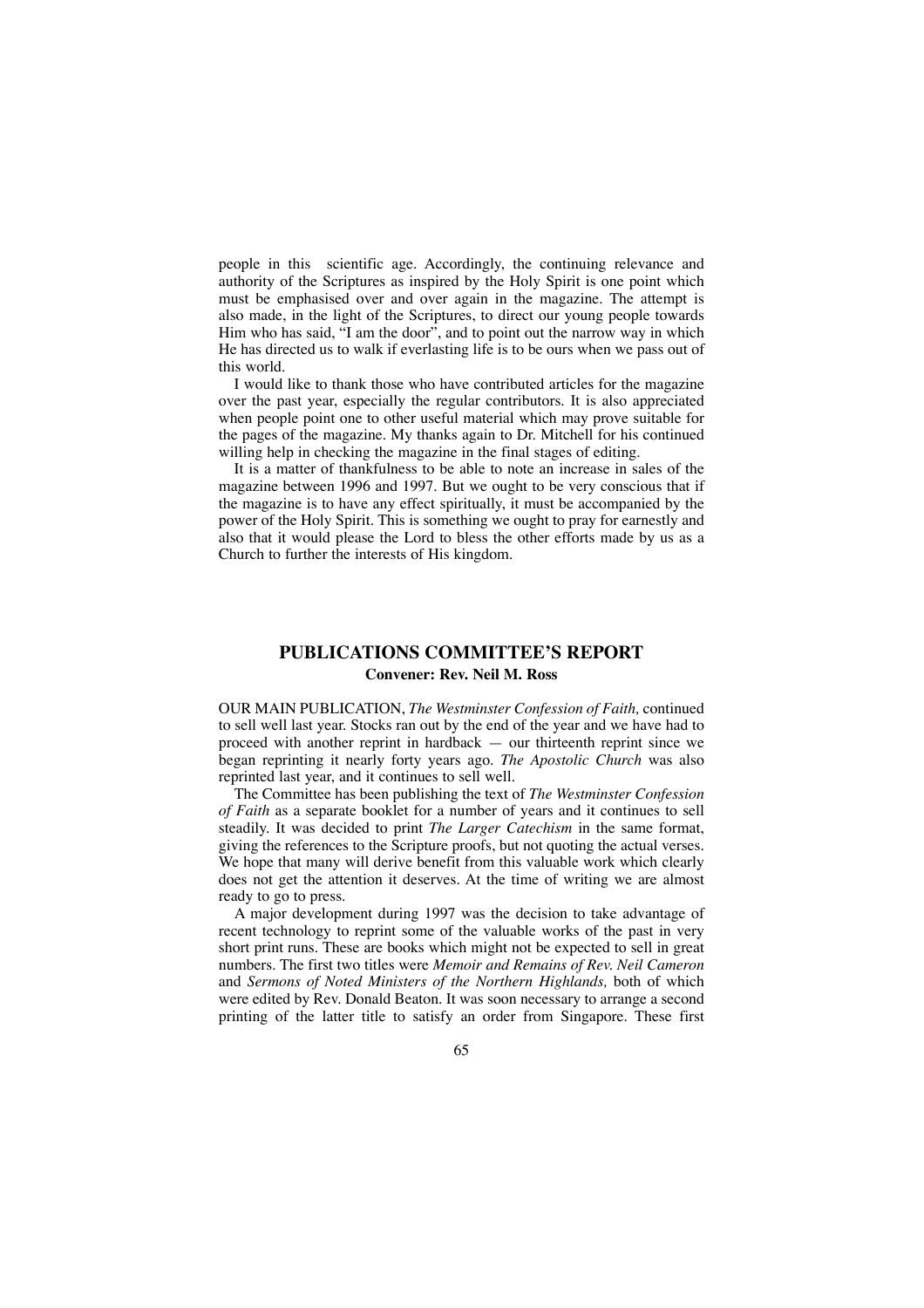two titles are to be followed by short print runs of *Memoir and Remains of Rev. Donald Macfarlane* and *Ministers and Men of the Far North* by Alexander Auld.

The work of the publishing arm of the Church is commended to the prayerful support of our people. Our desire is that our publications would be blessed so that the Kingdom of Christ would be strengthened and extended. May our endeavours to spread the knowledge of the truth through literature contribute, under His hand, to the eventual fulfilling of the divine promise, "For the earth shall be filled with the knowledge of the glory of the Lord, as the waters cover the sea".

### **BOOKROOM COMMITTEE'S REPORT Convener: Rev. D. J. MacDonald**

THE COMMITTEE are pleased to be able to report on a reasonably successful year, though actual sales were slightly down on last year. We are heartened by the fact that sales of Free Presbyterian Publications and Welfare of Youth Publications continue to do well and a special "sale" of these to retail outlets at the end of 1997 generated a satisfactory response. As in the past the *Westminster Confession of Faith* continues to sell well, reaching a total number of 2,800 copies during the year. There were two short runs of books published last year, *Sermons of Noted Ministers of the Northern Highlands* and *Memoirs and Remains of Rev. Neil Cameron,* and these two titles sold very well.

The Welfare of Youth Committee and the Foreign Mission Committee jointly published a new edition of the children's book, *The Peep of Day.* About 600 copies of this book have already been sold. During 1997 a new booklet was issued detailing all the stock which the Bookroom carries. This booklet is in a handy A5 format and appears to have been well received by our customers. It is updated regularly to include new publications and price changes. The need for this booklet emphasises the fact that a great deal of our sales are carried out by post. It is encouraging to the Committee that though our range of books is necessarily limited on purely theological grounds, that there continues to be a demand for our stock from near and far. We would ask our praying people to plead for a blessing on our work which is so small when compared to the volume of religious literature which abounds.

The Committee wish to express publicly our gratitude to Miss Marion Morrison, the Bookroom Manager. As well as her undoubted skill and business acumen, she continues to bring to her work a commendable dedication and a very pleasant manner. Much of the success of the Bookroom is due to her efforts.